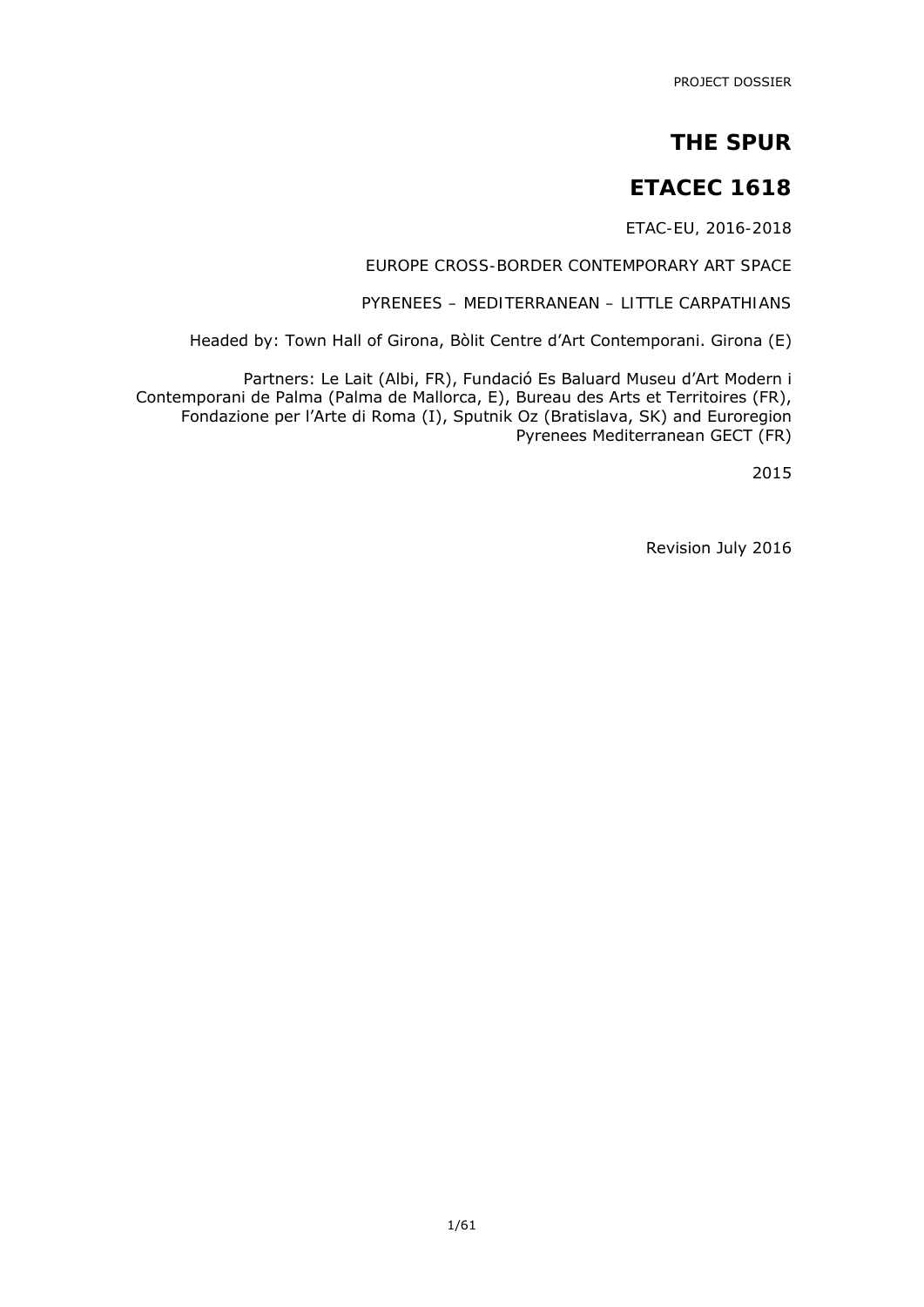| 2.1 ITS OBJECTIVES AND IMPORTANCE IN RELATION TO THOSE OF CREATIVE                                                                                                                                                                                                                                                                                                                                     |
|--------------------------------------------------------------------------------------------------------------------------------------------------------------------------------------------------------------------------------------------------------------------------------------------------------------------------------------------------------------------------------------------------------|
| 2.2 IDENTIFICATION OF THE MAIN COMMON OPPORTUNITIES DETECTED IN<br>CITIES AND THEIR TERRITOIRES IN RELATION TO CULTURAL AND CREATIVE<br>INDUSTRIES TO WHICHE THEY SEEK TO PROVIDE A RESPONSE  6                                                                                                                                                                                                        |
| 3.1.4 ACTION 4. COMMUNICATION: BLOG, 2.0 AND PUBLICATIONS  22                                                                                                                                                                                                                                                                                                                                          |
| 4.1 THE TECHNICAL AND FINANCIAL CAPACITY OF THE PARTICIPANTS.<br>DESCRIPTION OF THE IMPORTANCE OF EUROPEAN EXPERTISE FOR THE<br>4.2.1 BOLIT, CENTRE D'ART CONTEMPORANI. GIRONA  37<br>4.2.3 FUNDACIÓ ES BALUARD (Palma de Mallorca, Balearic Islands)  38<br>4.2.4 BUREAU DES ARTS ET DES TERRITOIRES (Montpellier, France) 39<br>4.3 HOW THE PARTNERSHIP IS DEFINED, IMPLICATION OF ALL MEMBERS, TASK |
|                                                                                                                                                                                                                                                                                                                                                                                                        |
| 6. PROJECT RESULTS AND FUTURE PERSPECTIVES 49                                                                                                                                                                                                                                                                                                                                                          |
| 7.3 FUNDACIÓ ES BALUARD MUSEU D'ART MODERN I CONTEMPORANI DE PALMA<br>7.4 BUREAU DES ARTS ET DES TERRITOIRES (Montpellier, France) 52                                                                                                                                                                                                                                                                  |
|                                                                                                                                                                                                                                                                                                                                                                                                        |
|                                                                                                                                                                                                                                                                                                                                                                                                        |
|                                                                                                                                                                                                                                                                                                                                                                                                        |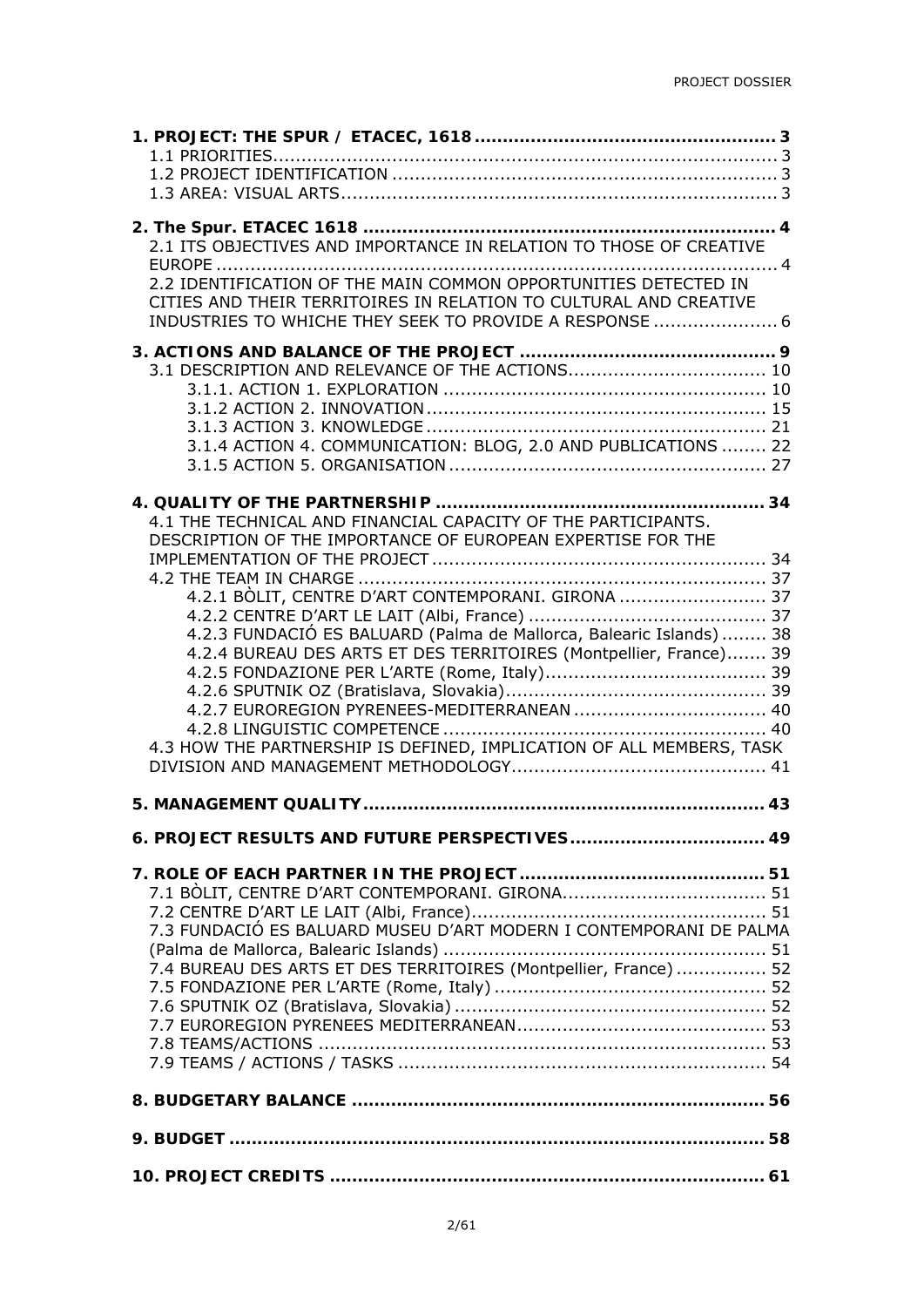## **1. PROJECT: THE SPUR / ETACEC, 1618**

| PROGRAMME:        | EUROREGION AND CREATIVE EUROPE                           |
|-------------------|----------------------------------------------------------|
| ACTION:           | <b>COOPERATION PROJECTS</b>                              |
| CATEGORY:         | CATEGORY 1. SMALLER SCALE COOPERATION<br><b>PROJECTS</b> |
| ARFA:             | <b>VISUAL ARTS</b>                                       |
| SESSION:          | 2015                                                     |
| PUBLICATION DATE: | OCTOBER 2015                                             |
| WORK LANGUAGE:    | ENGLISH                                                  |

OTHER LANGUAGES INVOLVED IN PREPARATION: ITALIAN, FRENCH AND CATALAN

#### **1.1 PRIORITIES**

Priorities by order of relevance

C.3 Capacity building. Education and training

C.2 Capacity building. New business models

A. Transnational mobility

The two priorities of the programme not selected as the most relevant, that is, C.1 "Capacity building through digitisation" and, especially, B "Audience development", also have lines of action that seek interaction with the local community in order to strengthen the accessible and inclusive side of the project and, therefore, of culture.

#### **1.2 PROJECT IDENTIFICATION**

TITLE: THE SPUR

SUB-HEADING: ESPAI TRANSNACIONAL D'ART CONTEMPORANI A L'EUROPA CREATIVA 1618 (ETACEC, 1618)

|                    | ______________ |
|--------------------|----------------|
| PROJECT COMPLETION | 31 AUGUST 2018 |
| LENGTH             | 27 MONTHS      |
| PROJECT START      | 1 JUNE 2016    |

COMPLETE NAME OF REQUESTING ORGANISATION: TOWN HALL OF GIRONA

#### **1.3 AREA: VISUAL ARTS**

Cultural and creative area: Creative industries, dedicated in particular to the visual arts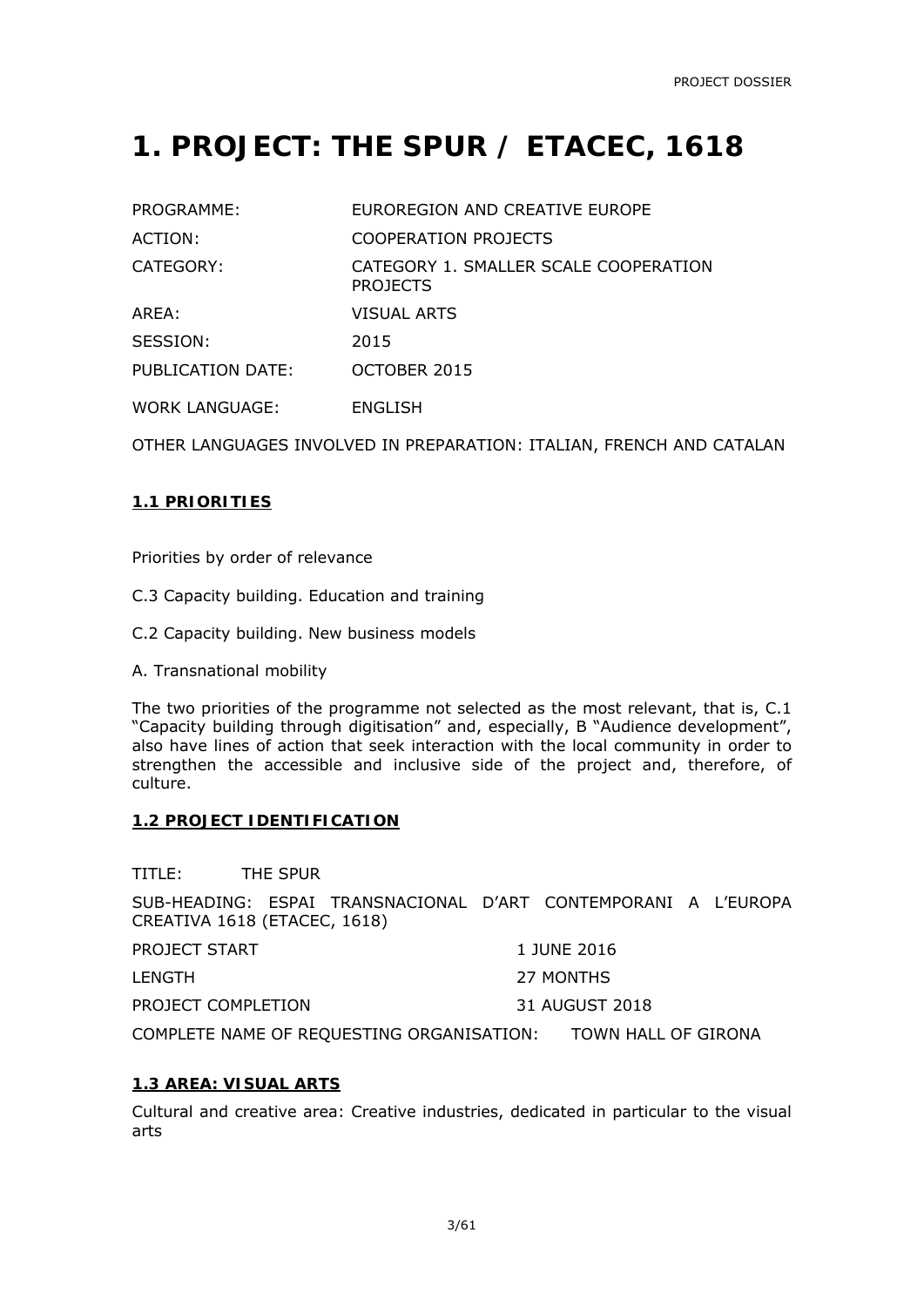## **2. The Spur. ETACEC 1618**

**The Spur** is a project for the creation of a European cooperation network made up of seven cultural organisations that operate on a local and international scale as cultural operators, focusing above all on the field of the visual arts. It has two key **objectives**:

**A**- To develop innovative projects for building the professional capacities and transnational mobility of creators, in particular visual artists, enabling the sector to move towards the economy of creativity and facilitating the exploration of new business and work models.

**B**- To implement transnational co-management processes between different organisations in order to foster collaboration and knowledge transfer and, consequently, generate a European bank of exportable and reusable management resources that help to build the professional capacities of the sector.

*The Spur* works towards these goals on the basis of five **actions**:

**1. Exploration**: creation of **artist spaces** as seeds for building professional capacities and achieving social urban regeneration. Exploration of new embedding forms and fostering of the relationship between artistic creation and its urban and socio-economic context.

**2. Innovation**: activation of a **creative residencies** programme geared towards research and the development of professional profiles through their insertion in the system and the real economy (industry, district, cluster), with the mentoring, advice and internationalisation facilitated by the network.

**3. Knowledge**: holding of **seminars** in order to disseminate the experiences enabled by the project and to systematise the knowledge in the form of a protocol and make it transferable (resource bank).

**4. Communication**: Creation of a blog, 2.0 actions and publishing of a **dynamic, digital magazine-catalogue** and of a **final publication**, aimed at the creative industries and visual arts professionals all over the world, thanks to its reach as an online resource, and designed as a live platform of resources that will drive forward the project during (and after) its term of execution.

**5. Organisation**: Creation of a **transnational work team** which, on the basis of shared knowledge and best practices, steers the project and generates a set of transnational management tools valid across Europe (resource bank) and which, furthermore, provides a solid grounding for stable cooperative initiatives in all kinds of projects between two or more partners (exhibitions, exchanges, co-productions, etc.) beyond the project itself.

#### **2.1 ITS OBJECTIVES AND IMPORTANCE IN RELATION TO THOSE OF CREATIVE EUROPE**

Participating cities comprising the territory do not have a characteristic industry and that is why we must find where their potential for future economic development lies. Aside from services and tourism, which are evident, it can be said that the new industry in both the coordinating city and the partners will be creative if they pledge a commitment to this sector. This is made clear in the "Priority Sector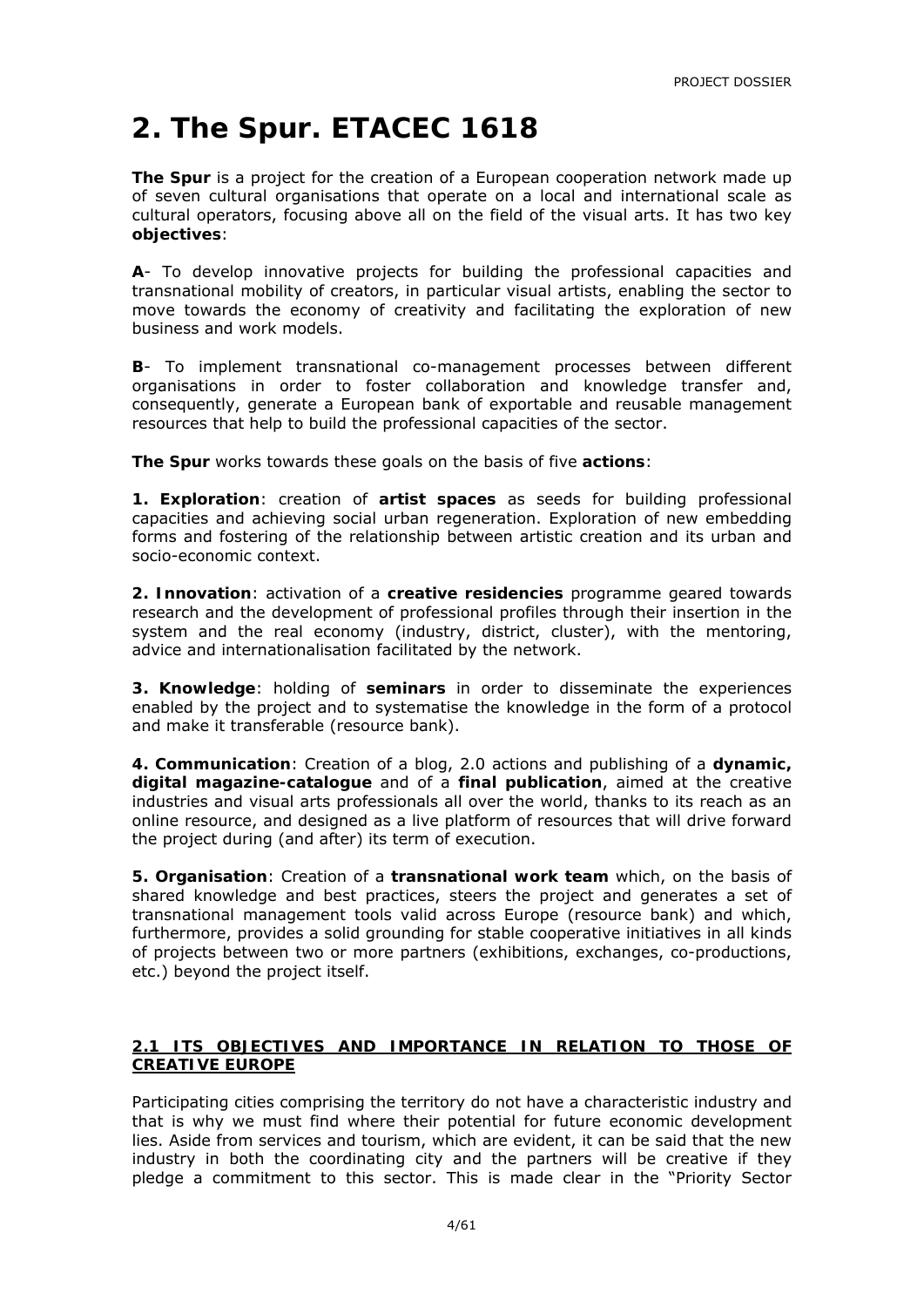Report: Creative and Culture Industries" commissioned by the European Commission's Directorate General for Enterprise and Industry and published in 2011 which analyses the status of cultural and creative industries in European regions and cities.

To that extent, Girona, and as a result its primary territory of reference, Catalonia, occupies 5th place in the ranking of European regions working in CCI with 139,278 people employed, making it one of the largest European clusters in the sector. It is in the top 10 regions in literary and artistic creation (6), advertising (5), videogames (8), software (8) and radio and TV (5). Furthermore, Catalonia's cultural exports amount to 1% of the total on an international level, which indicates that the line of action to be followed and consolidated must give support to this sector in order to ensure internationalisation of the country. However, Albi, in the French region of Tarn, is experiencing negative growth in cultural and creative industries with figures below 3%. The joint work carried out by partners, which implement and consolidate this sector at different paces, must help Albi become a driving force for development in the Tarn region and follow in the steps of Girona which has done exactly this for its region.

We believe that it is best to pledge a commitment to creativity given that, unlike petrol, it does not run out as it is consumed but rather develops and becomes contagious. In order to do this, the local creative economy must be stimulated and cooperative agreements must be facilitated between public-private sectors as well as with civil society.

The idea for the *THE SPUR -* ETACEC 1618 project springs from a willingness to develop a strategic European project around the concept of a Creative City where art centres and/or organisations in the creative and cultural field apply their knowledge and management to development in collaboration with areas, services and projects for economic promotion and employment in these cities. This project encourages entrepreneurship and a creative economy while aiming to boost the local economy and renew urban zones, where culture can play an important role in the socio-urban regeneration and transformation of the city as compensation for the decline of the Industrial City.

Therefore, the project we propose deals with Creative Industries and is aimed at becoming a driving force of cultural activity in the city. As an intervention tool for the reconversion of the visual arts sector, it contributes to activating the economy by creating employment. Furthermore, it seeks to steer progress in the local artistic sector towards a more versatile and economically sustainable position while working on the structuring of networks and internationalisation. The fact that the project focuses on visual arts makes it easier to target efforts and to obtain maximum benefits from the group's expertise. However, the type of actions and their scope can be extended to other creative fields and under no circumstance will possible users from these fields be excluded. Rather, the project plans on strengthening interaction with them and among them.

The project involves:

- Having an active role in promoting the entrepreneurial spirit
- Establishing links between disciplines and work fields
- − Creating contact networks between creators and other professionals
- − Facilitating alliances with business and institutional frameworks
- − Linking the fabric of territories
- − Linking itself with other structures acting as project incubators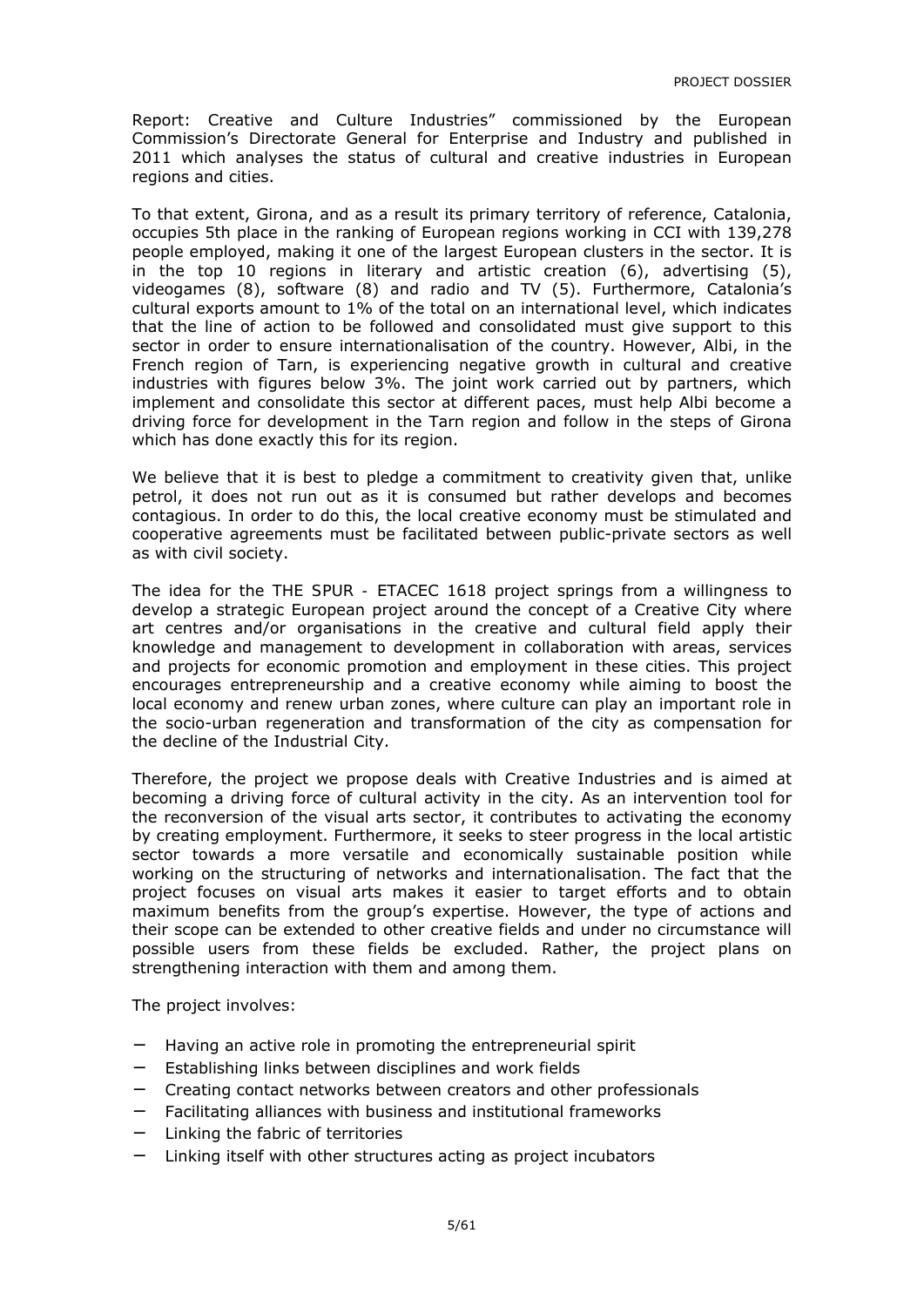Promoting entrepreneurship among artists/creative professionals urges the new generations of Creative Industries to competitively lead their professionalization in order to achieve economic autonomy and independence from public support. The project helps establish criteria to distinguish between amateur artists and professionals. As a result, this process will be determined by the full use of new technologies, assigning value to research rather than to other inputs related to creativity and promoting creative work through innovation. It is also important to insist on a digital environment and to be aware of work on the global internet. The characteristics of the sector enable international development thanks to the ability to address target groups who are online and are attentive to quality online services.

We take action to make entrepreneurship in our field more effective since we know that only 40% of new companies survive their third year. Only by engaging innovative support methods around these initiatives, which foster connectivity and communication, will it be possible to root entrepreneurs as the business people of the future.

However, gathering entrepreneurs from the creative sector must entail the configuration of a specialised and identified hub (hubs) around a project that must have a strategic positioning. We believe that boosting and making the most of talent is essential for promoting the competitiveness of a sector, city, country and the EU within the context of the knowledge economy we are talking about.

In addition, below we point out the strengths of this project:

- Identification of visual arts and sectorial structuring within the framework of creative industries (repositioning visual arts seeking to become productive).
- − Territorial scene: neighborhoods and cities as the focus and pole of attraction for creativity and innovation, in a powerful local environment that is strategically well-located and has strong links with the social environment where the actions carried out are inserted.
- − Boosting the economic sector related to culture and creativity
- − Testing (pilot tests) innovative formulas for boosting the economy in traditional (and emerging) sectors.
- − The creation of a quality label associated to the cities and creativity
- − The consolidation of processes, methods and programmes that promote selfemployment as a new key form of employment.

We understand self-employment as an autonomous and dynamic form of employment that sets a current trend which is strongly future-oriented. Creating employment is possible in the field of visual arts. It is an alternative to the conventional labour market and a romantic vision of the artist as an individual unaffiliated with the labour market. We are talking about freelance professionals and also small single person companies, as well as artists.

#### **2.2 IDENTIFICATION OF THE MAIN COMMON OPPORTUNITIES DETECTED IN CITIES AND THEIR TERRITOIRES IN RELATION TO CULTURAL AND CREATIVE INDUSTRIES TO WHICHE THEY SEEK TO PROVIDE A RESPONSE**

During the last quarter of the 20th century and the first decade of the 21st century, the participating cities and organisations were a dynamic and active hub for the arts and creativity. In general and overall, creative industries including visual and plastic arts are on the rise. Furthermore, as indicated in the "Priority Sector Report: Creative and Culture Industries" commissioned by the European Commission's Directorate General for Enterprise and Industry and published in 2011, the cultural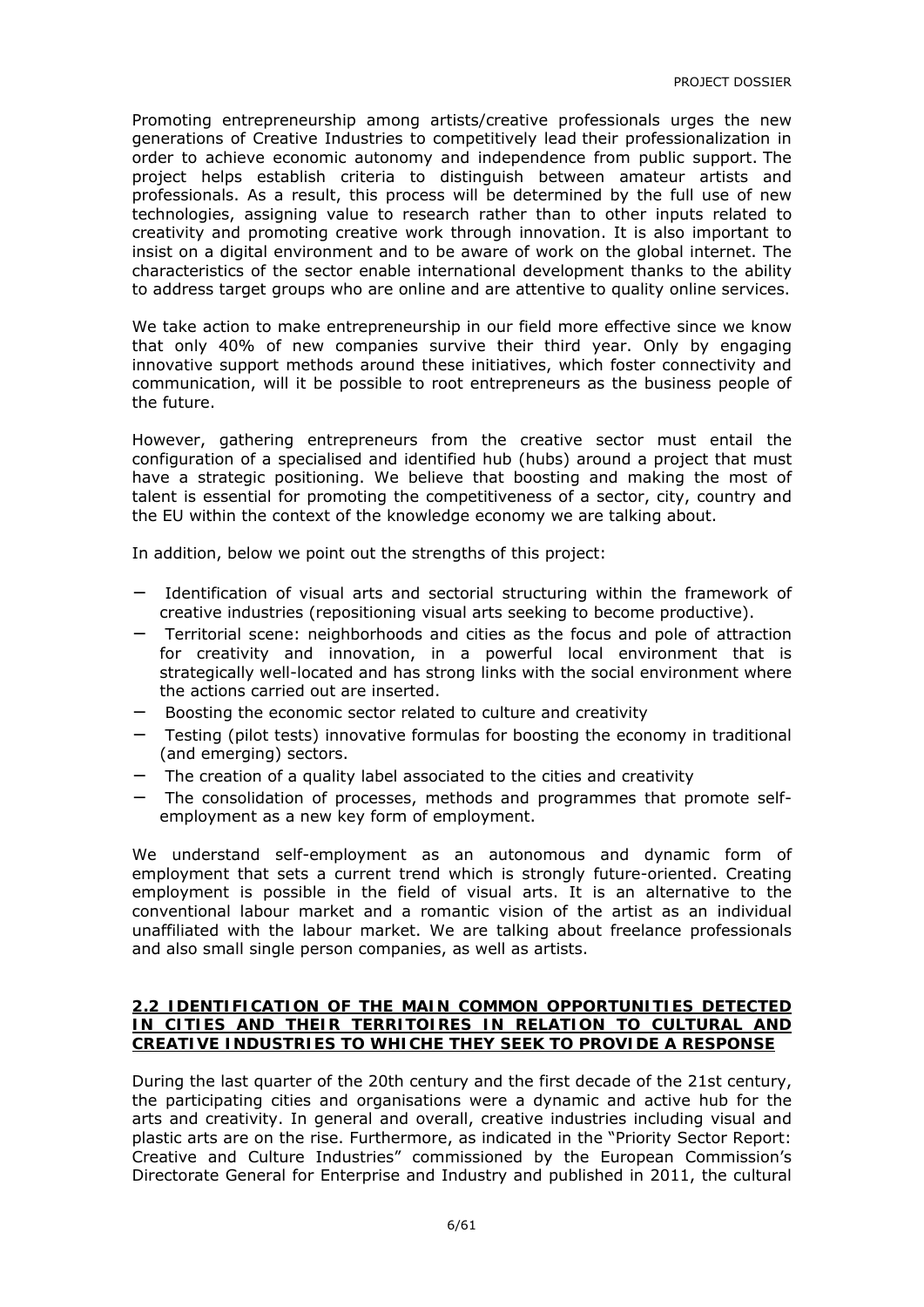and economic potential of these industries continues to be highly underestimated and underexploited. The reconversion of the productions of visual artists in the creative industry - and their relationships and connections with other industries in this sector - must contribute in the future to firmly making their survival and redefinition possible: working ensures viability and redefines their place in the market. Furthermore, when we talk about contemporary art we must place special emphasis on all forms of creativity linked to innovation, including creative industries within the framework of actions which enrich the social fabric, open new opportunities, create networks and offer possibilities for the diversification of professional niches. We must be attentive to the creation of cultural products and applications for new technology that involve communication and everything that deals with new forms of transmitting knowledge.

On the one hand, the business sector and local industry are seen as a good employment niche when they are open to the opportunity of introducing work teams comprising new creative professionals with the capacity to provide innovative proposals.

On the other hand, these cities place their attention on tourism. Tourism is a large source of income for cultural cities but work needs to be done on offering quality cultural tourism. Over the past few years, low quality souvenir shops and cheap fast food establishments have proliferated and are detrimental to the concept of a quality tourist environment. In addition, in neighbourhoods and urban areas there are many properties that go unused because of the recession or the fact that owners do not want to bear the risk of remodelling and renting to customers with an uncertain financial solvency or they fear the possible misuse of property. A policy that strengthens the establishment of shops and workshops of small companies with quality innovative products linked to the areas of design, visual creation, architecture, jewellery, art, etc. can lead to a positive regeneration of neighbourhoods, while providing cultural offerings with new elements of interest for visitors and developing a new way of reactivating local economic activity over the long term. This regenerative action for neighbourhoods would also be effective in other areas and cities where urban regeneration projects based on creative industries have not yet been carried out.

Finally they emphasise the need to show the professionals in the creative industries that mobility in this field is highly advisable. It is an opportunity for development and the future with various advantages, such as finding new favourable places in which to set up a business project, linking up with new contacts in such a way that the projects themselves are enriched, acquiring experience, expanding companies internationally, and surveying new European markets from the original centre.

It is therefore a project that acts in the traditional sector of the visual arts with the desire to stimulate its modernisation and restructuring to meet present-day needs and to take advantage of the detected possibilities for professionalisation. The project has a particular impact on the creation of a network of agents that is complemented by bringing together the public and private sectors. It also affects the training of professionals once the possible new professional profiles have been detected, orientating the traditional profiles and acting as a bridge between the economic activity and training. All this is carried out with Europe in mind, to positively impact on the mobility of professionals and the internationalisation of creative projects.

This project contributes to activating an evolution of the local artistic sector towards a more versatile and economically sustainable position. As a support platform for the creative industries it requires the working mechanisms for promoting innovation, qualification and modernisation in a group of new-generation microenterprises located in a specific territory, pole or cluster of related activities.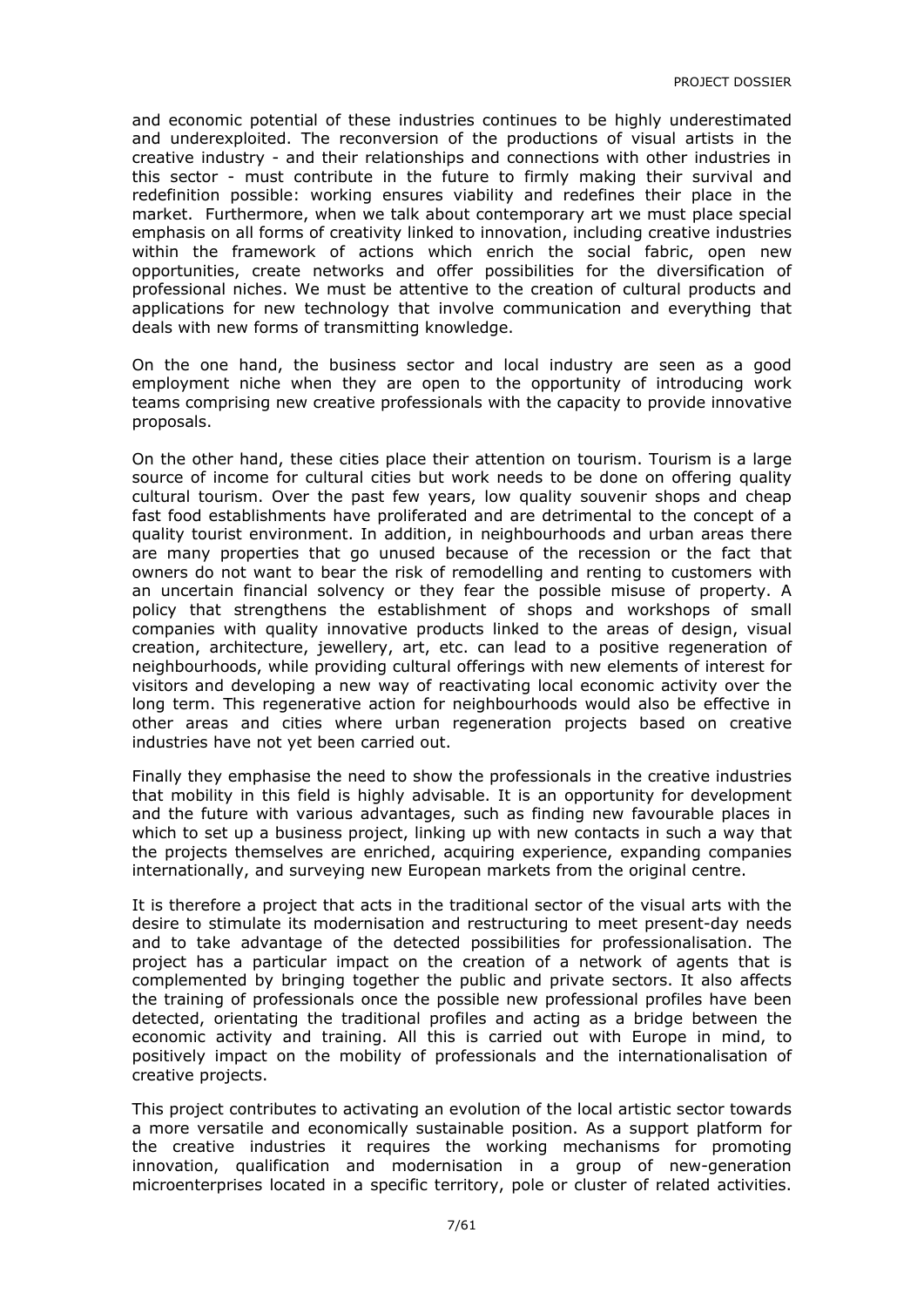Wherever possible it should stimulate cooperation and networking between companies and between companies and centres of knowledge and training. It proposes making a practical contribution to activating the evolution of the local artistic sector towards a professionally more competitive positioning and one more orientated towards working in a company or work centre.

Through all this THE SPUR / ETACEC 1618 seeks to connect models of reference in the adoption of new measures to create employment in a sector which has a large number of professionals who do not see themselves as possible entrepreneurs and a large professional group anchored in a market structure that no longer exists. There is, therefore, an evident need to retrain or reorientate those professionals. The sector needs major structuring, as well as visibility and connection. It is largely a microcosmos of very small format initiatives among the self-employed and microenterprises that would often be complementary, but are not because they are ignorant of each other's existence.

Today the cultural and creative industries enjoy a privileged position. Their financial profitability is unquestionable. In the EU as a whole 6.7 million people are employed in this sector, 3% of total EU employment, and it represents 3.3% of the GDP of the EU member states as a whole. Moreover, in the depths of the economic crisis, between 2008 and 2011, employment in this sector proved to be the most resilient. These data place the cultural and creative industries in a strategic situation with the potential to lead the change towards a more intelligent and sustainable economy inclusive of all European regions and cities. They will be able to contribute fully to the Europe 2020 Strategy aimed at promoting growth on the continent in the coming years and favouring the transformation of European society.

Faced with this context, which is marked by the complex economic situation in Europe, the evidence that the creative industries in certain European territories are positioning themselves as the driving force behind local and regional development and the corroboration that on a European level we have good local practices working towards the objectives of revitalising the creative economy and creating employment in this field, has led the seven partners involved to unite in a cooperative development project we call THE SPUR / ETACEC 1618.

The objective of this union of public and private organisations is to share the knowledge acquired in the creative-cultural sector through experience of them; to systemise and formalise methodologies; to share and make transferable the good practices and experiences of success (comparing them, adapting them and applying them to the different countries); to complete and develop some of the working lines that the partners have sought out individually; and, working together in the field of promotion and internationalisation to generate employment in the sector – paying particular attention to the visual arts – by putting innovative action formulas into practice. The European Commission recommends that towns and cities work to support, attract and retain their work forces with creative talent that will drive technological, economic (entrepreneurial) and cultural innovation. Likewise, it considers it a priority to promote cooperative work with objectives that aim to encourage the circulation of professionals and artistic creations, to promote artistic innovation and to attract new audiences. This project comprises all these working lines and identifies with them.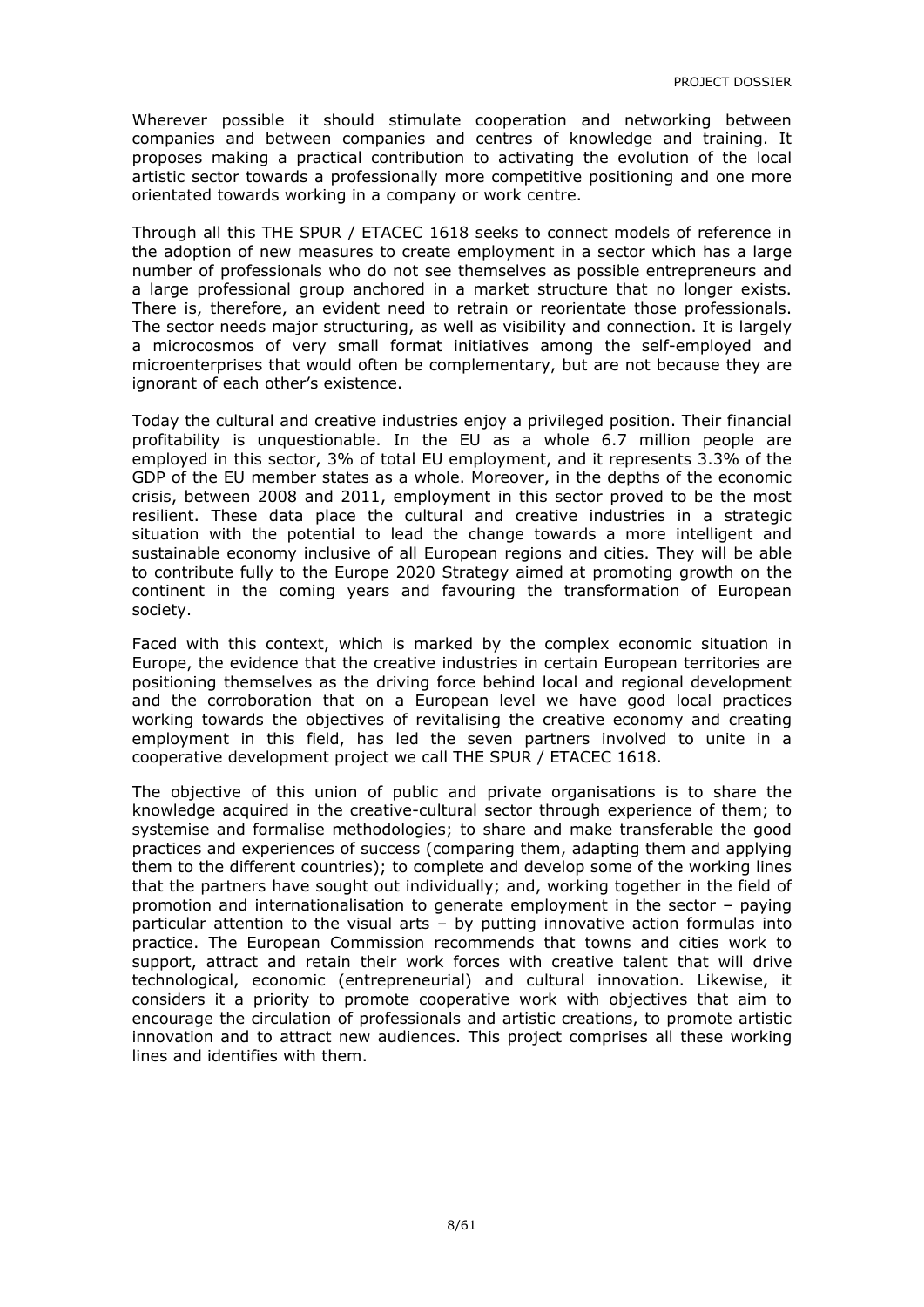### **3. ACTIONS AND BALANCE OF THE PROJECT**

**Action 1. Exploration: Artist spaces as seeds for professional and social urban renewal** 

**Action 2. Innovation: Creative residencies, platforms and mentoring** 

**Action 3. Knowledge: Seminars, knowledge transfer and resource bank** 

**Action 4. Communication: Blog, 2.0 and publications** 

**Action 5. Organisation: Co-management and best practices** 

Each action of the project has a management team made up of one leader partner and two support partners.

The leadership of the five actions corresponds to: Girona City Council: Bòlit, Centre d'Art Contemporani. Girona; Centre d'Art Le Lait. Laboratoire Artistique International du Tarn. Albi; Fondazione per l'Arte di Roma. Rome; Office of Euroregion Pyrenees–Mediterranean, and Bureau des Arts et des Territoires. Montpellier. All the partners form part of the management team of two of the actions, except for Girona City Council: Bòlit Centre d'Art Contemporani. Girona, which is involved in three actions. No action is led by either Sputnik Oz. Bratislava or Fundació Es Baluard Museu d'Art Modern i Contemporani de Palma. Palma de Mallorca.

All the partners are involved in the decision making, management and execution of the actions, all of which benefit the four participating countries.

The project budget is redistributed in order to be administrated by the leader of each action.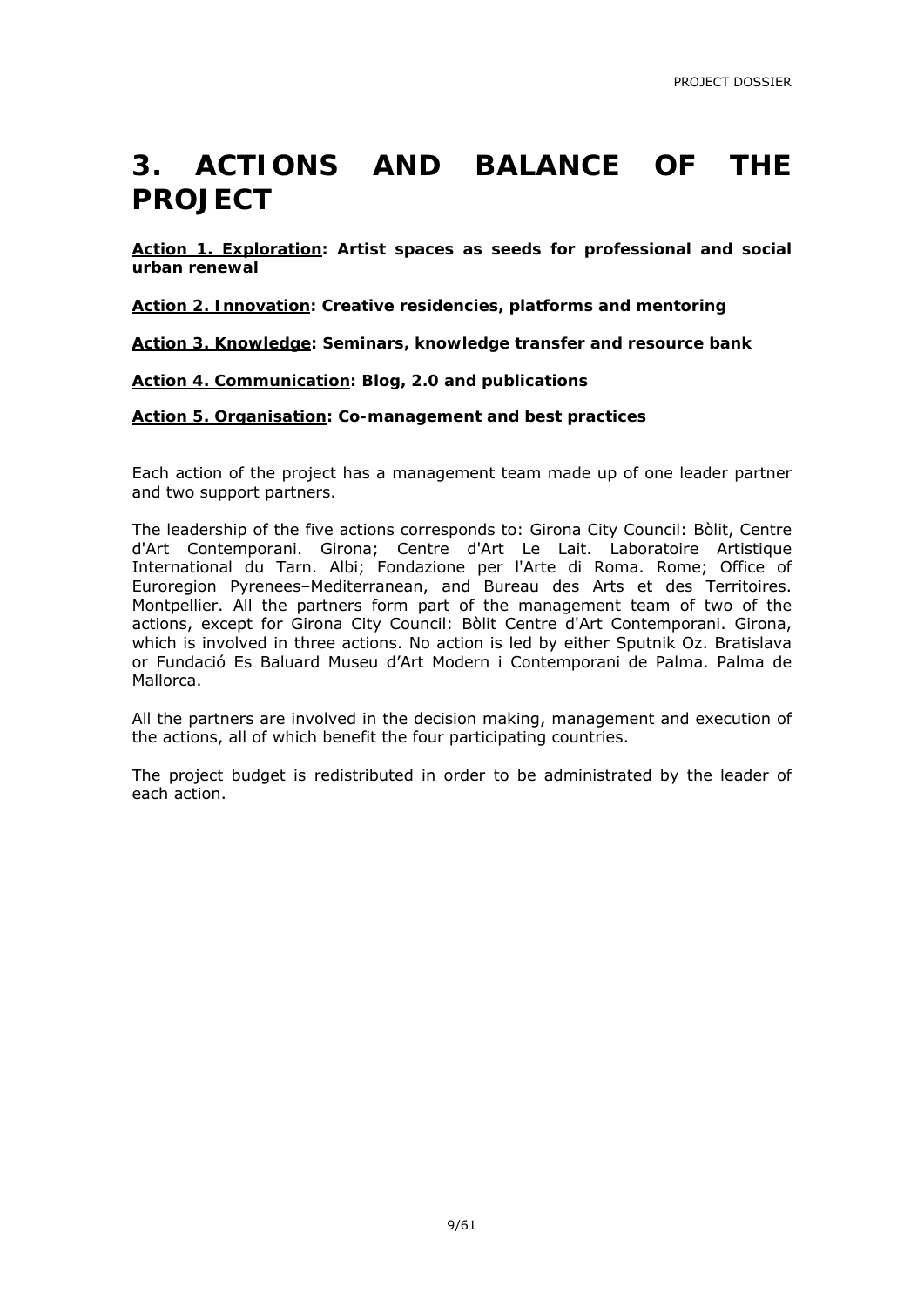#### **3.1 DESCRIPTION AND RELEVANCE OF THE ACTIONS**

#### 3.1.1. ACTION 1. EXPLORATION

**ACTION 1. Exploration: Artist spaces as seeds for professional and social urban renewal** 

MANAGEMENT: Bureau des Arts et des Territoires, Montpellier.

TEAM: Girona City Council, Bòlit Centre d'Art Contemporani, Girona, and Fondazione per l'Arte, Rome

LOCATION (PLACE OF EXECUTION): Girona, Palma de Mallorca, Albi, Montpellier (on a coordinated basis within the same "new" French region), Rome and Bratislava

TIMELINE: September 2016 - August 2018

#### DESCRIPTION:

Type of action: pilot programme consisting of the creation of resources for artistic research, occupational resources / socio-economic revitalisation / local regeneration / international mobility

Justification or relevance of the action: the action is geared towards creating resources that help foster a change in the sector. **The aim is to sow the seeds of a set of projects for professional and social urban regeneration on the basis of artistic creation with the goal of creating continuity in the medium and long term.**

The relevance of this action is justified in the following priorities, in order of importance:

- C.2 Capacity building. New business models
- A Transnational mobility

Justification and relevance in relation to the background of the group of partners and of the work team:

Given the unification of the regions of Languedoc-Roussillon and Midi-Pyrénées, the Bureau des Arts et des Territoires, Montpellier, can do a good job in the implementation of the project across the participating French region, in the stage following the execution of the pilot stage of this project. The expertise of Rahmouna Boutayeb and Caroline Chabrand in mediation and territorial strategic work in cultural matters, an important asset added to their specialist knowledge in contemporary art, makes them highly competent for leading this pioneering project.

The idea is for the team to receive the training of agents or companies that have experienced methodologies and have executed projects of this kind. Their experience of cultural management in territories of the Bureau may also be of key importance when it comes to putting together strategies aimed at obtaining the complementary support necessary in each of the places where it is implemented: joint efforts, back-up support, alliances, etc.

Also of key importance will be the expert contribution of Girona City Council: Bòlit Centre d'Art Contemporani Girona, since it has carried out a pilot project such as the one described: the La Volta de Sant Narcís project in Girona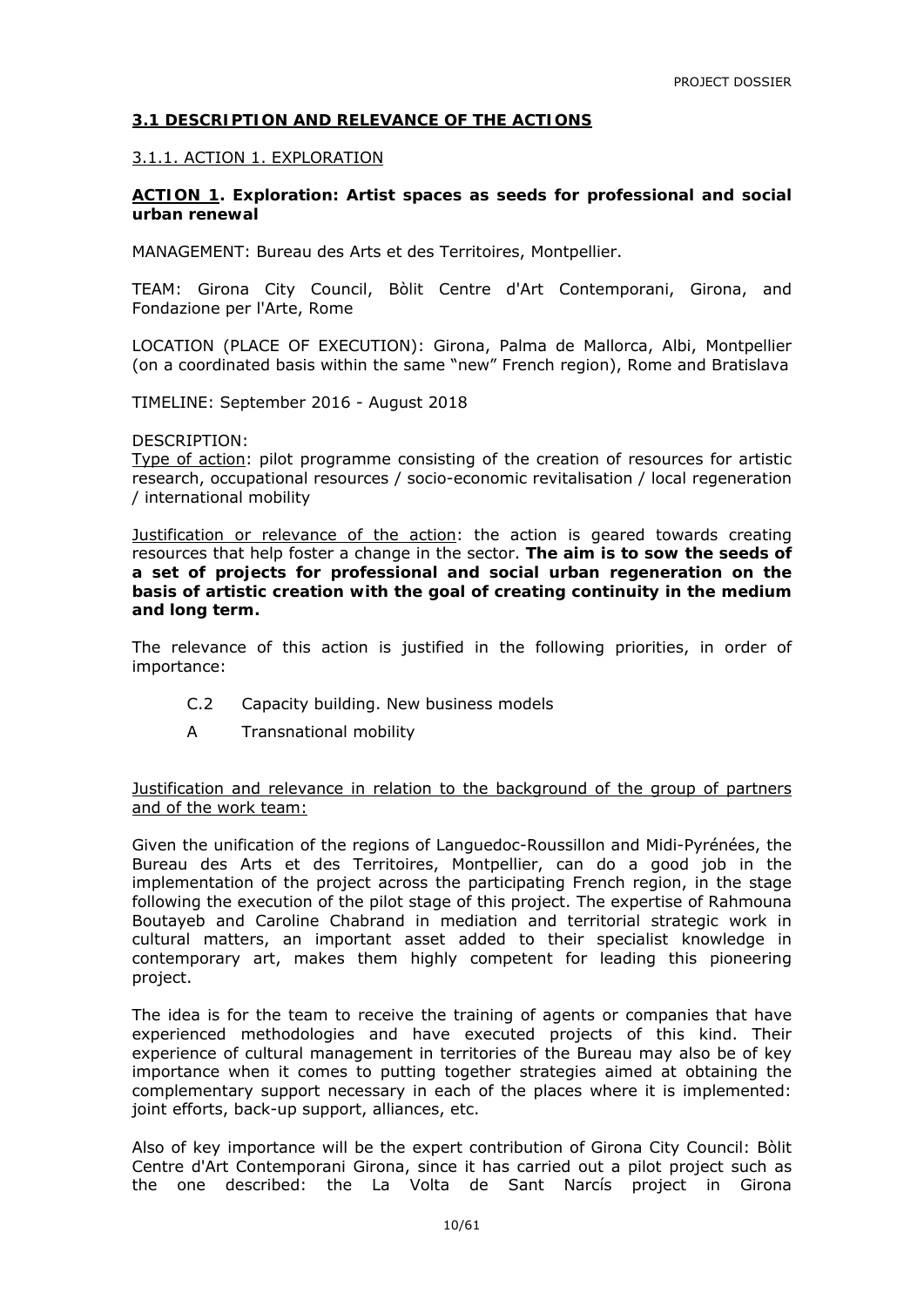(www.femlavolta.com); it will also have to contribute its prior knowledge, given that it is the organisation which has explored the potential companies to be hired and which has studied reference models, such as St. Leonards-on-Sea in Hastings (GB) and the InSerralves project of the Serralves Foundation in Porto. Its director has first-hand knowledge of the aforementioned organisations and projects, which have been invited to present their models at public presentations organised in Girona as part of the art centre programme that was partly funded by the European Social Fund (Bòlit Emprèn: Innovative Project in Employment Creation). She also has all the necessary prior contacts with the organisations responsible for two of the digital resources that the project wishes to use and expand, as well as being the manager of the Beigac app.

Meanwhile, the participation of Massimiliano Scuderi, who forms part of the team of the Fondazione per l'Arte di Roma, and who is a lecturer on the DECA Master of the University of Nuoro (Sassari-Sardinia), an annual master's degree in law and economics for culture and art enables us to commit to expert mentoring and analysis, along with a presence in academic media, which are also necessary. Mr Scuderi can contribute to devising studies, providing reference documents or examples, as well as making it possible to make potential enquiries or obtain expert advice in the field of economics, business or law. It should also be highlighted that the Fondazione per l'Arte di Roma has in its vicinity a well-established foundation consisting of 24 workshop spaces for artists and artisans who operate as a real community, interacting and creating synergies. The district is called Mandrione and is where Pier Paolo Pasolini died.

It will be necessary to overcome the obstacles that some of the centres face in terms of undertaking this action with no previous experience in projects of this kind, and in respect of their location in countries (Slovakia) with no guidance in interventions of this sort. As such, the intervention in these places will be particularly innovative, although at the same time somewhat risky. This is also why it has been decided, in all cases, to carry out a very carefully put together and bespoke intervention, designed in the territory itself by agents of the territory, since we believe that this formula will make the action feasible; that is, if it is undertaken as an initiative created in the place and for the place.

#### Functions and tasks of the team:

The tasks to be carried out will be to decide on the places in which to carry out the action, to define the commissioning of training and advisory services of the specialised company and, most importantly, to select the local agent who will promote the action locally, inserting it within the social, political and economic context. The agent will also request proposals and budgets, select and establish collaborations with potential partners from the place in which the action is to be carried out (universities, residents' associations or professional groups, etc.), with the goal of adopting the models described as a Quadruple Helix in the new generation of European and transnational projects. Furthermore, the agent will evaluate the results obtained and systematise the possible work methodologies to share among the partners.

Action: prior studies and exploratory work for the future promotion of the opening of spaces for creation, offered to artists at a low lease rate. In certain cases an initial effective action may be possible, but not in all. The goal is the opening of artist shops-workshops or spaces run by artists in line with the Km 0 Art concept; that is, from the artistic producer directly to the consumer or audience. The idea is to create spaces managed by the artists themselves where they can create their own artistic work project, whether this involves galleries, shops, workshops or all of these elements. The working method is the provision of reference spaces to host a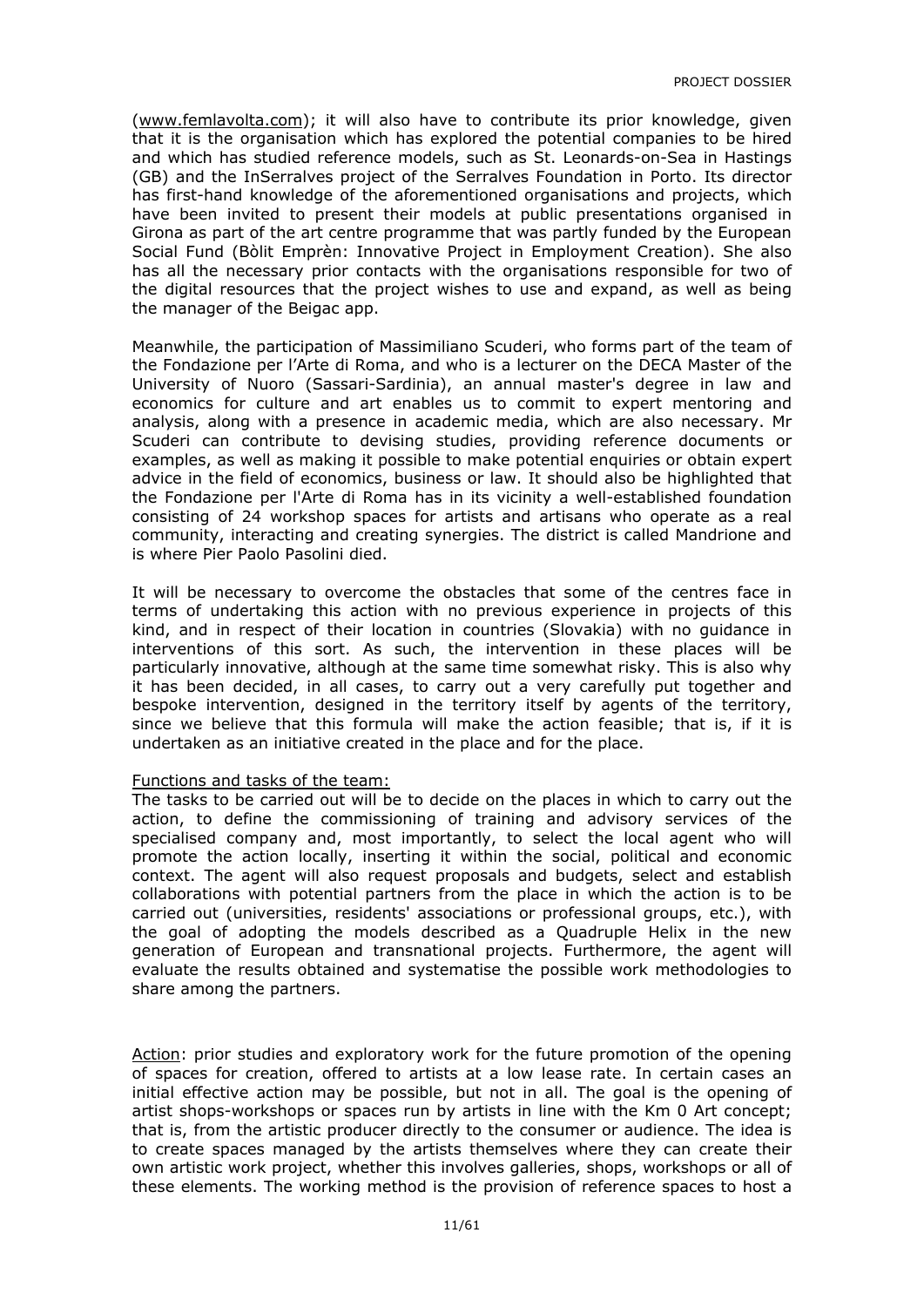wide variety of projects by all sorts of creative professionals and/or artists. It is essential for The Spur to provide these spaces, based on a careful selection process, completing all the necessary paperwork for their leasing, and carrying out their initial adaptation (cleaning and optimising the space ready for occupancy). The spaces can be premises of a street, district, area or building with potential for regeneration. The participating artists will be asked to collaborate in adapting the spaces, to make them their own. As such, the aim is to reach stable short-term agreements (at least two years) with the owners. In turn, the owners will benefit from the orderly and supervised occupancy of the spaces by well-established organisations, the improvements made through their adaptation and the possibility of their profitable use in the long term. The artists will have to organise themselves as a collective, in the form of an association or cooperative, for example, and may request public or private funding in order to develop the project.

This pioneering action will serve to spur a change that we want to bring about in the medium and long term. The goal is to create the stimulus that calls attention to the possibilities offered by the establishment of small business or creative workshops, and to their potential as a vehicle for regeneration, offering the concentration of different professionals from the same sector in a particular area.

In each case, for each partner, the project will be tailored to the possibilities initially observed:

Girona: development of the La Volta project, opening of larger premises and increase of the scope of the study being carried out in the square to a larger area of the Sant Narcís district.

Palma de Mallorca: regarding action 1 (Prospection) and considering that it will work closely with the city council, a disabled part of the building of the old Can Ribas factory in the "La soledat" neighborhood is seen as a site of action, given its infrastructure potential and its importance in terms of industrial heritage. This factory is located in an area with serious social and structural problems and therefore the council is particularly keen to promote actions aimed at the rehabilitation of the neighborhood.

Rome: study of how the artisan/creative district has been created and how it is run, analysing which aspects may be useful in the creation of similar projects. An analysis will be carried out of how it could help the project and how the Fondazione can interact with the creative district of Mandrione.

Albi: linking of the action to the fields of science, electronic music and digital progress in order to foster interaction with the visual arts, and study of how a project along these lines could be implemented in the heritage city.

Bratislava: study of how a project along these lines could be implemented in a place with no initial substrate and no "possible/suitable" places, such as those described in the other places.

In all the cases it is planned to work with entities (associations, companies, public or private agents) which have the capacity to execute the study and project in the local area, in order for this project to be created in the place itself on the basis of local needs and possibilities, while at the same time collaborating on the creation of a collective project.

The action addresses the following diagnosis: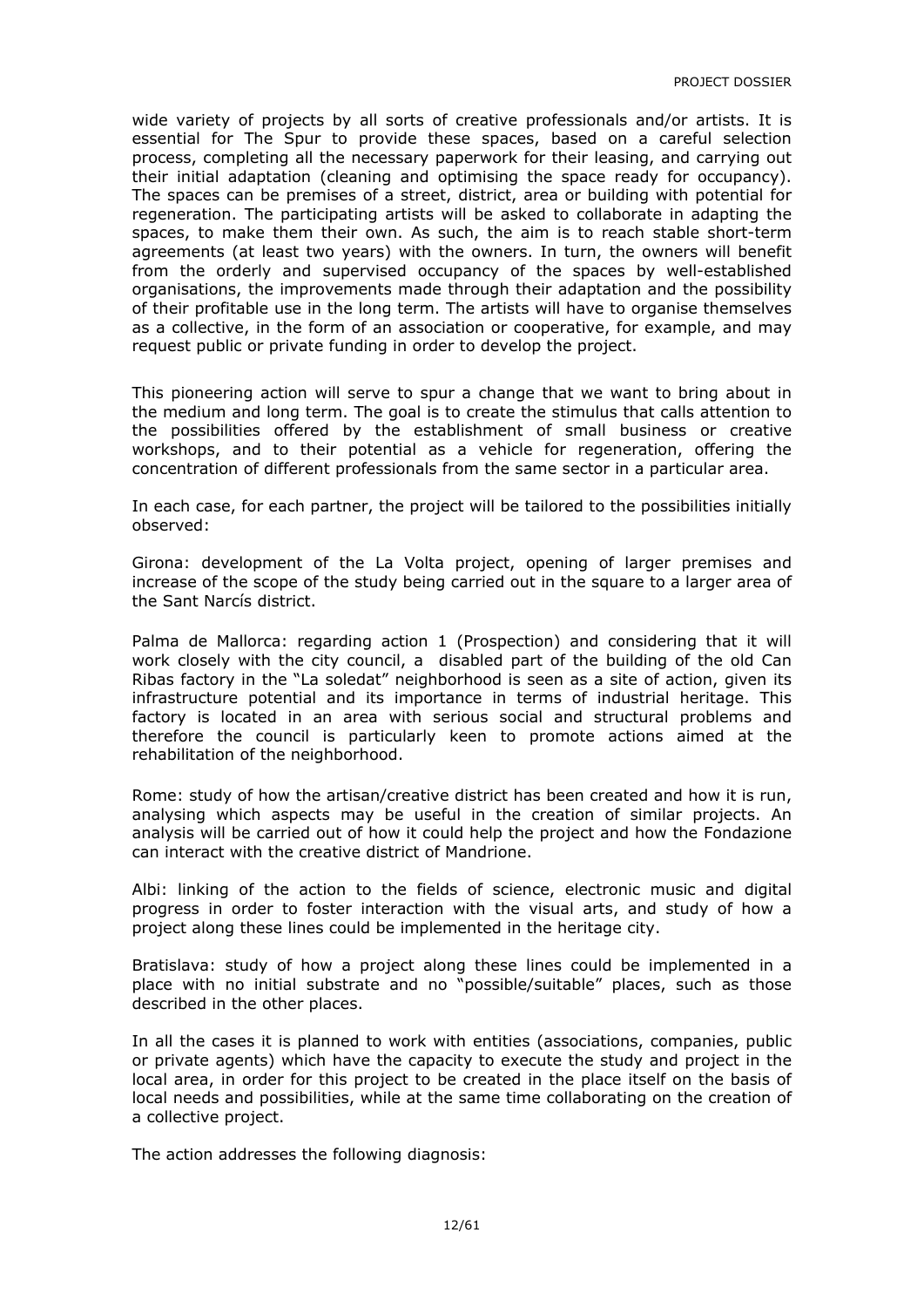- Low mobility and marked localisation of the artists.
- Need to provide tools for artistic creation in order to achieve an improvement in professional profiles, greater financial autonomy and stronger links to the community as a whole.
- The wish to change the way in which cultural activity is promoted by highlighting its potential for socio-economic transformation on the basis of creativity.
- Structural trend (on several territorial levels, from local to European) towards the incorporation of cultural activities in socio-economic and urban regeneration dynamics.
- Establishment of a public-private international network.

Methodology: as a prior stage, a study will be carried out of the existing possibilities in the places preselected by each of the partners in their respective territories. The exploratory study detects areas and possible premises, describing their characteristics, indicating their possibilities and making the necessary technical recommendations.

A training action will also be carried out aimed at the partners and local leaders responsible for implementing the action. This training action will be led by teams with expertise in interventions of this type, such as La Volta of Girona or Meanwhile of London.

There must be a possibility of obtaining premises at no cost or with low leases that owners are prepared to make available in exchange for the renovation of the space and the chance to participate in a project for the socio-economic regeneration of a city district or small town. A common protocol will be established among partners for the transformation and opening of premises and for the search for artists and creative professionals interested in setting up workshops open to the public.

In parallel, the partners will jointly draw up an agreement document to be signed with the owners of premises, who will have to hand them over for at least two years, and a contract document to be signed between artists and owners, based on the standard forms of Girona City Council: Bòlit Centre d'Art Contemporani, Girona, and experiences such as the Unlimited Meanwhile platform.

It is planned to hire services on site (those considered suitable for each place following a study of three proposals-offers).

The advice and training of an expert company will also be sought in order to carry out the specialised training, the design of the exploratory study and the provision of advice on the steering of the project. These services will be hired in the form of small assignments for companies or entities in each place. An expert will also be commissioned to provide a training and advisory action in each place. The selection will be carried out through a selection process, choosing the best offer and budget among those submitted. Three companies or specialised services with the capacity to provide this service will also be invited to submit an offer.

Previous groundwork which inspires the project: Fostering of projects and collaborations with different platforms such as:

#### **Unlimited Meanwhile United Kingdom** http://www.unlimitedmeanwhile.com.

Set up in 2009, this is a company with proven expertise and technical proficiency in this field. It is dedicated to giving new economic and social uses to underused spaces on a temporary basis. The Unlimited Meanwhile company operates in districts in London and other cities of the United Kingdom, while at the same time initiating its international expansion. It operates on a human scale with the goal of revitalising cities and districts through the activation of abandoned property for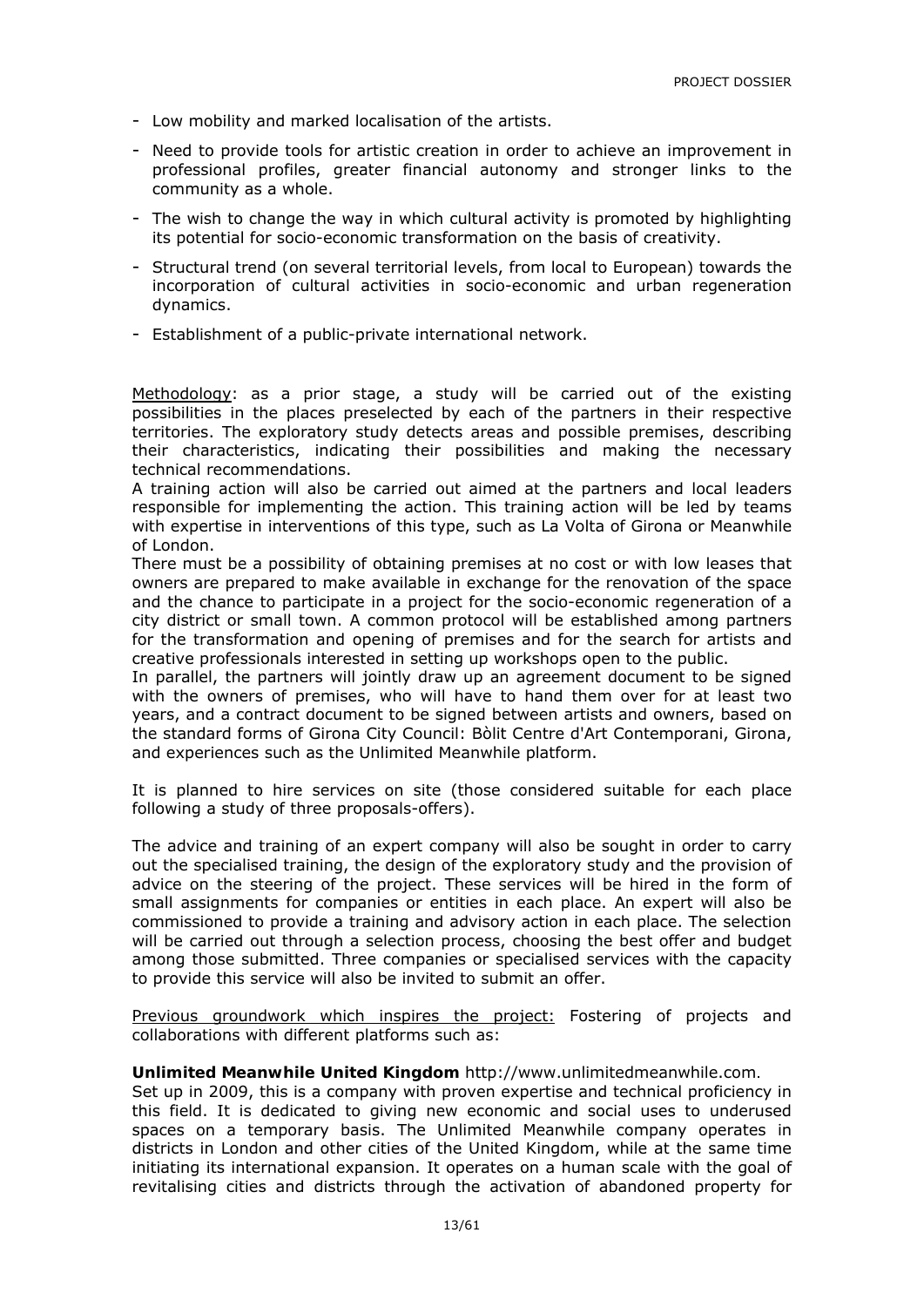creative and community purposes, as well as for the creation of companies. It advises on the temporary use of vacant spaces, provides bespoke consultancy services, training and legal support for freeing up abandoned spaces, and helps to catalyse economic, social and urban development projects. It produces guides, lease agreements and toolkits to facilitate the occupation of spaces in deprived areas.

To place greater emphasis on the digital aspects of the project, the Unlimited Meanwhile company will be consulted on the possibility of using its CU-CU platform: an application for mobile devices which locates unused premises that may be suitable for use and places their owners in contact with professionals and/or projects that need a space in which to develop.

#### **Conexiones improbables:** http://conexionesimprobables.es/

This is a platform which, depending on the needs detected, offers mediation and revitalisation programmes to companies, research centres, social organisations and public authorities on the basis of incorporating professionals in their teams with knowledge of other references and methodologies, in this case artists and researchers from the social science sector. They help to drive forward experimental research processes and co-creation, incorporating complexity, diversity, critical and creative thinking in order to question and reconsider the why and what for of organisations, to rethink organisational models, the generation of new services, products and technologies, and new ways of relating to the environment. Meanwhile, programmes are developed that enable shared learning in the research of a socialising and pedagogical dimension of these experiences.

On a complementary level, through the establishment of links in digital communication channels and through the implementation of specific promotional actions, the project will be linked to existing structuring platforms whose goal it is to reactivate the sector, promoting them among the partners, artists, followers and participants, such as:

**Beigac:** (http://beigac.cat) In 2013, Girona City Council, Bòlit Centre d'Art Contemporani, Girona, with the support of the European Social Fund, initiated a project aimed at structuring and interconnecting the creative sector through an app for mobile devices that catalogues and geolocates creative industries. The application has been produced for the Android and iOS platforms. The app organises, showcases and interconnects professionals and companies, putting them in the shop window for consumers and potential investors or entrepreneurs interested in hiring the services of creative industries.

The app has already been created but it is necessary to complete the catalogue and map the sector, as well as to activate the interconnection dynamics of professionals by offering more resources. The app enables the registration, inventory, cataloguing, documentation and interaction of the agents known as creative industries.

**The Trampoline:** (thetrampoline.org) Online platform created by Estudi Kalimba, a Girona-based company which produces digital educational content, in order to connect professionals from all over the world with an interest in forms of collaborative working.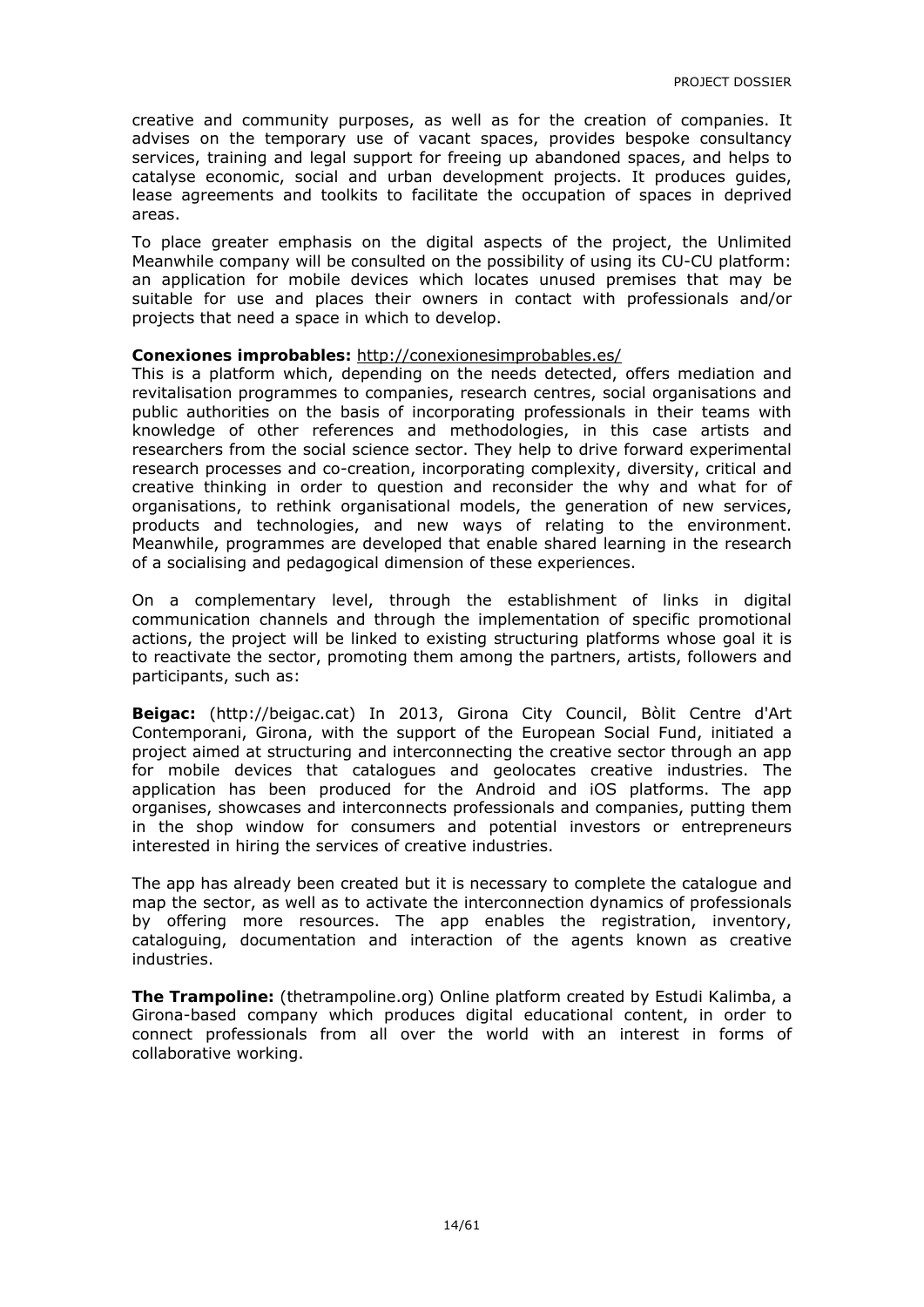#### 3.1.2 ACTION 2. INNOVATION

MANAGEMENT: Centre d'Art Le Lait. Laboratoire Artistique International du Tarn. Albi

TEAM: Fundació Es Baluard Museu d'Art Modern i Contemporani de Palma. Palma de Mallorca and Sputnik Oz. Bratislava

LOCATION (PLACE OF EXECUTION): Girona, Albi, Montpellier, Palma de Mallorca, Rome and Bratislava

TIMELINE: September 2016 - August 2018

DESCRIPTION:

Type of action: research/ training/ mentoring/ internationalisation/ mobility

Justification or relevance of the action: offering the possibility of carrying out an international professional residency with expert mentoring is an innovative way of carrying out the training of enterprising creative professionals and of fostering the idea among artists and the general public that international professional mobility is not only possible but highly desirable and enriching.

The relevance of this action is justified in the following priorities:

- A Transnational mobility
- C.3 Capacity building. Education and training
- C.2 Capacity building. New business models

It can be pointed out that it also encompasses priority B. Audience development

#### Justification and relevance in relation to the background of the group of partners and of the work team:

The various partners bring to the table several prior experiences in the different modes of residency covered by the project.

As such, the basis for mode a) Professional residency in a company is the knowledge brought by the relationship between the Centre d'Art Le Lait. Laboratoire Artistique International du Tarn. Albi and the Musée Centre d'Art du Verre, Carnaux (Tarn) http://www.museeverre-tarn.com/. There is also a permanent relationship of collaboration and neighbourhood between Fondazione per l'Arte di Roma and creative workshops of Mandrione.

Mode b) Residency as a user of a shop-workshop has the experience of a project currently under way, namely the shops/workshop of St. Narcís – La Volta project of Girona City Council: Bòlit Centre d'Art Contemporani. Girona in collaboration with Espai Fang of Girona: http://www.femlavolta.cat, the last one as an agent of the implementation in situ.

And mode c) Resident artists in contemporary art spaces connects with the working lines of all the partners who have a stable residency project: Sputnik Oz, Bratislava; Girona City Council, Bòlit Centre d'Art Contemporani, Girona and Centre d'Art Le Lait, Laboratoire Artistique International du Tarn, Albi.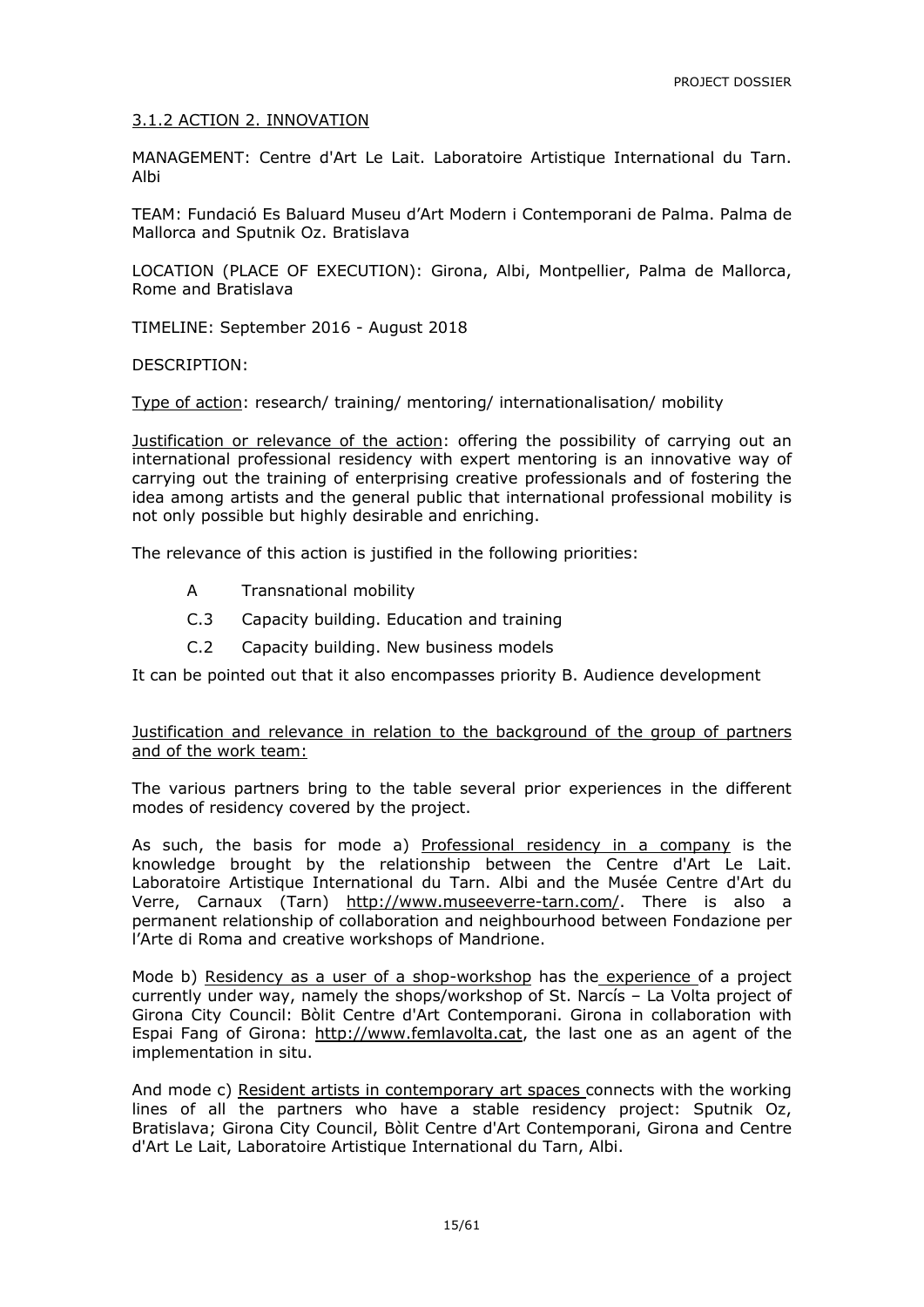Bòlit of Girona will provide the management team for this action. It will also contribute its action protocols and best practices in the mentoring of professional careers in creative industries, which it has drawn up as a result of the experience acquired through the Bòlit Emprèn project executed in 2013 and 2014, thanks to the support of the European Social Fund.

#### Functions and tasks of the team:

Adaptation of the proposed action protocols to the cases that will be managed and to their transnational use in the various participating countries. Drawing up of the calls for artistic proposals, management of judging panels and coordination of selection processes. Oversight of mentoring in the different countries, which will be carried out at close proximity (each artist will have a mentor in the place of the residency) but also on an international level (each artist can request the advice and mentoring of any of the technicians and experts of the partners involved).

The extensive experience in the field of artistic residencies of Jackie-Ruth Meyer, Director of Le Lait, Laboratoire Artistique International du Tarn, Albi, is a guarantee of the programme's soundness, as is the contribution of the younger management teams of residency centres involved in the project, such as Sputnik Oz, Bratislava. A work dynamic is established that combines top expertise geared towards the public sector with another approach that seeks openings for the resident artists in the market. That is, two co-existing work approaches capable of establishing an enriching dialogue. Moreover, the fact that Petra Feriancova is also an artist, facilitates the establishment of an empathetic dialogue between the visual artists taking part in the project.

Action: Mentoring of creative professional careers on the basis of fostering the mobility of professionals of this sector. Transnational mentoring and project incubation service aimed at professionals who go down the self-employment route, which is the most habitual option in the professional field of the creative industries and artistic professions. It includes a host service and the implementation of projects by visual artists, placing the emphasis on the research, development and innovation aspects that they bring. It consists of organising stays for artists and/or creative professionals from the participating cities in a different city. Placements are organised in structures, companies, artistic spaces or creative co-working facilities in which they can exchange knowledge, establishing synergies and favourable conditions for international work.

The participation of a maximum number of 18 artists is planned (3 per partner, 2 months or 8 weeks per artist).

The artists will be selected through a public, transparent and European call for proposals, with the participation of the experts of the partner art centres and external experts, such as curators or contemporary art historians (as a form of connecting to another professional field of the visual arts sector and ensuring greater transparency and independence in the selection process).

On selecting participants, the artistic quality of the candidates shall be the most important of all the criteria established. Another criterion that it is planned to establish is gender parity among those selected, provided that the selection guarantees that the best artists applying to the call are chosen. This means that the quality criterion shall prevail over parity, but that the question of gender shall be taken into account as a criterion.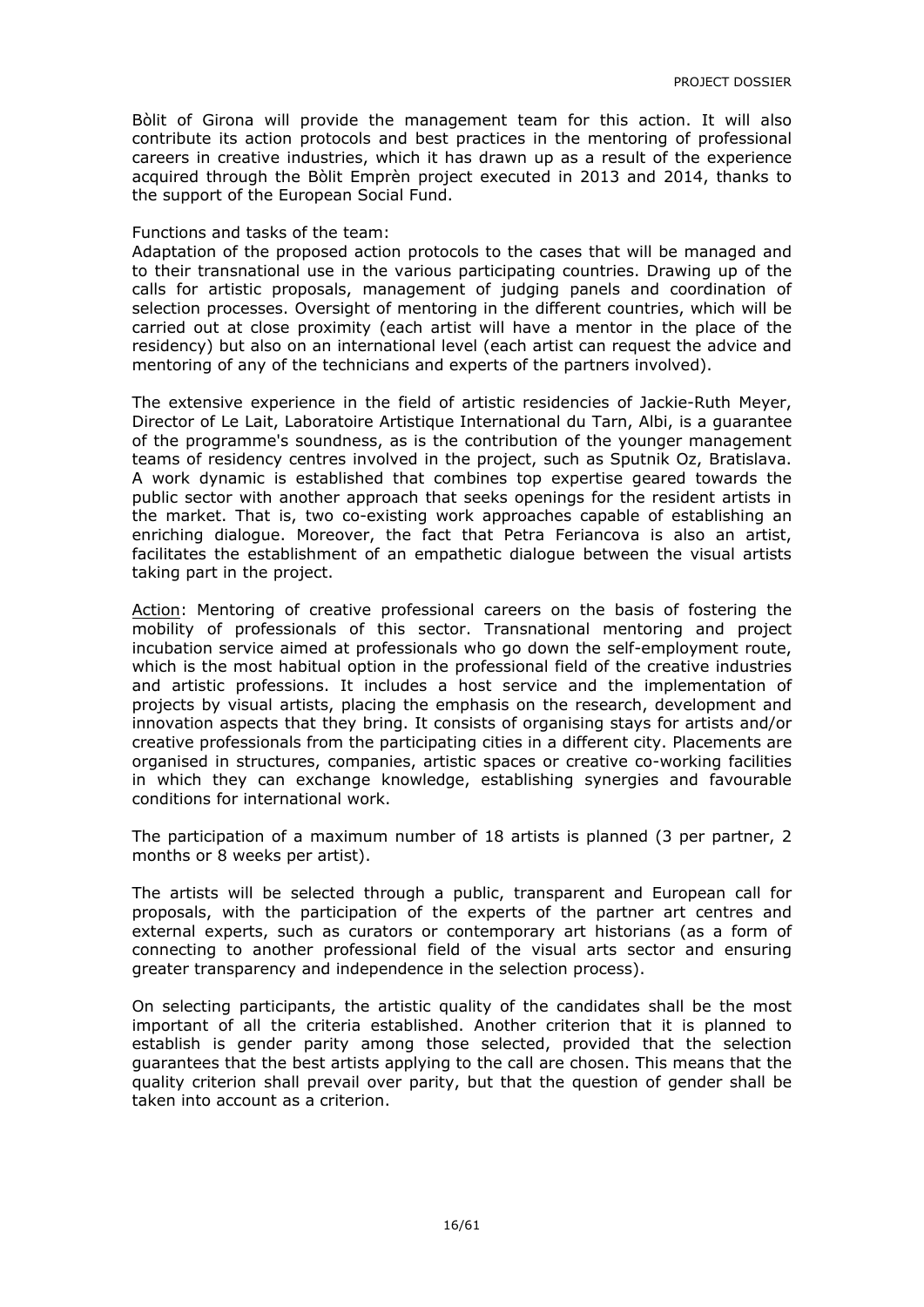In order to make these professional residencies possible, the partners provide the artists with the following facilities:

- Fully-equipped dwelling

- Work space that serves as a workshop / studio

- Direct contact with and placement in artistic or co-working organisations, working alongside other professionals from the creative industries.

- Logistical and promotional support, advice and professional mentoring provided by the host organisation in order to make the residency as beneficial as possible.

It also includes:

- Monitoring of participants and the obtaining of results.
- Presentation of experiences and results.

- Support of the professionals who work in the host space and use of the collective facilities and equipment.

Methodology: Establishment of a common protocol for the implementation of the action by all the partners on the basis of Girona City Council, Bòlit Centre d'Art Contemporani. This protocol encompasses the following: terms and conditions of the call for proposals, role and final selection of host organisations, participants and residency periods, responsibility of each partner in the mentoring of mentees in their respective territories and the monitoring of the process.

This mentoring is executed in three different modes:

**2.1** Professional residency in a company/industry that manufactures products or provides services in the field of creative industries.

This type of residency takes its inspiration from the work methodologies implemented in the Conexiones improbables project of IC+2 (www.conexionesimprobables.es). The artists and/or creative professionals act in this case as Innovation and Development pills in the companies in which they are placed. Their placement in organisations represents a spur to bring about change. It functions as a kind of audit and is geared towards co-creation work with the managers and teams of companies, while at the same time aiming to obtain results, improvements or feasible proposals that bring about improvements in the companies.

**2.2** Residency as a user of shop-workshop premises placed in a project for the concentration of creative establishments in an area, district or building, interacting with other establishments of a similar nature and purpose (links up with action 1). The professionals form part of the urban regeneration projects being carried out on the basis of reuse as creative businesses concentrated in certain areas or buildings, and specialising in creative industries. In the latter case, the action consists of offering shop/workshop premises, a platform for projects related to artistic creation and creative industries that will have opportunities for improvement if they engage with the market. Aimed at projects that have already completed the groundwork as new companies, the concentration of several artist shops-workshops and creative professionals in the same urban space will facilitate the feasibility of the urban regeneration and job creation project.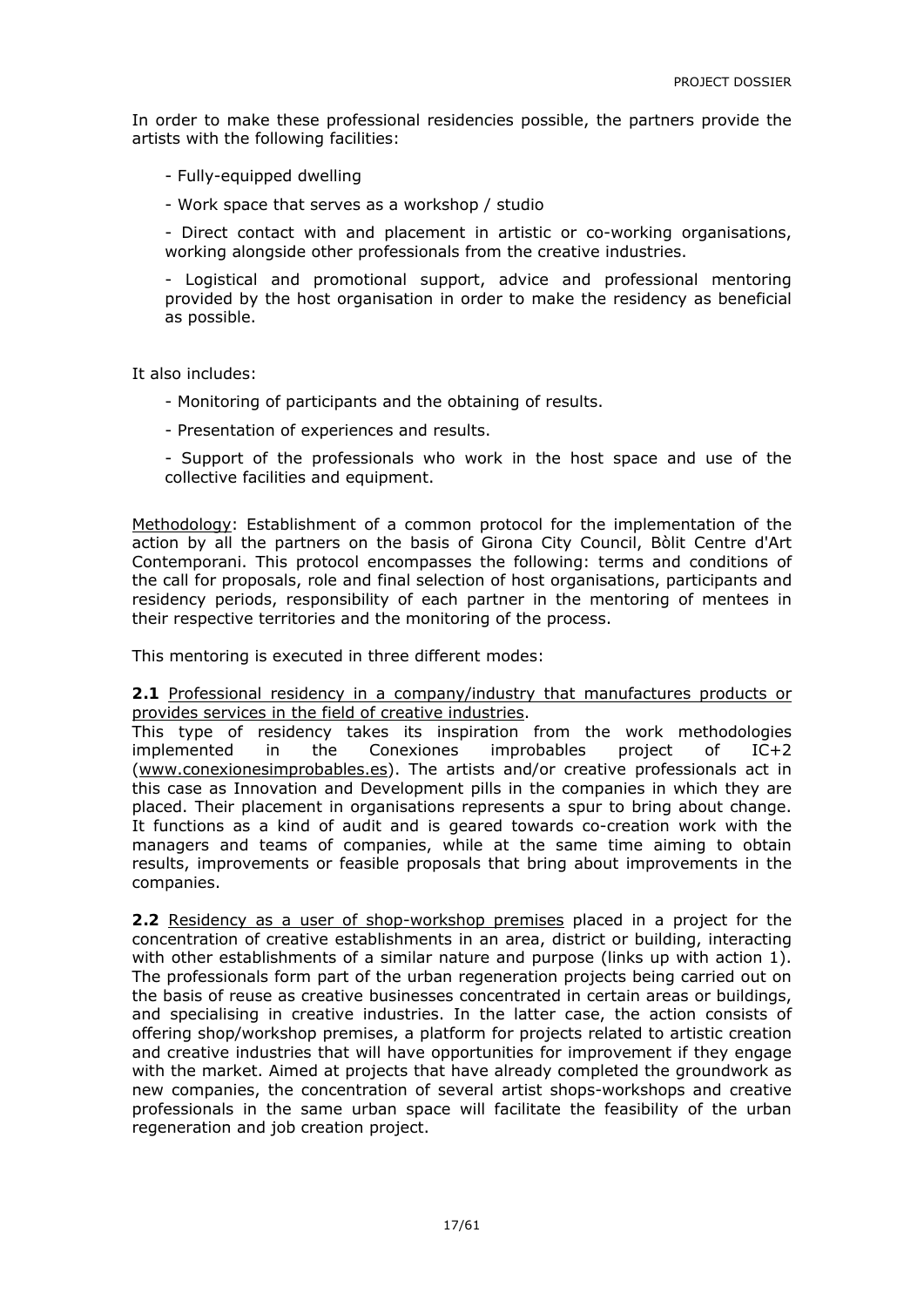**2.3** Resident artists in contemporary art spaces with mentoring provided by the professionals of the organisation for the placing of their work in the market and/or professional international circuits of contemporary art.

In all three modes the artists will be offered advice and mentoring aimed at their professionalisation.

- Mentoring in methodologies for starting up a creative company
- Mentoring in professional artistic work
- Co-creation and co-working techniques
- Organisation of time and spaces
- Coaching in the creation of an artwork, artistic products
- Guidance in the development of a professional career within the artisticcreative sector
- Internationalisation and mobility

At the same time, the organisation takes care of providing the workspace and a venue in which the artists can showcase and make available to the user (or consumer) their work: gallery, shop, exhibition room, etc.

A professional service will be offered in order for the artists to make new contacts and reach potential customers beyond their place of origin, as well as to make contact with any suppliers that may be necessary, along with potential investors or projects interested in establishing collaborations or offering transnational commissions.

The partners jointly draw up a protocol for the mentoring and provision of advice to the artists. On the basis of a basic advisory report containing specific local, regional and European characteristics, a business plan is drawn up, the curriculum vitae of the interested party is redefined in order to gain greater competitiveness in the employment market (European CV, Europass), and a recycling process is carried out to enable the incorporation of professionals from other sectors (education, IT, humanities, tourism sectors, etc.) in the field of the creative industries.

The agreed action protocol must encompass the following:

- Advice on CVs and the positioning of the sector in the territory through face-toface sessions in one of the centres of the transnational office or online (Skype, FaceTime).
- Delivery of report-proposal to the interested party, a copy of which is kept in the project file.
- Dissemination of a best practices document for the drawing up of projects and services of the creative industries.

As part of the mentoring process, each partner will ensure that during the professional residencies that take place in its city:

- The fulfilment of the terms and conditions of the call for proposals is monitored through an agile coordination system.
- Dialogue is promoted between the local host organisation, other similar experiences in the host city and related local agents.
- The experience is clearly identified in the framework of a European project.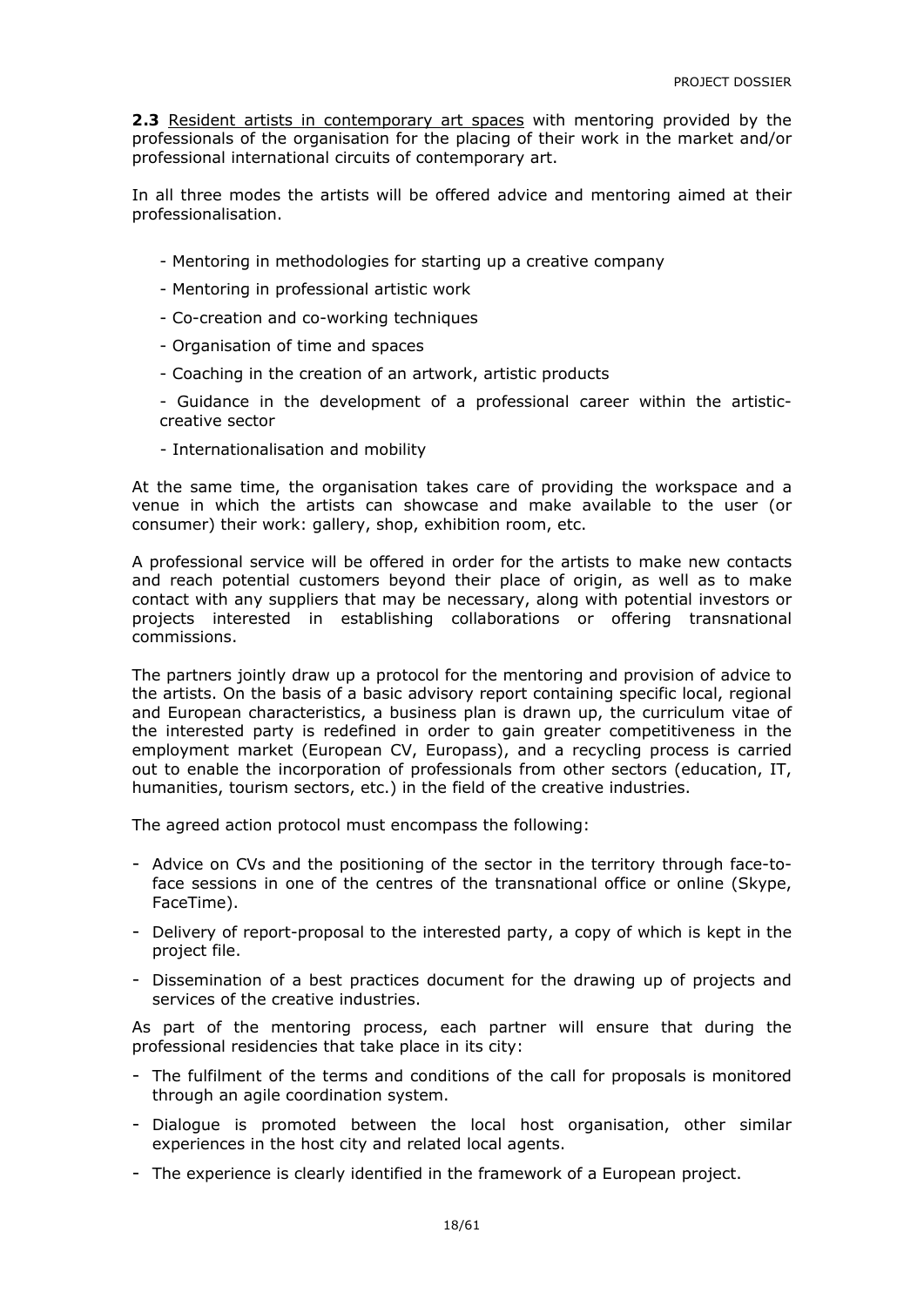- The execution and results of the initiative are coordinated with the dynamics of the territory for other similar projects.

Following the intervention, the partners will ensure that:

- The process is evaluated with the various target audiences: entrepreneurs, owners, social and economic actors.
- The results of the evaluation are applied in the continuation of the initiative or in subsequent repeats of the experience in other places or sectors.

The project compares methods and allocates time to knowledge, work procedures and creation processes, sharing the experiences that are generated.

Special attention is paid to the importance of work and creation processes.

In order to give the project coherence and interest, as well as to ensure that it is a shared project of intellectual creation, a common theme for reflection, analysis and creation will be proposed for each of the calls for proposals, the selection of which will be made in the kick-off meeting, in which the terms and conditions of the calls will be agreed.

Furthermore, in each case, the artists/creative professionals must propose (in the proposal presentation stage) and, in the event of being selected, carry out an **audience mediation** and connection activity in the place of the residency. The activity must be agreed with the art centre and involve the active **participation** of the users or audience, not so much as spectators but rather as actors in the creative process.

The proposed theme-concept is merely intended to serve as a starting point for totally free reflection that can be adapted to the interests and professional trajectories of the artists who opt for the residency programme. As such, they can propose research themes that address contemporary artistic practice from a social, conceptual or mediation perspective, etc., paying special attention to the factors involved in **social cohesion and which foster interculturalism**, as a framework for study, analysis and reflection.

As such, the key factors of the project will include the exchange of knowledge, the sharing of experiences and mediation, and the emphasis will be placed on the work and creation processes.

The call for proposals also aims to foster the recognition of the artist's intellectual work and practice as a valid tool for social and cultural investigation, in the same way that experimental and scientific methods are recognised in other fields of knowledge.

There will be three different artists in each period of residency and a gathering will be scheduled in order for them to share their experiences. This gathering will coincide with the five seminars organised by the partners, one in each country, and will give the artists the chance to explain their experiences and debate them in public.

This involves the transfer of knowledge and experiences, the internationalisation of the artists, the discovery of professional paths for visual artists, the opening up of a professional network aimed at visual artists, the fostering of an inclusive and unifying culture, along with the exploration of different European cities and territories.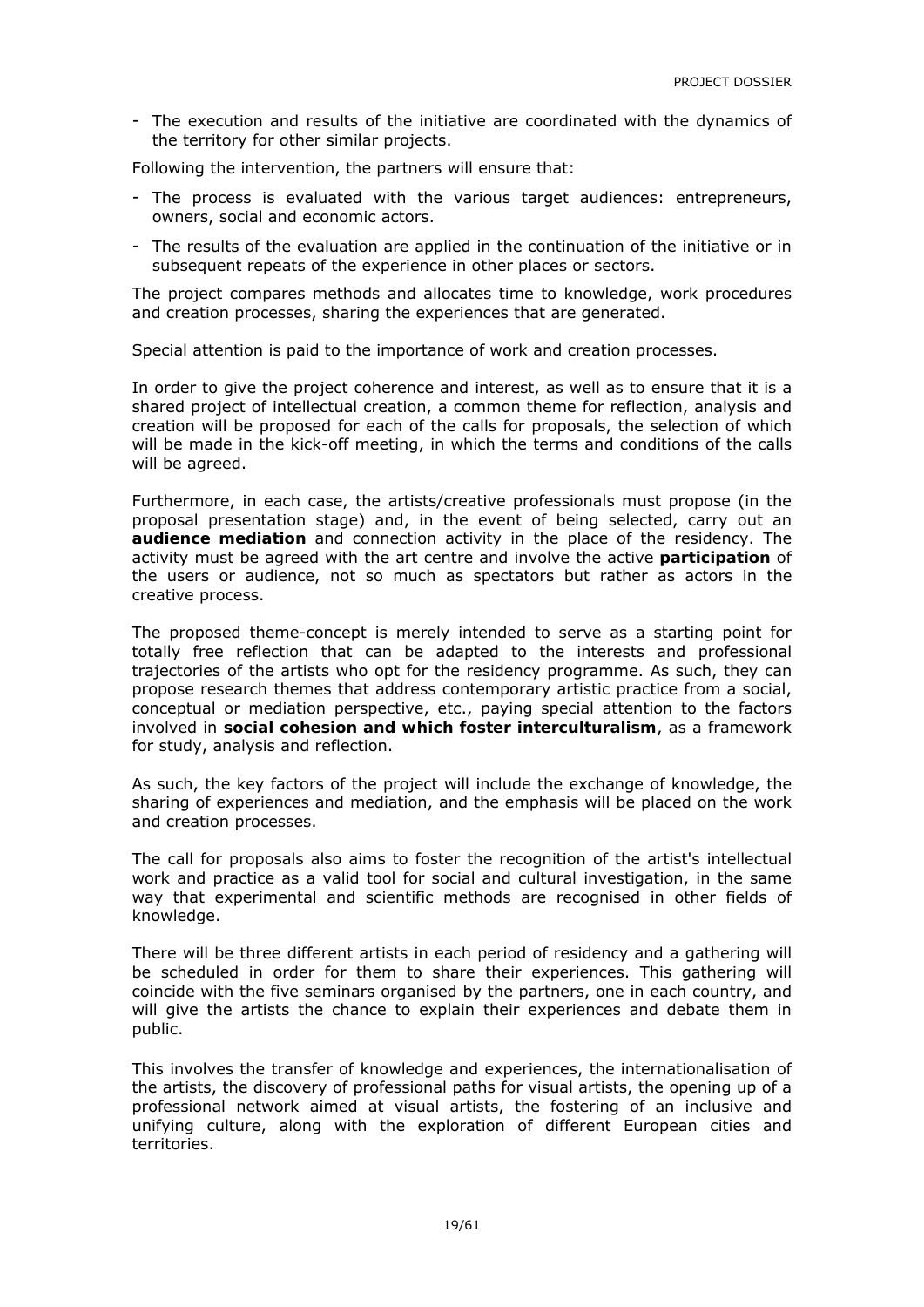The fact that it addresses international artists and that these professionals interact with each other makes the programme more interesting from a conceptual and intellectual perspective, and gives it greater capacity for communication. At the same time, it increases creative potential for the diversity of cultures and contacts, along with the possibilities of exchanges between artists and the structures linked to the participating partners. It also optimises visibility and broadens the resonance of the project.

#### Timeline:

Two annual international calls for proposals will be made in order to select the resident artists (each call for proposals will include the offer of two periods of residency):

First call: September 2016 Second call: May 2017 (it will include the open call for the last period of residencies)

The periods of residency may be:

- 1. from February to March 2017
- 2. from November to December 2017
- 3. from February to March 2018

Artist gatherings during each period of residency and coinciding with the seminaries of action 3:

March 2017 December 2017 March 2018

#### **Note**

Nowadays, most artists work with digital media and informatics and have full access to these materials. Given that we are looking for artists with capacity to work in relation to specific contexts, we presupposed that they would be digital artists. Besides, the typology of the residences that we have proposed to boost is focused on investigation, not production, in other words, we expect the artist to perform the creative process and project without necessarily culminating in a specific work of art. It is about research and creation, not production and exhibition. Therefore we assess that for reasons of transparency it will be necessary to explain this criterion in the open call terms. Additionally, we assess that we don't think it's fare for the artists to be excluded only for reasons related to their work methodology. As a conclusion, given that probably the artists would need a small budget to purchase materials or services, we intend to modify the budget allocating a modest and preventive quantity to attend this necessity. It would be a global quantity, as an aid in respect of materials, not applicable in equal parts for each of the 18 participant artists, but shared out according to each participants needs. For that reason it would be necessary to reach an agreement with those who will need a part of these funds over limits. We will allocate 3.600€ of the budget to this cause, and this amount will be distributed according to each artist's individual needs.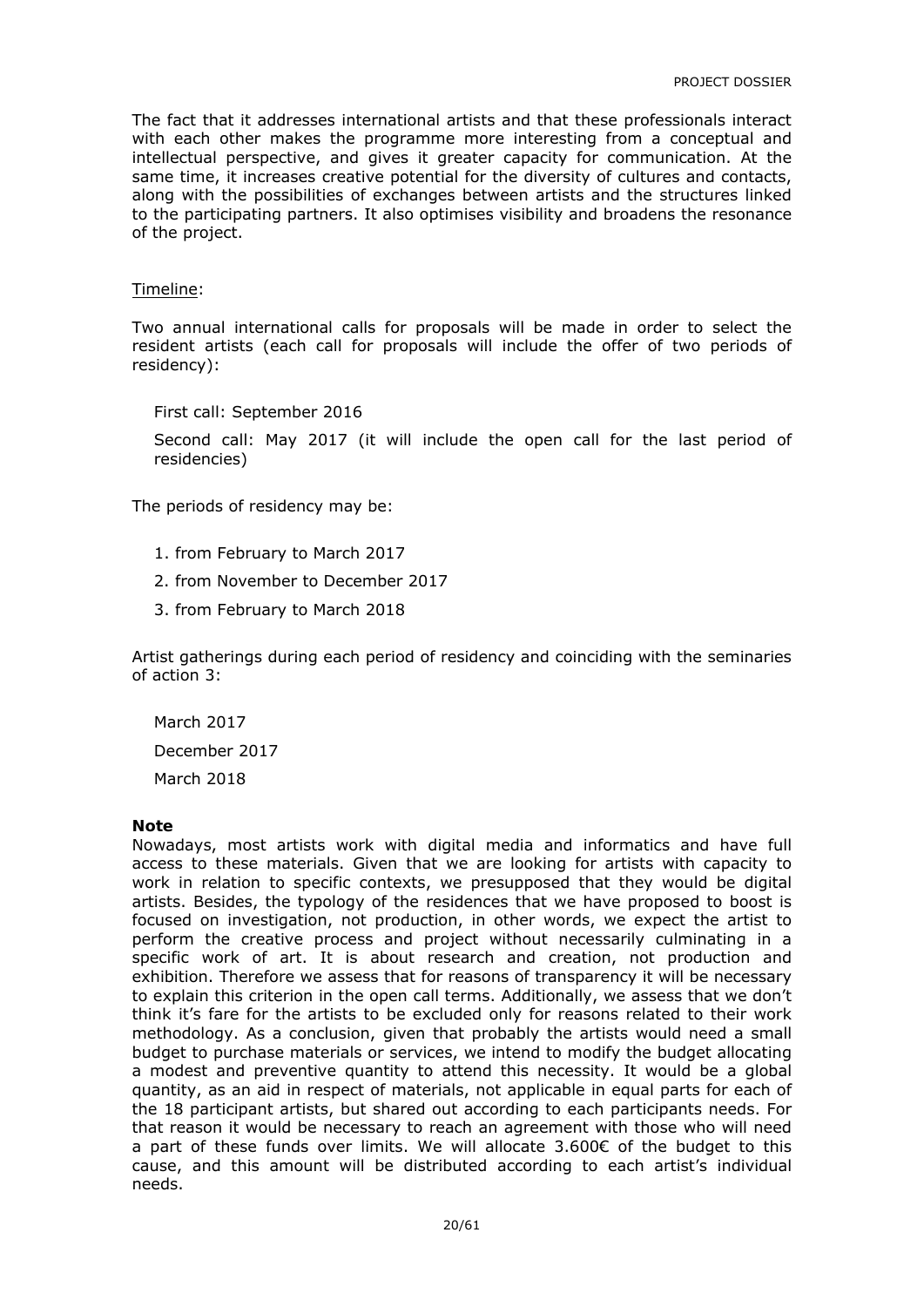#### 3.1.3 ACTION 3. KNOWLEDGE

#### **ACTION 3. Knowledge: Seminars, knowledge transfer and resource bank**

MANAGEMENT: Fondazione per l'Arte di Roma. Rome

TEAM: Centre d'Art Le Lait. Laboratoire Artistique International du Tarn. Albi and Fundació Es Baluard. Museu d'Art Modern i Contemporani de Palma. Palma de Mallorca

VENUE: LOCATION (PLACE OF EXECUTION): Euroregion, Girona, Albi, Rome and Bratislava (one seminar per country)

TIMELINE: September 2016 - August 2018

#### DESCRIPTION:

Type of action: dissemination and promotion /seminars

Justification or relevance of the action:

It serves to disseminate and explain the most interesting experiences generated within the action lines of the project and its partners, as well as to systematise the knowledge, structuring it as a protocol in order to make it transferable. We refer both to the experiences of the organisation and those of the resident artists.

- A Transnational mobility
- C.3 Capacity building. Education and training

#### Justification and relevance in relation to the background of the group of partners and of the work team:

Girona City Council: Bòlit Centre d'Art Contemporani. For two years Bòlit de Girona ran an innovative and experimental programme for employment creation and the revitalisation of economic sectors entitled Bòlit Emprèn, partly funded by the European Social Fund. At the end of each programme a seminar was held in which successful international experiences were shown and in which its own projects and results were explained. The proposal takes this experience as its starting point and internationalises it, transferring it to the partners who may have the greatest capacity for the creation of content. The logistical organisation of events will be handled by the project organisation and co-management team since it includes professionals with extensive experience in the organisation of activities of this kind (booking of function rooms, travel and accommodation, payment of fees and services related to the production of public functions, etc.).

#### Functions and tasks of the team:

Drawing up of the activity timelines, selection of content and participants to be invited, following consultation with the partners on the proposals. Creation of a work methodology that ensures the transfer of knowledge to the project media and especially the publications on *The Spur* project*.*

Action: Holding of four face-to-face seminars, one in each participating city (Girona, Albi, Rome and Bratislava) over the two-year duration of the project. These would be short seminars, lasting two days at the most, taking place in the Open Space format. The goal is to systematise and share the knowledge of the partners and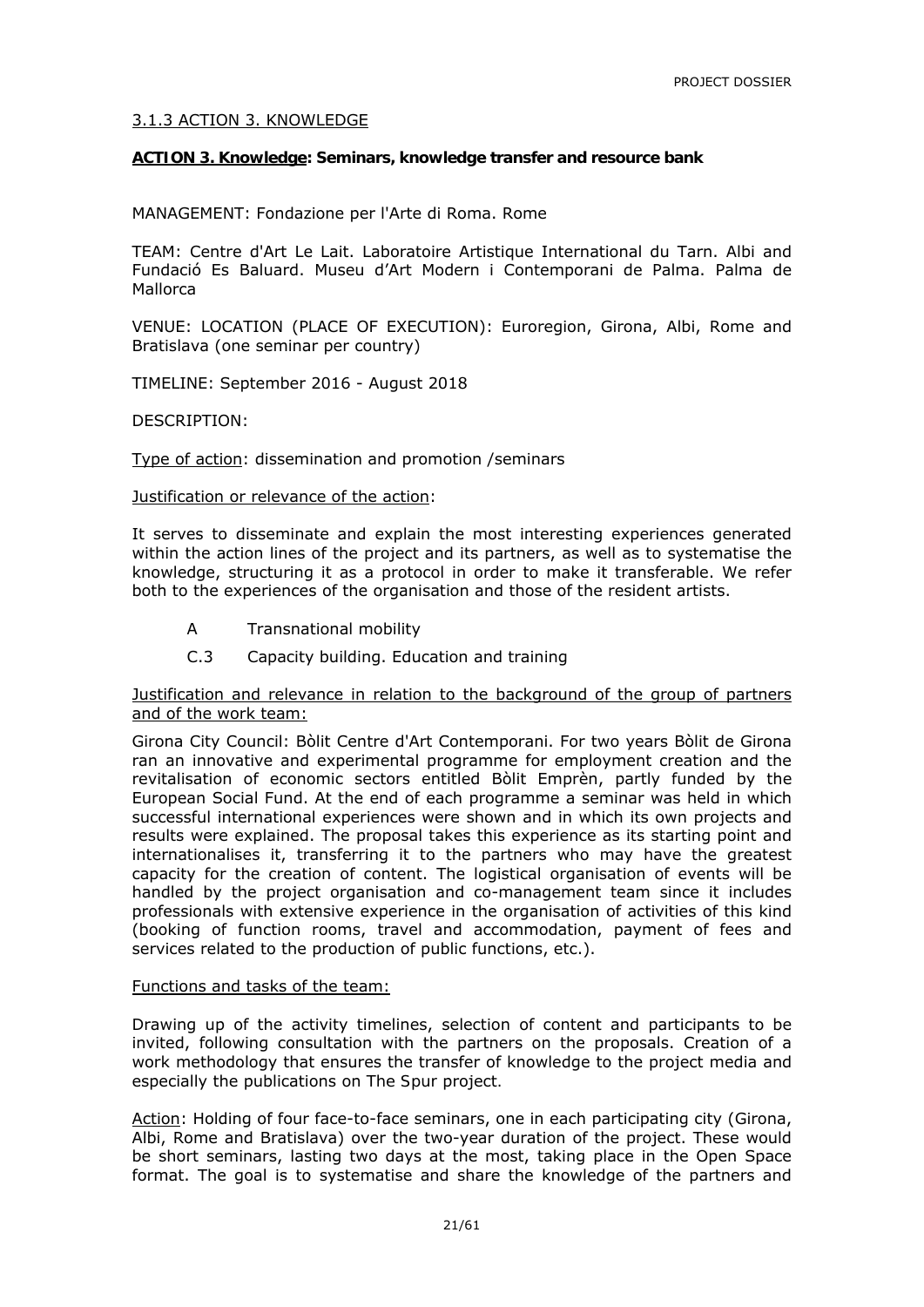participants, to prepare and carry out its transfer, to reflect on the projects carried out in comparison with projects that serve as reference models in artists' residencies, creative urban spaces and new work platforms for support, advice and mentoring, etc. The participation is planned of flagship projects in the field of the fostering of the creative industries and contemporary art in relation to the development of European cities.

Methodology: They are therefore envisaged as short seminars designed to bring together professionals involved in the management of European projects in the field of contemporary art, as well as to serve as a platform for the discussion, monitoring, evaluation and showcasing of the project itself. It includes the presentation of the project and of the results obtained.

As regards the presentations given during the seminars, two of the four presentations will be commissioned externally to European experts and the other two will be produced internally. Papers will also be chosen through an open call for submissions.

#### 3.1.4 ACTION 4. COMMUNICATION: BLOG, 2.0 AND PUBLICATIONS

#### **ACTION 4. Communication: Blog, 2.0 and publications**

MANAGEMENT: Office of Euroregion Pyrenees–Mediterranean

TEAM: Sputnik Oz, Bratislava and Girona City Council, Bòlit Centre d'Art Contemporani, Girona

LOCATION (PLACE OF EXECUTION): Euroregion, Girona, Palma de Mallorca, Albi, Montpellier, Rome and Bratislava.

TIMELINE: September 2016 - August 2018

DESCRIPTION:

Type of action: Communication / documentation / resource generation / knowledge transfer

Justification and relevance of the action: The action will serve to showcase the project to those involved in the creative industries and to visual arts professionals in the participating cities as a work tool for their professionalisation, at the same time serving as a dissemination tool for those who are already professionalised on an international level.

- A Transnational mobility
- C.2 Capacity building. New business models
- C.3 Capacity building. Education and training

#### Justification and relevance in relation to the background of the group of partners and of the work team:

Given that this project is being shared between different countries, it has been decided to use the work methodology of the Euroregion Pyrenees-Mediterranean office, which focuses on the management of transnational projects. As such, mainly communication actions (4.1) will be managed directly by the communication office of the Euroregion, in close collaboration with that of Bòlit, Centre d'Art Contemporani. Girona.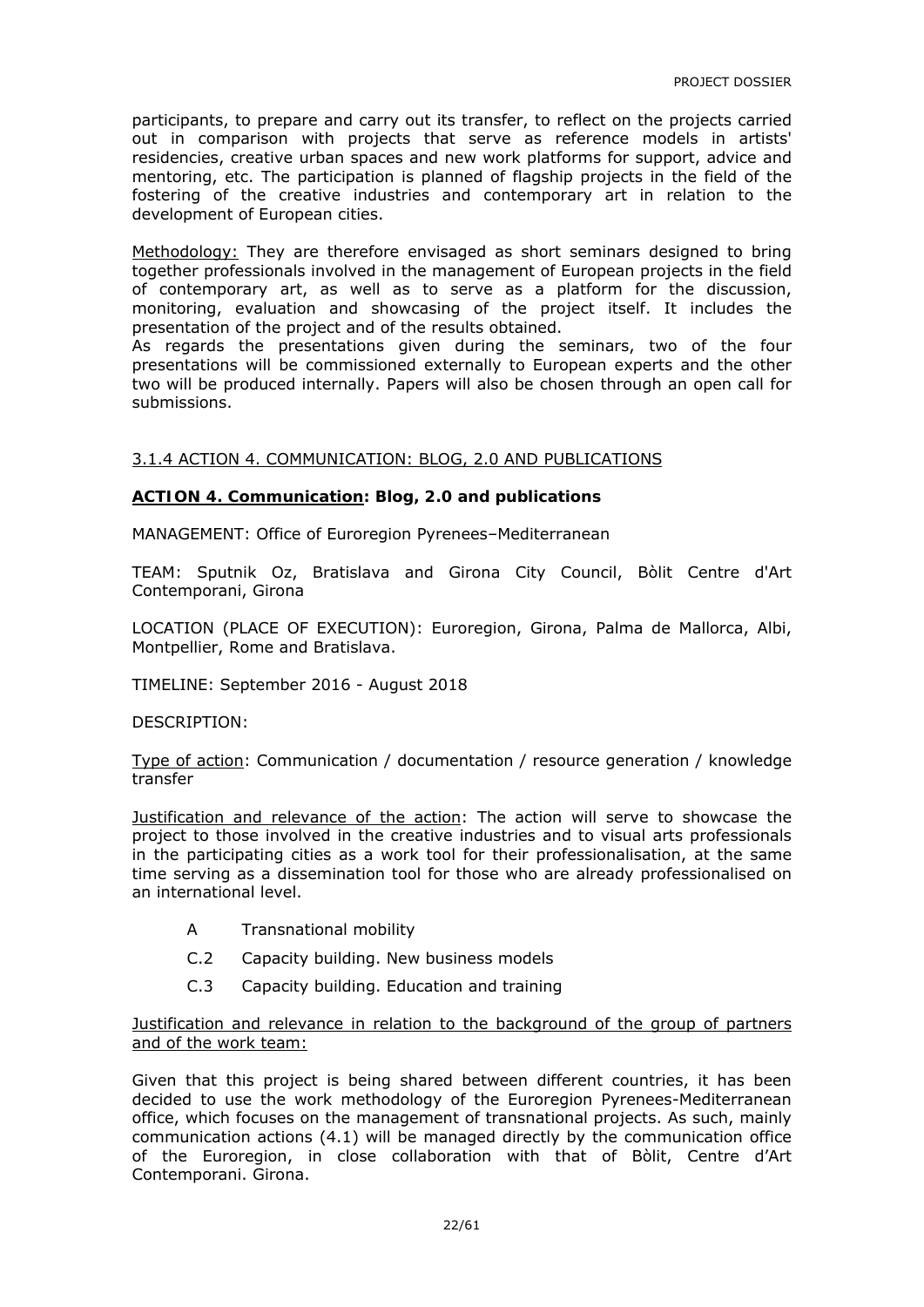As regards publication sub-action (4.2), the publication harnesses the specialist knowledge and expertise in artistic publications of one of the project partners, in this case Sputnik Oz, Bratislava. The idea arose through a previous collaborative project curated by Fondazione per l'Arte, Rome and Sputnik Oz, Bratislava.

Furthermore, it draws on the experience of the publication started up in the previous project (Euroregion ETAC), in which two of the current partners participated (Centre d'Art Le Lait. Laboratoire Artistique International du Tarn, Albi and Girona City Council, Bòlit Centre d'Art Contemporani. Girona.

#### Functions and tasks of the team:

It is planned for two communication professionals, namely Diana Sans of Girona City Council, Bòlit, Centre d'Art Contemporani, Girona and Ainhoa Gomà of Euroregion Pyrenees-Mediterranean-AECT. Together, they will establish the working methodologies, draw up the communication plan and coordinate the actions in this field, working in conjunction with all the partners to ensure that they execute the corresponding actions. However, a strong commitment is needed from all the partners, given that all of them are communication agents in themselves.

The communication plan will be adjusted in accordance with the available means and the capacities of all the partners. All of the described actions will be executed, requesting and supervising professional assignments for the creation of support elements, channels, graphic image, etc. The partners will be provided with dynamic support in order for them to execute local communication actions, and the entire transnational organisation will be synchronised so that it communicates with a cohesive and capable voice, cultivating the image and European vocation of both the project and its partners.

The communication team will also be in charge of assigning and supervising any text translations or corrections that are required. This task will be exercised specifically by the Euroregion Pyrenees–Mediterranean given that it is the partner with the most comprehensive linguistic competencies, especially the polyglot Joao Lobo.

In action 4.2, concerning publications, the leadership and expertise of Alberto Mateo Torri (Sputnik Oz) in the production of contemporary art publications will be crucial. Another key factor will be the capacity of the management partners in terms of reflection, conceptualisation and content creation, or regarding their access to prestigious, international intellectuals and creative professionals in order to generate interesting content for the publication.

Action: Generation of a graphic image, communication criteria and resources and publishing of a magazine and catalogue of international scope.

Methodology: The communication strategy will be based on two main pillars: the will to become a platform of representation, information and interactive relations and, at the same time, a platform that generates resources for professionals in the creative industries and visual arts. In this action a key factor is the active involvement of all the project partners since this is the tool that will make it possible to drive forward the action lines of the project beyond the established timeline.

Criteria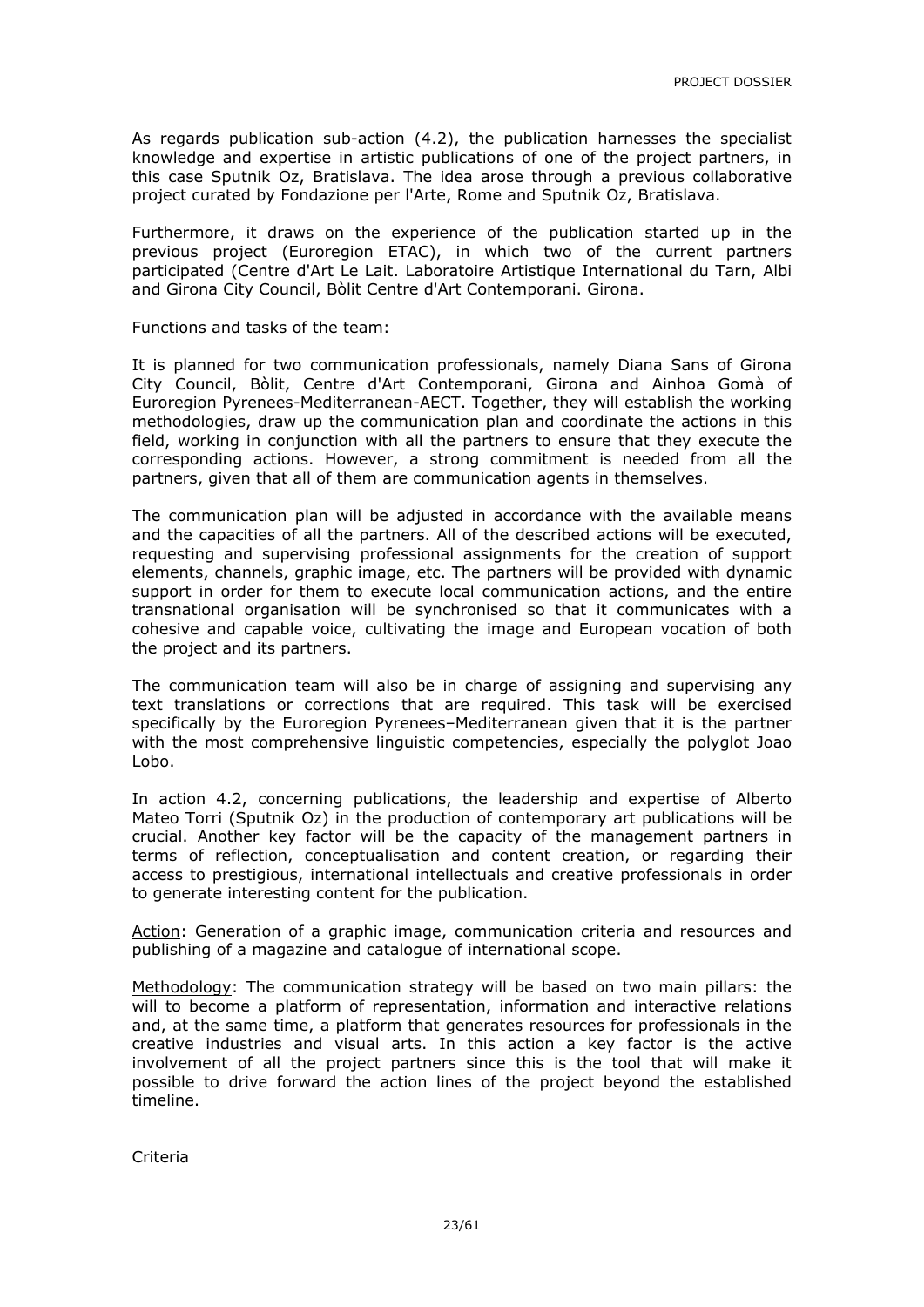Logotypes / Corporate image: a logotype and a corporate image will be created especially for the project.

Most of the communication will be digital, although it is planned to produce the minimum amount of materials essential to promote the image and ensure the communication presence of the project, such as a leaflet and a roll-up banner.

The action will adopt the communication guidelines listed in the document "Guidelines. Support for European cooperation projects. Creative Europe, Culture Sub-programme", published by EACEA (pages 23 and 24 along with the personal data protection rules established by the legislation in force. As such, the inclusion of the EU logotype is guaranteed in all the communication elements of the project.

**4.1** Mainly communication

Blog - Central channel of digital communication. This is the first port of call for the publishing of information before it is published through the remaining communication channels (email, newsletters, social networks, etc.), starting with the project presentation (presentation, partners, actions, funding, expected results). Information will be published as and when it is generated. It includes a service evaluation system (digital questionnaire). The blog incorporates SEO functions, since given the service we offer it is very important for it to appear among the top listings on browsers when users search for information related to the creative industries. The blog serves as the basic communication tool of the project itself, the main source of resources and essential information that explain the project (calls for proposals, report, news, etc.) and keep users up to date. Furthermore, this blog will serve as the repository of all the information and documents generated through action 5, which plans for the creation of a resource bank (documents of best practices, protocols, standard contract forms, etc.) which will be made available to creative professionals for viewing or downloading. The blog links to other communication resources, such as social networks and the publications that will be created specifically for this project (see section 4.2).

Twitter: Followers, constant interaction with them, generation of lists of interest, regular publication of tweets from the start of the project. Creation of a hashtag to monitor impacts and response, along with other strategies to boost online activity and generate debates and dialogue.

Facebook: Average of one publication per week from the start of the project. It will structure the narrative of the project, from start to finish, highlighting all the actions carried out and working on their potential audience.

Common database for digital communications: The databases of the seven participating partners will be made available to the project, which may add up to over 12,000 addresses.

Database of media outlets, artists and visual arts audiences; database of creative industries of each partner; and database of project "customers": bodies, networks, companies, business angels, university departments / lecturers / researchers, educational centres in the field of the specialities of the creative industries (architecture, communication, multimedia production, sound, etc.).

Press office: Holding of press conferences (one at the start of the project and one at the end). Drafting of press releases on the scheduled functions and events, or news generated by the project: selected artists, launch of calls for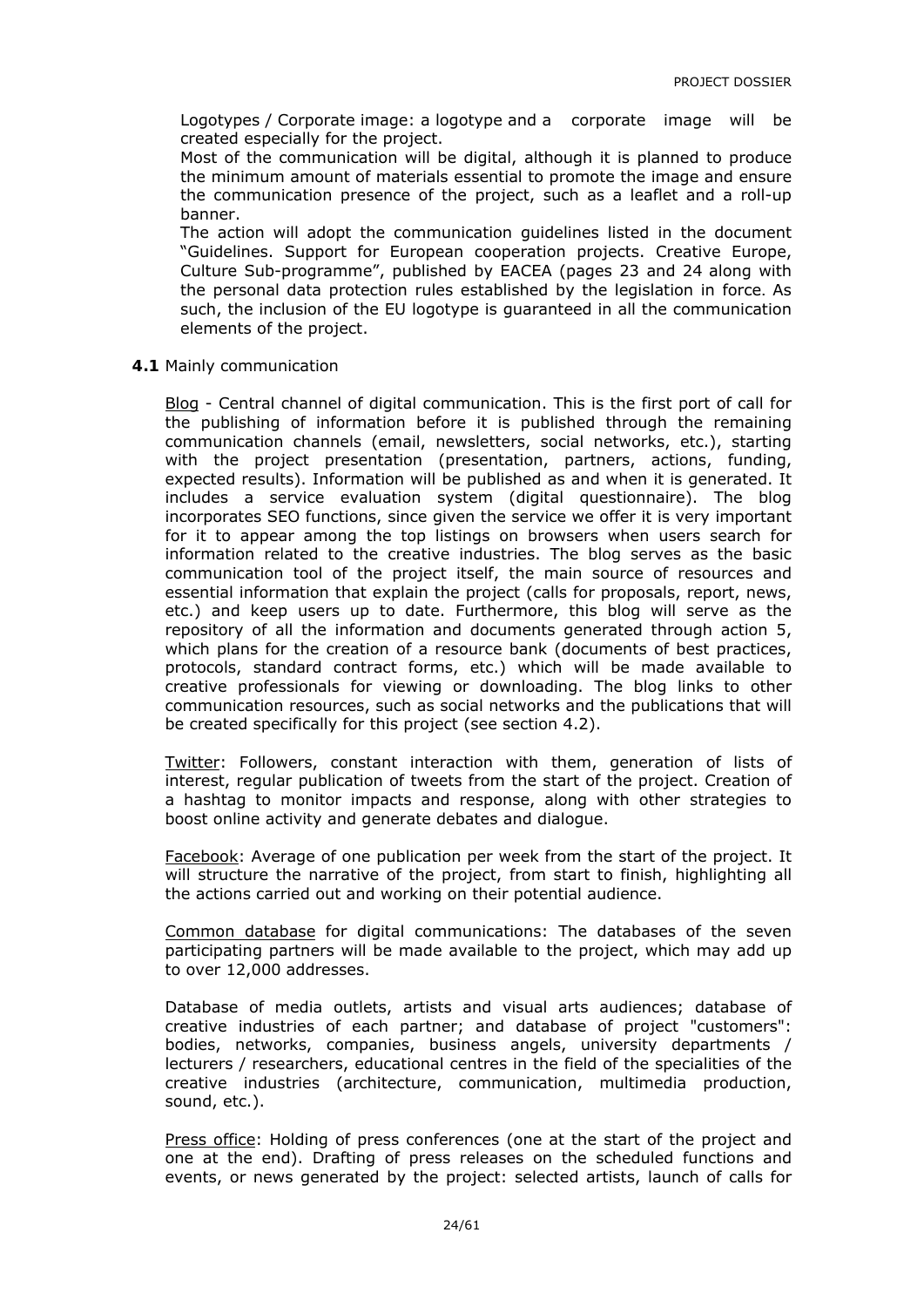proposals, etc. Special emphasis on the kick-off meeting and the intermediate and final meetings of the project partners. Broad coverage of the four scheduled seminars in action 3 devoted to knowledge. Opportunities will be taken to earn mentions in the local press, TV and radio stations of each place.

Documentation: All the activities will be recorded in image form: photography and/or video. Material used for presentations, articles of interest on the project that appear in specialised magazines and the report will all be filed. The project report will be published on the blog: it will gather together information on the process, its experience and results, a document in digital booklet format. Meanwhile, given that over the course of the project a large number of video files will have been produced to document presentations and activities, it is planned to produce a documentary report in video format (visual report).

However, the participation of the artists in the residence programme will be documented through a video interview, where they will explain their projects and experiences. The videos will be added to the digital publication and the blog project.

#### **4.2 Publications:** *The Spur* magazine-catalogue and end-of-project book

An international digital magazine will be produced using the content generated by the project, of which two editions will be published, one for each year. It is neither a website nor a blog but rather another type of medium that functions rather like a publication. We have called it a **dynamic publication**. The reading (viewing) experience of one of these magazine-catalogues is similar to that of a publication but with the distinctive feature of its digital capacity, through which contemporary communications resources can be harnessed much more effectively: embedding of links, videos, films, sound files, etc., all of which help produce an augmented reality.

We call it a magazine due to its periodicity, elasticity and variety of content. We call it a catalogue due to its capacity to structure and show, and due to the fact that it may contain information materials, documentation or even digital exhibitions.

The magazine-catalogue will share the project title: *The Spur*. It will be published annually during the execution of the Creative Europe project. This periodicity enables partners to work with the medium in conjunction with the other tasks involved in the project as a whole. Indeed, the project involves two years of intensive content creation and this content will have to be gradually prepared and adapted to this communication medium.

The priority characteristics of the magazine-catalogue are as follows: internationalisation, digitalisation, dedication to contemporary creation and participation. For these reasons the publication will be:

Multilingual: it will be published in English and in the original language of each of the texts.

Open: it will be published in *creative commons* format.

Responsive: compatible with all digital reading-viewing devices.

Indexable: it will be placed on the blog, which given the fact that it is prescriptive will enable the activation of basic SEO for website positioning.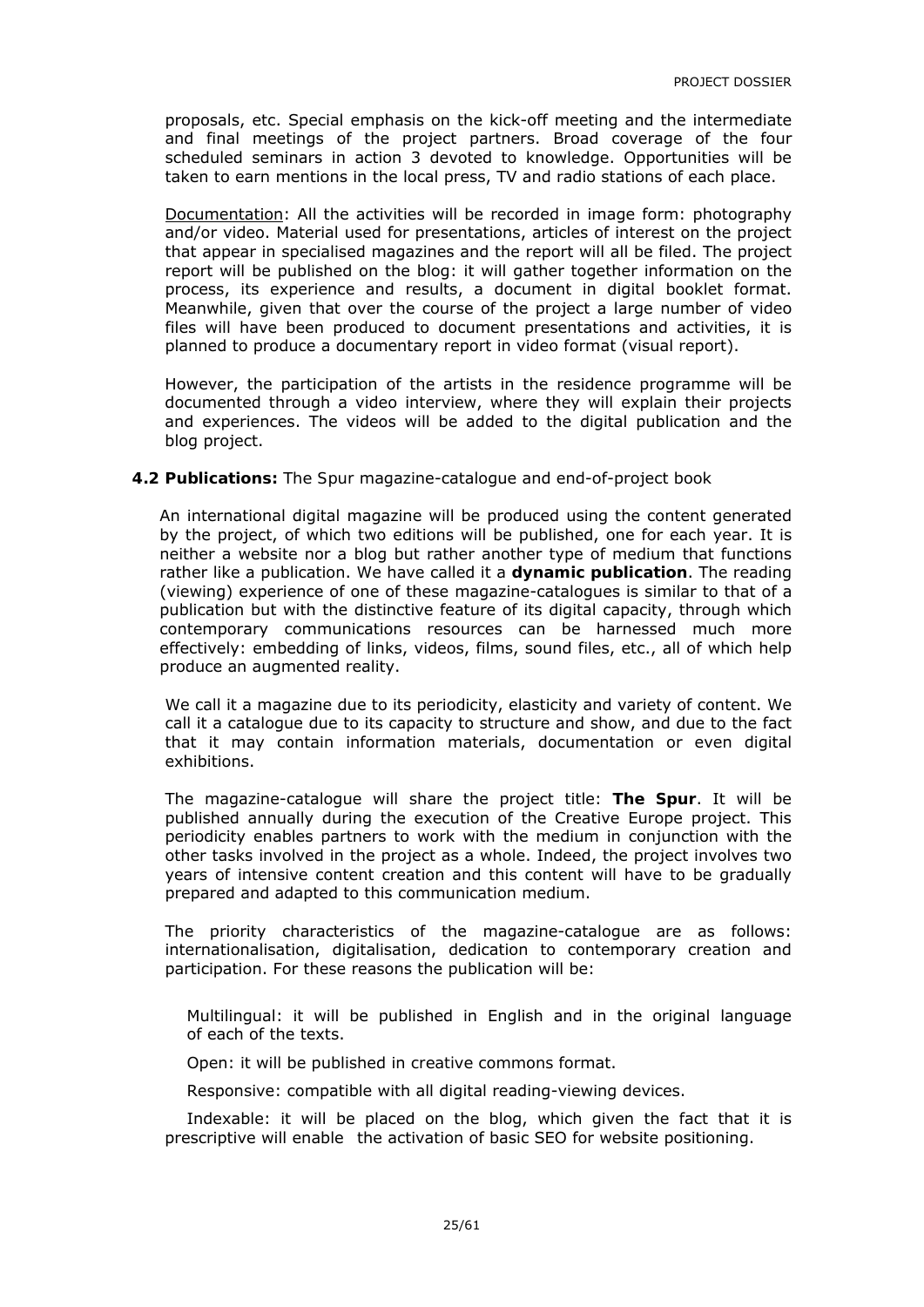The included texts will be reflective, research-based, technical, focused on artistic works, etc., along with a list of professional documents produced by the group: best practices, standard forms, action protocols, etc., providing links to view or download them. All the partners and artists participating in the project will be able to insert content but other collaborators (managers, artists or intellectuals) will also be commissioned to produce content. It will be participative since it will allow the presentation of exhibition proposals, texts, etc., and specific participation sections will be generated, such as debates.

The partners trust in this medium to publicise the project, to foster its activities and to expand its action as a common platform that keeps alive the flame of the project. It is an unprecedented medium in terms of its transnational approach, thanks to which it may serve as a spur (hence its name - *The Spur*) for the crossover of audiences between the participating art centres.

#### The reference model is the Walker Living Collections Catalogue

(http://www.walkerart.org/collections/publications), along with other pioneering examples that stand out from closed publications and are positioned as first generation dynamic publications (example of the JAR or Research Catalogue structure, where a "constellation" approach is adopted).

At the end of the project it is planned to publish a high quality book-catalogue that will showcase the work carried out of the course of the two-year project. A print run of 2,000 copies is planned in order to distribute it internationally through specialised distribution media to art centres and specialised bookshops. Sputnik Oz has professional contacts with distributors of this kind who guarantee an efficient process (such as Les Preses du réel, www.lespresesdureel.com, for example), as well as with highly competitive publishing suppliers. Nevertheless, to ensure fair competition it is planned to announce a call for proposals and offers from companies in the partner countries.

It is planned to publish 2,000 copies of this book. Its distribution will be 50% institutional (exchanges of publications, internal distribution within the organizations, communication uses, free assignment to specialized public libraries). The other 50% will be put on sale through the international distributor, a service which will be paid for in kind (in exchange for the result of the sale of 400 copies of the book).

For the printed publication we will make available 2.000 copies that will be distributed free of cost, corresponding 150 copies to each partner so they can do a formal institutional distribution. The rest of the copies will be used to create an exchange base of publications with other art centres, creative projects, contemporary art museums and institutions linked to Creative Europe program that will contribute to enrich the documentary and bibliographic funds of the partners libraries.

Timeline: communication activities will be carried out from start (presentation of the dossier to the European Union, publicising the fact that the project is applying for funding) to finish (presentation of the results report).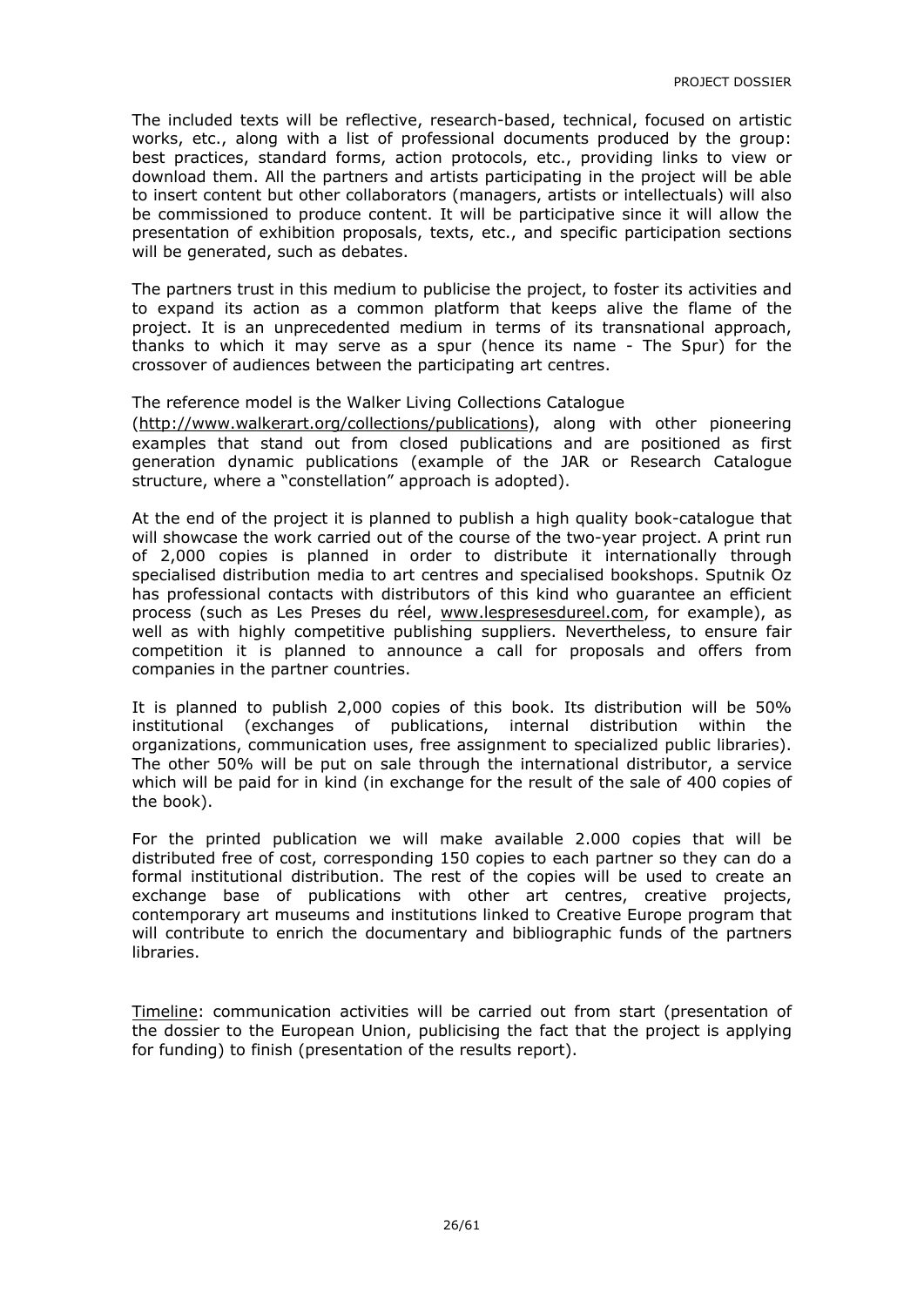#### 3.1.5 ACTION 5. ORGANISATION

#### **ACTION 5. Organisation: Co-management and best practices**

MANAGEMENT: Girona City Council: Bòlit Centre d'Art Contemporani. Girona

TEAM: Office of Euroregion Pyrenees–Mediterranean and Bureau des Arts et des **Territoires** 

LOCATION (PLACE OF EXECUTION): Girona, Palma de Mallorca, Albi, Montpellier, Roma and Bratislava

TIMELINE: June 2016 - August 2018

Type of action: Co-management of the project, creation and consolidation of crosscutting and transnational work groups among the partners, with the centralisation of specific tasks related to the leadership of the project and to its management and administrative and economic control, which in this case corresponds to Girona City Council. Bòlit Centre d'Art Contemporani. Girona, which fulfils the function of the overall coordination of the project.

Justification or relevance of the action: This is the core of the project, the backbone for its future development. It consists of two aspects, the first of which consists of the organisation itself, which is necessary in order to carry out the project. The second aspect is concerned with working towards the future, since the goal is to leave a legacy of standard forms and documents necessary for professional work in the field of art, to sow the seeds of a series of social urban regeneration projects that can be implemented in the future and to work for the future continuity of the project and working team of *The Spur* (towards a possible big scale cooperation project in the future).

The transfer of knowledge between partners (embodied in the drawing up and sharing of agreed documents with transnational validity) will generate intellectual capital and a set of tools of European and transnational validity that will be made available to users and institutions.

- C.3 Capacity building. Education and training
- A Transnational mobility
- C.2 Capacity building. New business models

#### Justification and relevance in relation to the background of the group of partners and of the work team:

It can draw on the experience of the previous Euroregion ETAC project, in which three of the current partners participated.

The Bureau des Arts et des Territoires, Montpellier will serve as the right hand to Girona City Council: Bòlit Centre d'Art Contemporani. Girona in the administrative management of the project. Given its private nature, but positioned in the area of collaborative public-private work, it will be a key factor for ensuring the smooth running of the project between the public sector (Girona City Council: Bòlit Centre d'Art Contemporani. Girona and Euroregion Pyrenees-Mediterranean and the private sector (associations, co-ownership entities, foundations and private companies).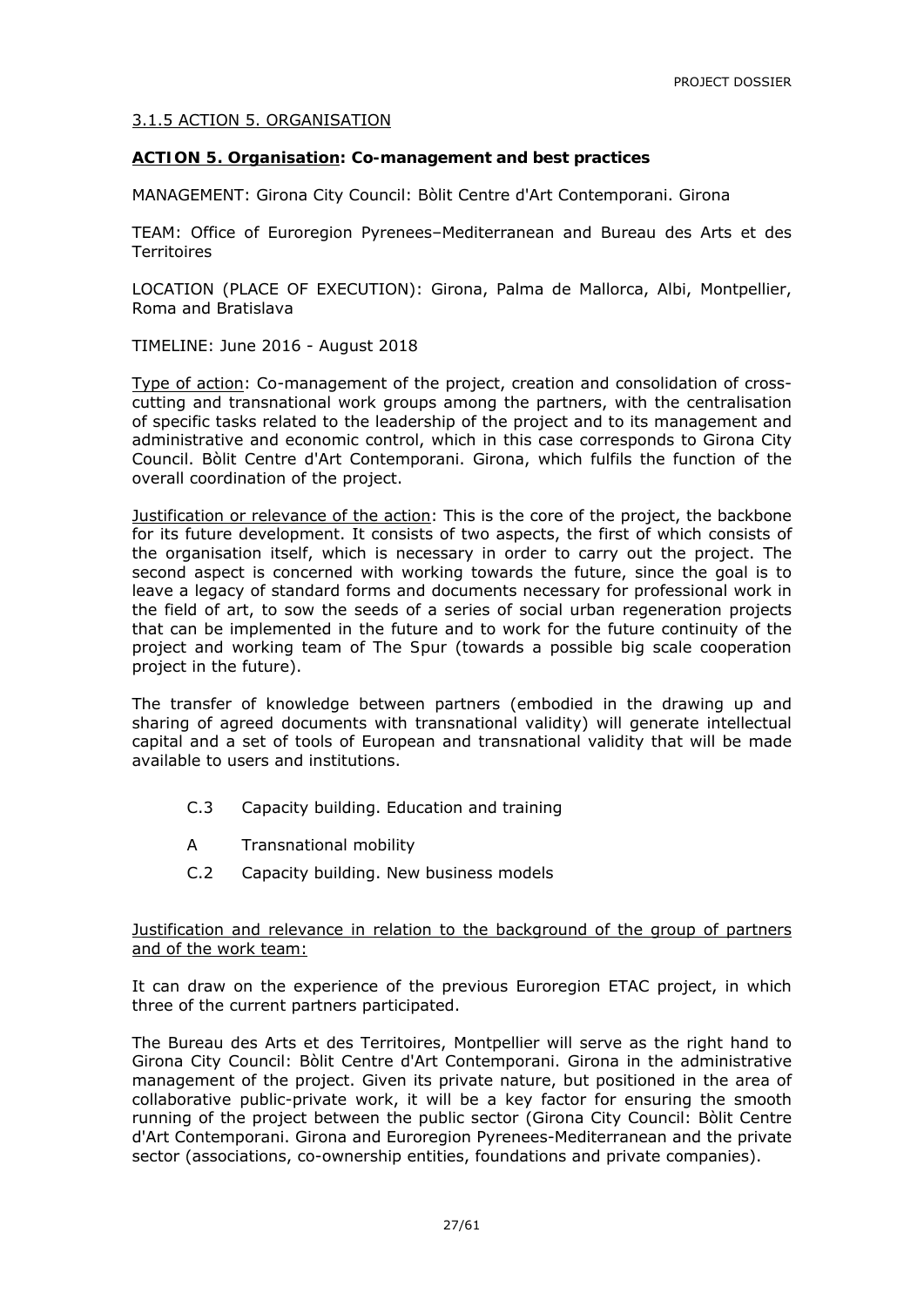Girona City Council: Bòlit Centre d'Art Contemporani. Girona provides the documents and protocols produced in recent years in order to improve and adapt them for international use, in line with the work and quality criteria of all the partners.

#### Functions and tasks of the team:

General management of the project. Administrative and accounting follow-up and control. Hiring of audit services.

Boosting of community work actions and participation. Creation of work teams geared towards future continuity (consolidation of the work group).

The Euroregion Pyrenees–Mediterranean will be in charge of the logistics of the project events given the expertise of Joao Lobo in this field on an international level.

#### Action:

**5.1**: Elaboration of an organisational chart with a structure that includes a **pilot committee** made up of the directors of the project partner centres, the senior representatives of each partner and the support office. The pilot committee is in charge of the coordination and strategic management of the project.

#### Functions:

- -Organisation, oversight and validation of technical aspects, along with ensuring and coordinating resources and personnel in order to comply with the established objectives, deliverables and success indicators of the project.
- -Provision of dynamic support to the project as a whole. Its work meetings may be attended by external advisers (informal partners: Cookingirona, Chamber of Commerce of Girona, Associació Fang and Associació d'Art Contemporani) who add value to the work under way and serve to boost and disseminate the obtained results and the generated products.
- -Drawing up of the quality assurance and contingency plan. Oversight of aspects related to equal opportunities and ethics. Validation of work groups and confirmation of tasks and timelines.
- -Oversight of communication, coordination and the technical, administrative and financial management of the project. Ensuring of fulfilment of all the technical objectives.
- -Drawing up and monitoring of the collaboration agreement between the partners. Includes: roles and responsibilities of each partner, management of funding, distribution of the European subsidy indicating the schedule of payments to be made to partners, certification processes, confidentiality and, if applicable, conflict resolution and termination of the agreement.
- -Creation of the work groups and confirmation of tasks and timelines. Coordination of resources and assigned individuals.
- -Oversight of the partial results of each action. Constant updating of information on activities of other actors/projects related to the sector of the cultural and creative industries.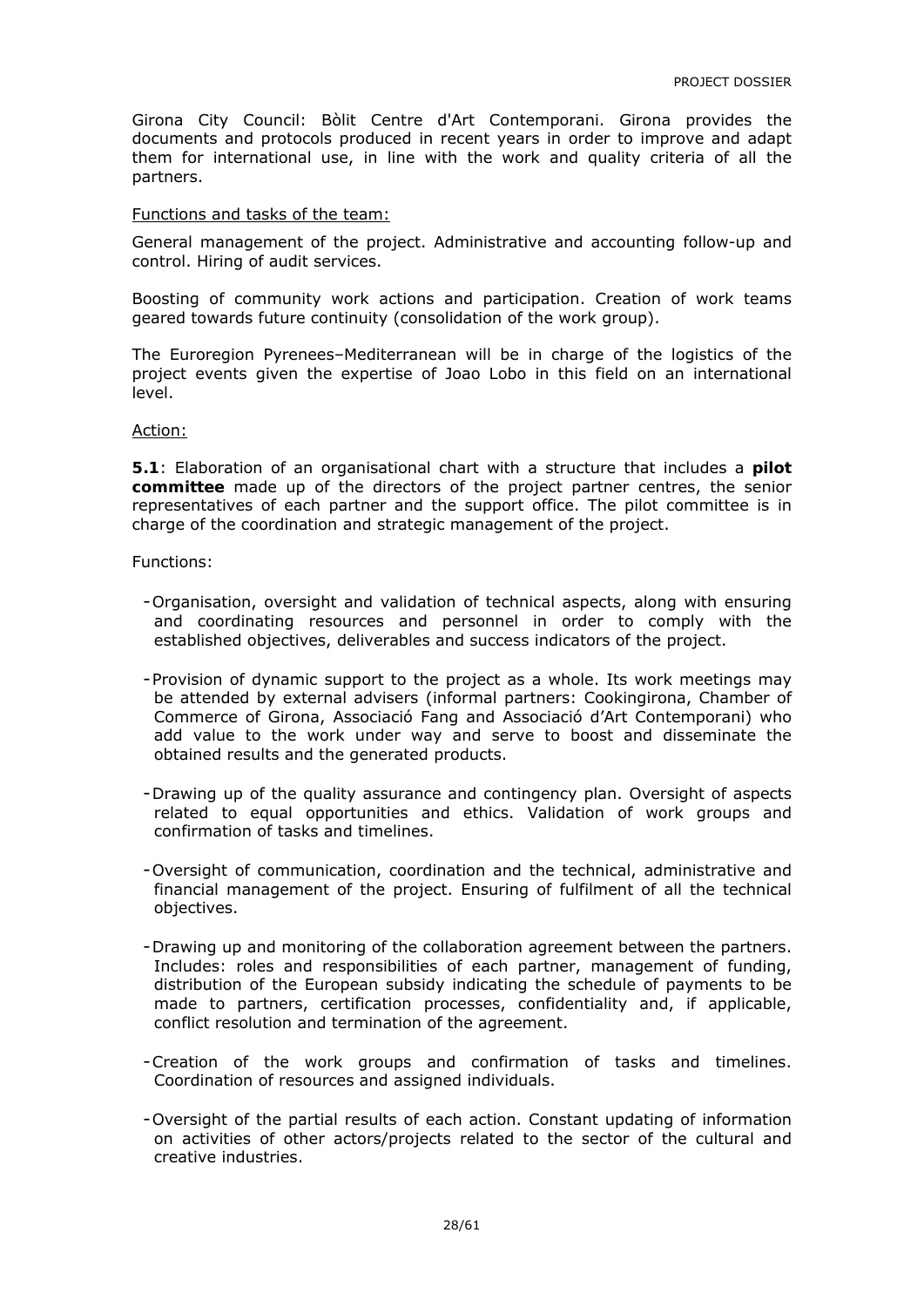-Organisation and preparation of the coordination meetings. Ensure the proper management of the awarded funds.

This project management incorporates parameters of quality, efficacy, efficiency and transparency in its management.

The management tasks of the support office are structured as follows: face-to-face and online meetings (FaceTime/Skype), circulation of reports and exchange of opinions through the creation of specific email groups (pilot committee/technical committee - support office).

Meeting to kick off the project and draw up the terms and conditions of the calls for proposals in September (2016).

**5.2. Creation of a resources archive** and work tools on the basis of shared knowledge in order to foster professional work, best practice and transparency.

The action also involves managing useful sectoral knowledge in order to turn it into collective knowledge of the organisation. This means structuring procedures in the form of protocols, agreeing document forms, and adapting methodologies and contracts for transnational European use. The starting point will be the forms, contracts and protocols drawn up by the partners on the basis of their own experience.

5.2.1 Document of best practice in cultural management

5.2.2 Document of best practice in the management of creative industries

5.2.3 Protocol on mentoring and business practices

5.2.4 Contracts regulating the professional work of artists (exhibition contract / artwork sale contract / residency contract / artist premises lease contract)

Methodology: The aim is to compare the work methodologies of the participating centres and draw up a transferable and versatile methodology capable of adapting to different urban environments, thus ensuring its transferability.

Nevertheless, one of the most important aspects focuses on fostering the mobility of the professionals in this sector, the creation of international networks of agents, the internationalisation of projects and creative products, and on the stimulation of local circuits.

#### **Note**

We expect a low publicity cost, given that the publicity related to the project and the open calls will be done through our own devices. The planned expenses has been limited to the direct hire of an annual publicity campaign in an international digital system of grand capacity to reach the sector that we consider most appropriate to receive this open call, to share the information and fins possibly interested artists. Therefore, we can remark that no specific publicity means have been thought of to announce the project because as all partners have good communicative capacity advertisement shall be done by them through actions 2.0. The participating partners value that we keep it simple, as no further means are strictly necessary. A different approach would be to give the project in general more visibility for all audiences, but that alone would spend a part of the budget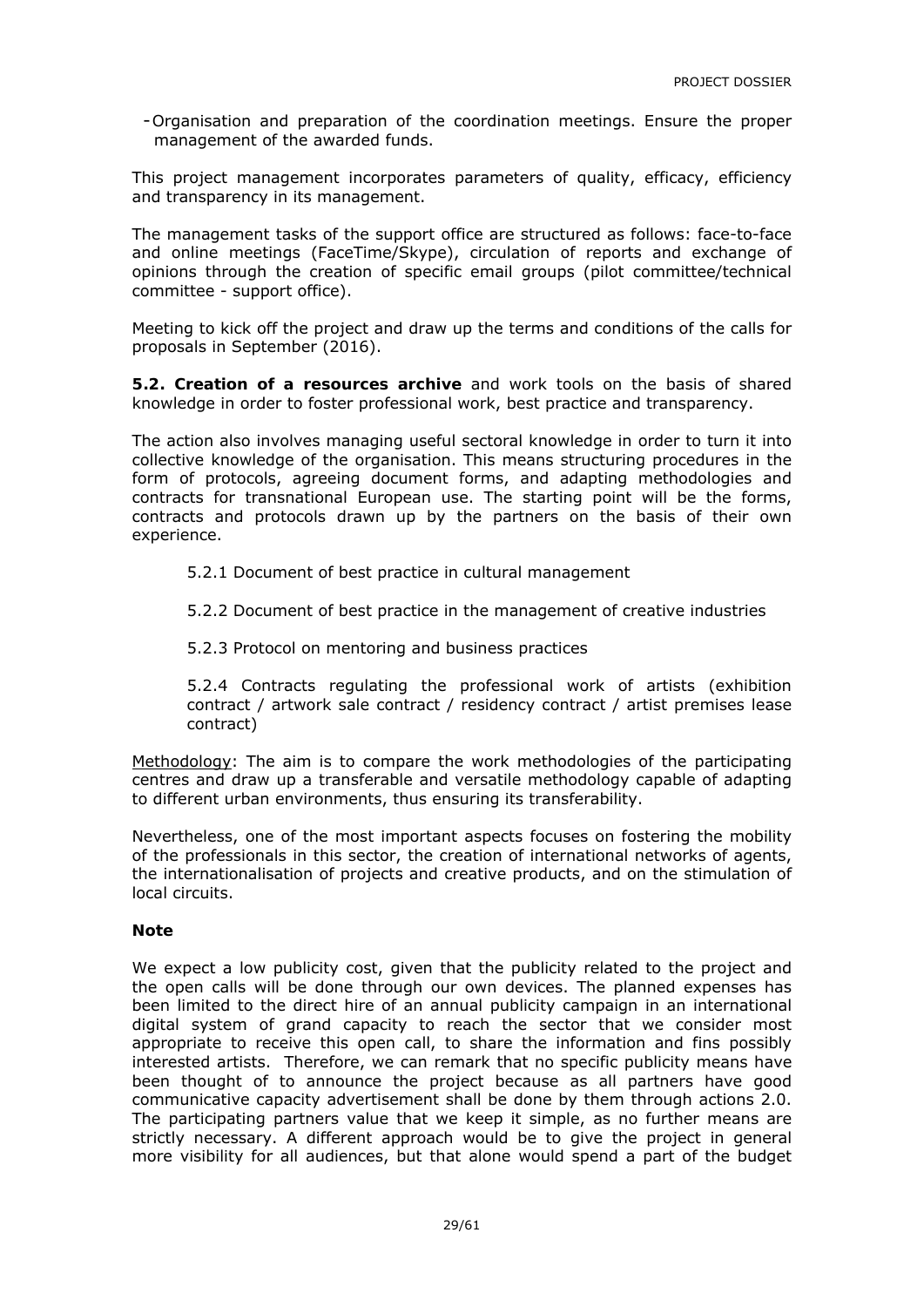that we would much prefer to allocate to specific actions that revert to the artists and creators.

In regards of the estimated translation expenses, they have been based on the translation expenditure from the two years of the Euroregional project ETAC. Having staff with contrasted linguistic skills is of much help for internal communication regarding the project, but not sufficient for accurate translations of communication content to be made public, documents in best practices and contract models involve a high level of specialization. The high cost arise from the translation is due to our will to translate all materials that will be produced in different European languages, like Catalan, Spanish, French, Italian and Slovak as a minimum. The participants can be from other European countries and texts, whatever their language, all contents must be translated to English.

Besides, best practices protocols and the contract models that are to be produced (action 5: creation of a resource archive and work tools), are intended to be of internationally useful, that implies a version of each participating country, for them to be a ready to use practical resource. For that reason, they must be translated to the six languages of the ETACEC teams uses.

The estimated cost of this charge is 20.000€. The other  $4.000\epsilon$  corresponds to the simultaneous translations that are foreseen for the seminars (Action 3).

Given that this foreseen expense seemed disproportionate in the first version of the project we have lowered it slightly, as a result we can destine a part of the saving (3.600€) to artists' material expenses.

We have planned the follow-up meetings to coincide with the organisation of seminars and exploration processes: this way, we can take advantage of the displacements of our partners to the city where each activity will be held to also run the meetings. There is only one specific displacement to attend the kick-off meeting in Brussels of October (2016).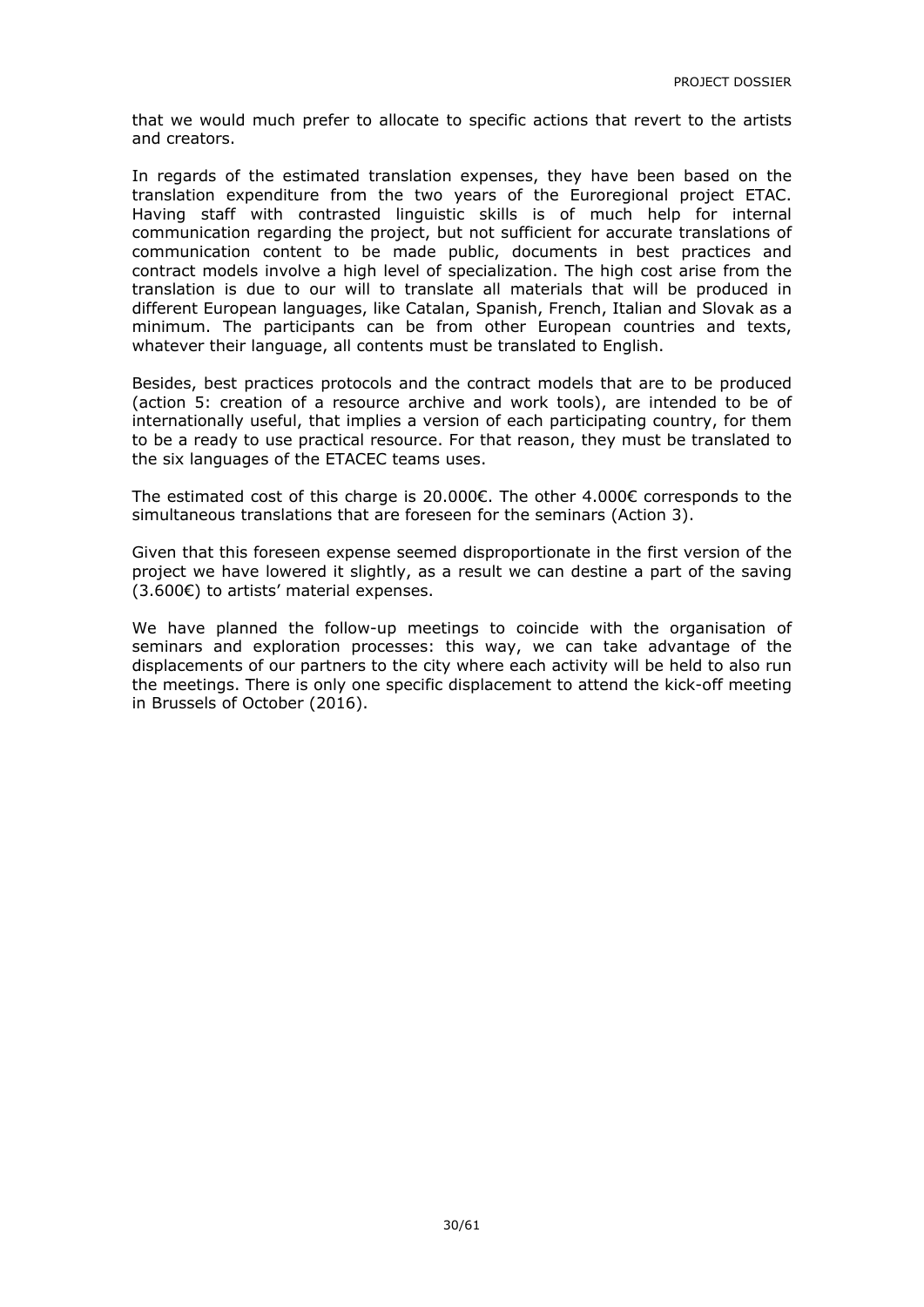|                         | 2015                         |  | <b>JANUARY</b> |  | <b>FEBRUARY</b> |  | <b>MARCH</b> |  | <b>APRIL</b> |  | <b>MAY</b> |  | <b>JUNE</b> |  | <b>JULY</b> |  | <b>AUGUST</b> |  | <b>SEPTEMBER</b> |            | <b>OCTOBER</b> | NOVEMBER |                 | <b>DECEMBER</b> |        |  |
|-------------------------|------------------------------|--|----------------|--|-----------------|--|--------------|--|--------------|--|------------|--|-------------|--|-------------|--|---------------|--|------------------|------------|----------------|----------|-----------------|-----------------|--------|--|
| $\overline{4}$          | Picture meetings             |  |                |  |                 |  |              |  |              |  |            |  |             |  |             |  |               |  |                  |            |                |          |                 |                 |        |  |
|                         | Communication 2.0            |  |                |  |                 |  |              |  |              |  |            |  |             |  |             |  |               |  |                  |            |                |          |                 |                 |        |  |
|                         | Meeting Bòlit & GECT         |  |                |  |                 |  |              |  |              |  |            |  |             |  |             |  |               |  |                  |            |                |          |                 |                 |        |  |
|                         | Meeting 7 partners in Girona |  |                |  |                 |  |              |  |              |  |            |  |             |  |             |  |               |  |                  |            |                |          |                 |                 |        |  |
| - 5                     | Preparing submission         |  |                |  |                 |  |              |  |              |  |            |  |             |  |             |  |               |  |                  |            |                |          |                 |                 |        |  |
|                         | Submission project           |  |                |  |                 |  |              |  |              |  |            |  |             |  |             |  |               |  |                  |            |                |          |                 |                 |        |  |
|                         | General management           |  |                |  |                 |  |              |  |              |  |            |  |             |  |             |  |               |  |                  |            |                |          |                 |                 |        |  |
|                         |                              |  |                |  |                 |  |              |  |              |  |            |  |             |  |             |  |               |  |                  |            |                |          |                 |                 |        |  |
|                         | 2016                         |  | <b>JANUARY</b> |  | <b>FEBRUARY</b> |  | <b>MARCH</b> |  | <b>APRIL</b> |  | <b>MAY</b> |  | <b>JUNE</b> |  | <b>JULY</b> |  | <b>AUGUST</b> |  | <b>SEPTEMBER</b> |            | <b>OCTOBER</b> |          | <b>NOVEMBER</b> | <b>DECEMBER</b> |        |  |
|                         | Visits exploratory study     |  |                |  |                 |  |              |  |              |  |            |  |             |  |             |  |               |  |                  | <b>GIR</b> | <b>MON</b>     |          | <b>ALBII</b>    |                 |        |  |
|                         | <b>Training</b>              |  |                |  |                 |  |              |  |              |  |            |  |             |  |             |  |               |  |                  |            |                |          |                 |                 |        |  |
|                         | Preparing open call          |  |                |  |                 |  |              |  |              |  |            |  |             |  |             |  |               |  |                  |            |                |          |                 |                 |        |  |
|                         | Legal approval open call     |  |                |  |                 |  |              |  |              |  |            |  |             |  |             |  |               |  |                  |            |                |          |                 |                 |        |  |
| $\overline{2}$          | Dissemination open call      |  |                |  |                 |  |              |  |              |  |            |  |             |  |             |  |               |  |                  |            |                |          |                 |                 |        |  |
|                         | Resolution open call         |  |                |  |                 |  |              |  |              |  |            |  |             |  |             |  |               |  |                  |            |                |          |                 |                 |        |  |
|                         | Common protocol              |  |                |  |                 |  |              |  |              |  |            |  |             |  |             |  |               |  |                  |            |                |          |                 |                 |        |  |
| $\overline{\mathbf{3}}$ | Seminar (preparations)       |  |                |  |                 |  |              |  |              |  |            |  |             |  |             |  |               |  |                  |            |                |          |                 |                 |        |  |
|                         | Seminar                      |  |                |  |                 |  |              |  |              |  |            |  |             |  |             |  |               |  |                  |            |                |          |                 |                 | Girona |  |
|                         | Communication 2.0            |  |                |  |                 |  |              |  |              |  |            |  |             |  |             |  |               |  |                  |            |                |          |                 |                 |        |  |
| -4                      | Create blog                  |  |                |  |                 |  |              |  |              |  |            |  |             |  |             |  |               |  |                  |            |                |          |                 |                 |        |  |
|                         | Common database              |  |                |  |                 |  |              |  |              |  |            |  |             |  |             |  |               |  |                  |            |                |          |                 |                 |        |  |
|                         | Logotypes, graphic image     |  |                |  |                 |  |              |  |              |  |            |  |             |  |             |  |               |  |                  |            |                |          |                 |                 |        |  |
|                         | C E resolution&verification  |  |                |  |                 |  |              |  |              |  |            |  |             |  |             |  |               |  |                  |            |                |          |                 |                 |        |  |
|                         | Project adaptation           |  |                |  |                 |  |              |  |              |  |            |  |             |  |             |  |               |  |                  |            |                |          |                 |                 |        |  |
|                         | Kick-off meeting (Brussels)  |  |                |  |                 |  |              |  |              |  |            |  |             |  |             |  |               |  |                  |            |                |          |                 |                 |        |  |
|                         | 5 Common protocol            |  |                |  |                 |  |              |  |              |  |            |  |             |  |             |  |               |  |                  |            |                |          |                 |                 |        |  |
|                         | Project initial meeting      |  |                |  |                 |  |              |  |              |  |            |  |             |  |             |  |               |  | Gi               |            |                |          |                 |                 |        |  |
|                         | Project evaluation           |  |                |  |                 |  |              |  |              |  |            |  |             |  |             |  |               |  |                  |            |                |          |                 | Pal             |        |  |
|                         | General management           |  |                |  |                 |  |              |  |              |  |            |  |             |  |             |  |               |  |                  |            |                |          |                 |                 |        |  |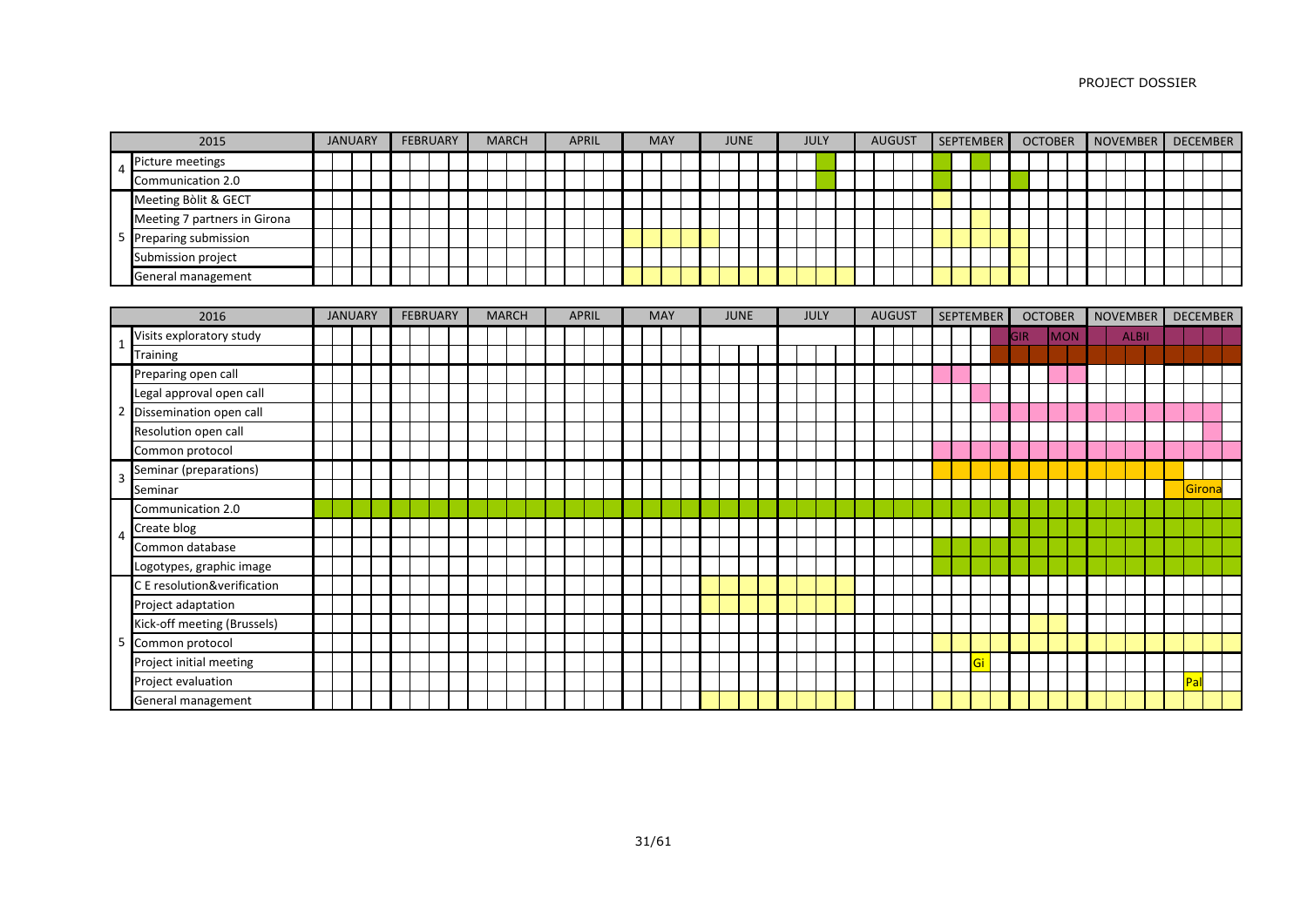|                | 2017                         |  | <b>JANUARY</b> |     | <b>FEBRUARY</b> |            | <b>MARCH</b> |                    |  | <b>APRIL</b> |  | <b>MAY</b> |  | <b>JUNE</b> |  | <b>JULY</b> |  | <b>AUGUST</b> |  | <b>SEPTEMBER</b> |  | <b>OCTOBER</b> |  | <b>NOVEMBER</b> |  |               | <b>DECEMBER</b> |
|----------------|------------------------------|--|----------------|-----|-----------------|------------|--------------|--------------------|--|--------------|--|------------|--|-------------|--|-------------|--|---------------|--|------------------|--|----------------|--|-----------------|--|---------------|-----------------|
|                | Visits exploratory study     |  | <b>BRA</b>     | PAL |                 | <b>ROM</b> |              |                    |  |              |  |            |  |             |  |             |  |               |  |                  |  |                |  |                 |  |               |                 |
|                | Training                     |  |                |     |                 |            |              |                    |  |              |  |            |  |             |  |             |  |               |  |                  |  |                |  |                 |  |               |                 |
|                | Provision reference spaces   |  |                |     |                 |            |              |                    |  |              |  |            |  |             |  |             |  |               |  |                  |  |                |  |                 |  |               |                 |
|                | Write up exploratory study   |  |                |     |                 |            |              |                    |  |              |  |            |  |             |  |             |  |               |  |                  |  |                |  |                 |  |               |                 |
|                | Agreements with owners       |  |                |     |                 |            |              |                    |  |              |  |            |  |             |  |             |  |               |  |                  |  |                |  |                 |  |               |                 |
|                | Preparing open call          |  |                |     |                 |            |              |                    |  |              |  |            |  |             |  |             |  |               |  |                  |  |                |  |                 |  |               |                 |
|                | Legal approval open call     |  |                |     |                 |            |              |                    |  |              |  |            |  |             |  |             |  |               |  |                  |  |                |  |                 |  |               |                 |
|                | Dissemination open call      |  |                |     |                 |            |              |                    |  |              |  |            |  |             |  |             |  |               |  |                  |  |                |  |                 |  |               |                 |
|                | Resolution open call         |  |                |     |                 |            |              |                    |  |              |  |            |  |             |  |             |  |               |  |                  |  |                |  |                 |  |               |                 |
|                | Artists' residency           |  |                |     |                 |            |              |                    |  |              |  |            |  |             |  |             |  |               |  |                  |  |                |  |                 |  |               |                 |
|                | Artists' meeting             |  |                |     |                 |            |              |                    |  |              |  |            |  |             |  |             |  |               |  |                  |  |                |  |                 |  |               |                 |
|                | Advice and mentoring         |  |                |     |                 |            |              |                    |  |              |  |            |  |             |  |             |  |               |  |                  |  |                |  |                 |  |               |                 |
|                | Common protocol              |  |                |     |                 |            |              |                    |  |              |  |            |  |             |  |             |  |               |  |                  |  |                |  |                 |  |               |                 |
| 3              | Seminar (preparations)       |  |                |     |                 |            |              |                    |  |              |  |            |  |             |  |             |  |               |  |                  |  |                |  |                 |  |               |                 |
|                | Seminar                      |  |                |     |                 |            | Rome         |                    |  |              |  |            |  |             |  |             |  |               |  |                  |  |                |  |                 |  | <b>Bratis</b> |                 |
|                | Preparing magazine           |  |                |     |                 |            |              |                    |  |              |  |            |  |             |  |             |  |               |  |                  |  |                |  |                 |  |               |                 |
|                | Publication magazine         |  |                |     |                 |            |              |                    |  |              |  |            |  |             |  |             |  |               |  |                  |  |                |  |                 |  |               |                 |
| $\overline{4}$ | <b>Creation blog</b>         |  |                |     |                 |            |              |                    |  |              |  |            |  |             |  |             |  |               |  |                  |  |                |  |                 |  |               |                 |
|                | Communication 2.0            |  |                |     |                 |            |              |                    |  |              |  |            |  |             |  |             |  |               |  |                  |  |                |  |                 |  |               |                 |
|                | Common database              |  |                |     |                 |            |              |                    |  |              |  |            |  |             |  |             |  |               |  |                  |  |                |  |                 |  |               |                 |
|                | The Spur projecte evaluation |  |                |     |                 |            |              | <mark>Ro</mark> me |  |              |  |            |  |             |  |             |  |               |  |                  |  |                |  |                 |  | <b>Bra</b>    |                 |
| 5              | Common protocol              |  |                |     |                 |            |              |                    |  |              |  |            |  |             |  |             |  |               |  |                  |  |                |  |                 |  |               |                 |
|                |                              |  |                |     |                 |            |              |                    |  |              |  |            |  |             |  |             |  |               |  |                  |  |                |  |                 |  |               |                 |
|                | General management           |  |                |     |                 |            |              |                    |  |              |  |            |  |             |  |             |  |               |  |                  |  |                |  |                 |  |               |                 |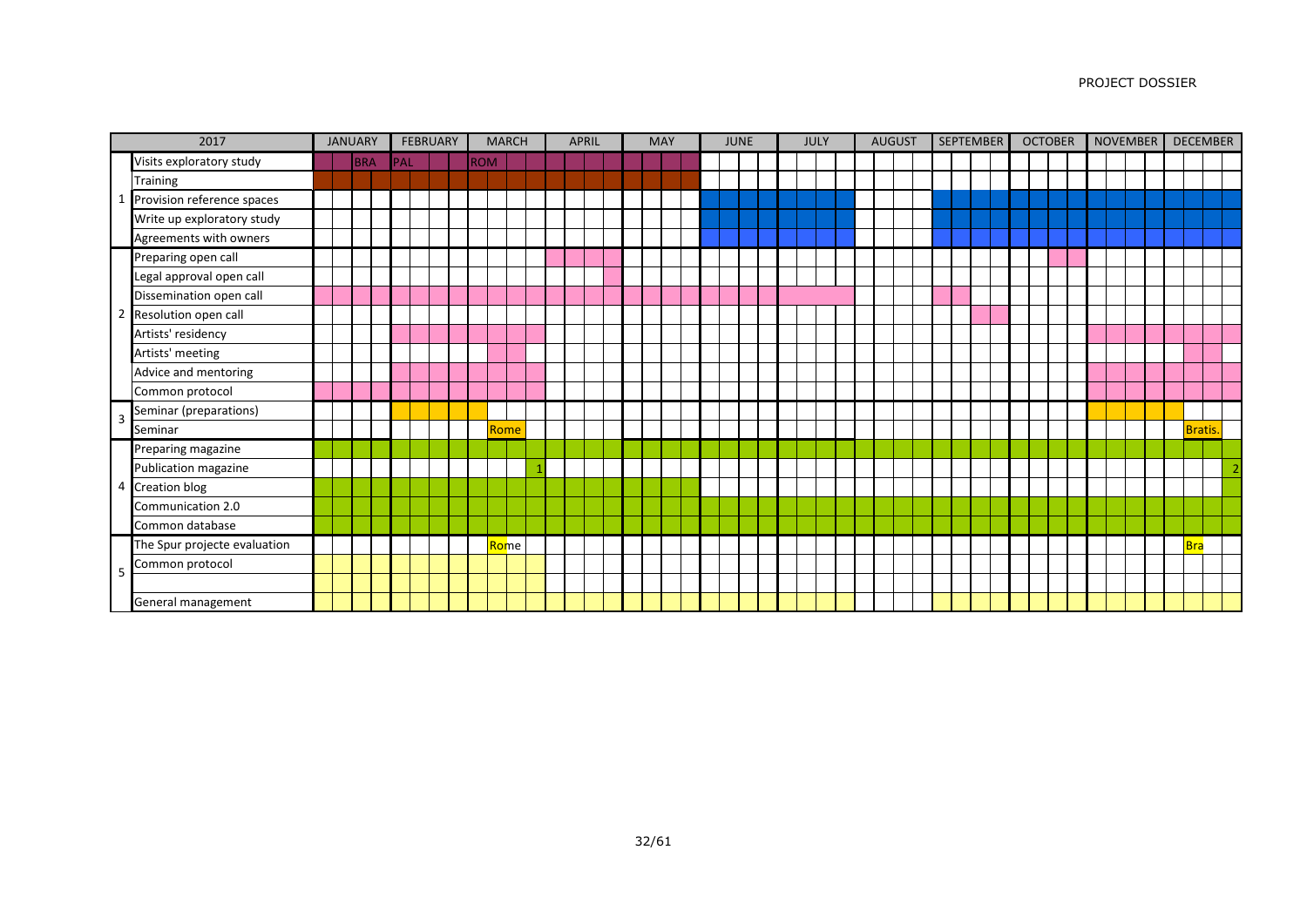|                | 2018                         |  | <b>JANUARY</b> |  | <b>FEBRUARY</b> |  |      | <b>MARCH</b> |                 |  | <b>APRIL</b> |  | <b>MAY</b> |  | <b>JUNE</b> |  | JULY |  | <b>AUGUST</b> |  | <b>SEPTEMBER</b> | <b>OCTOBER</b> |  | NOVEMBER |  |  | <b>DECEMBER</b> |
|----------------|------------------------------|--|----------------|--|-----------------|--|------|--------------|-----------------|--|--------------|--|------------|--|-------------|--|------|--|---------------|--|------------------|----------------|--|----------|--|--|-----------------|
|                | Provision reference spaces   |  |                |  |                 |  |      |              |                 |  |              |  |            |  |             |  |      |  |               |  |                  |                |  |          |  |  |                 |
|                | Write up exploratory study   |  |                |  |                 |  |      |              |                 |  |              |  |            |  |             |  |      |  |               |  |                  |                |  |          |  |  |                 |
|                | Adapting spaces              |  |                |  |                 |  |      |              |                 |  |              |  |            |  |             |  |      |  |               |  |                  |                |  |          |  |  |                 |
|                | Opening some pilot spaces    |  |                |  |                 |  |      |              |                 |  |              |  |            |  |             |  |      |  |               |  |                  |                |  |          |  |  |                 |
|                | Future proposal              |  |                |  |                 |  |      |              |                 |  |              |  |            |  |             |  |      |  |               |  |                  |                |  |          |  |  |                 |
|                | Artists' residency           |  |                |  |                 |  |      |              |                 |  |              |  |            |  |             |  |      |  |               |  |                  |                |  |          |  |  |                 |
| $\overline{2}$ | Artists' meeting             |  |                |  |                 |  |      |              |                 |  |              |  |            |  |             |  |      |  |               |  |                  |                |  |          |  |  |                 |
|                | Advice and mentoring         |  |                |  |                 |  |      |              |                 |  |              |  |            |  |             |  |      |  |               |  |                  |                |  |          |  |  |                 |
| 3              | Seminar (preparations&concl) |  |                |  |                 |  |      |              |                 |  |              |  |            |  |             |  |      |  |               |  |                  |                |  |          |  |  |                 |
|                | Seminar                      |  |                |  |                 |  | Albi |              |                 |  |              |  |            |  |             |  |      |  |               |  |                  |                |  |          |  |  |                 |
|                | Preparing catalogue          |  |                |  |                 |  |      |              |                 |  |              |  |            |  |             |  |      |  |               |  |                  |                |  |          |  |  |                 |
|                | Publication catalogue        |  |                |  |                 |  |      |              |                 |  |              |  |            |  |             |  |      |  |               |  |                  |                |  |          |  |  |                 |
|                | Communication 2.0            |  |                |  |                 |  |      |              |                 |  |              |  |            |  |             |  |      |  |               |  |                  |                |  |          |  |  |                 |
|                | Common database              |  |                |  |                 |  |      |              |                 |  |              |  |            |  |             |  |      |  |               |  |                  |                |  |          |  |  |                 |
|                | Creation resource arch&tools |  |                |  |                 |  |      |              |                 |  |              |  |            |  |             |  |      |  |               |  |                  |                |  |          |  |  |                 |
|                | The Spur projecte evaluation |  |                |  |                 |  |      |              | Albi-Montpeller |  |              |  |            |  |             |  |      |  |               |  |                  |                |  |          |  |  |                 |
| -5             | The Spur partners evaluation |  |                |  |                 |  |      |              |                 |  |              |  |            |  |             |  |      |  |               |  |                  |                |  |          |  |  |                 |
|                | The Spur general evaluation  |  |                |  |                 |  |      |              |                 |  |              |  |            |  |             |  |      |  |               |  |                  |                |  |          |  |  |                 |
|                | Final report                 |  |                |  |                 |  |      |              |                 |  |              |  |            |  |             |  |      |  |               |  |                  |                |  |          |  |  |                 |
|                | General management           |  |                |  |                 |  |      |              |                 |  |              |  |            |  |             |  |      |  |               |  |                  |                |  |          |  |  |                 |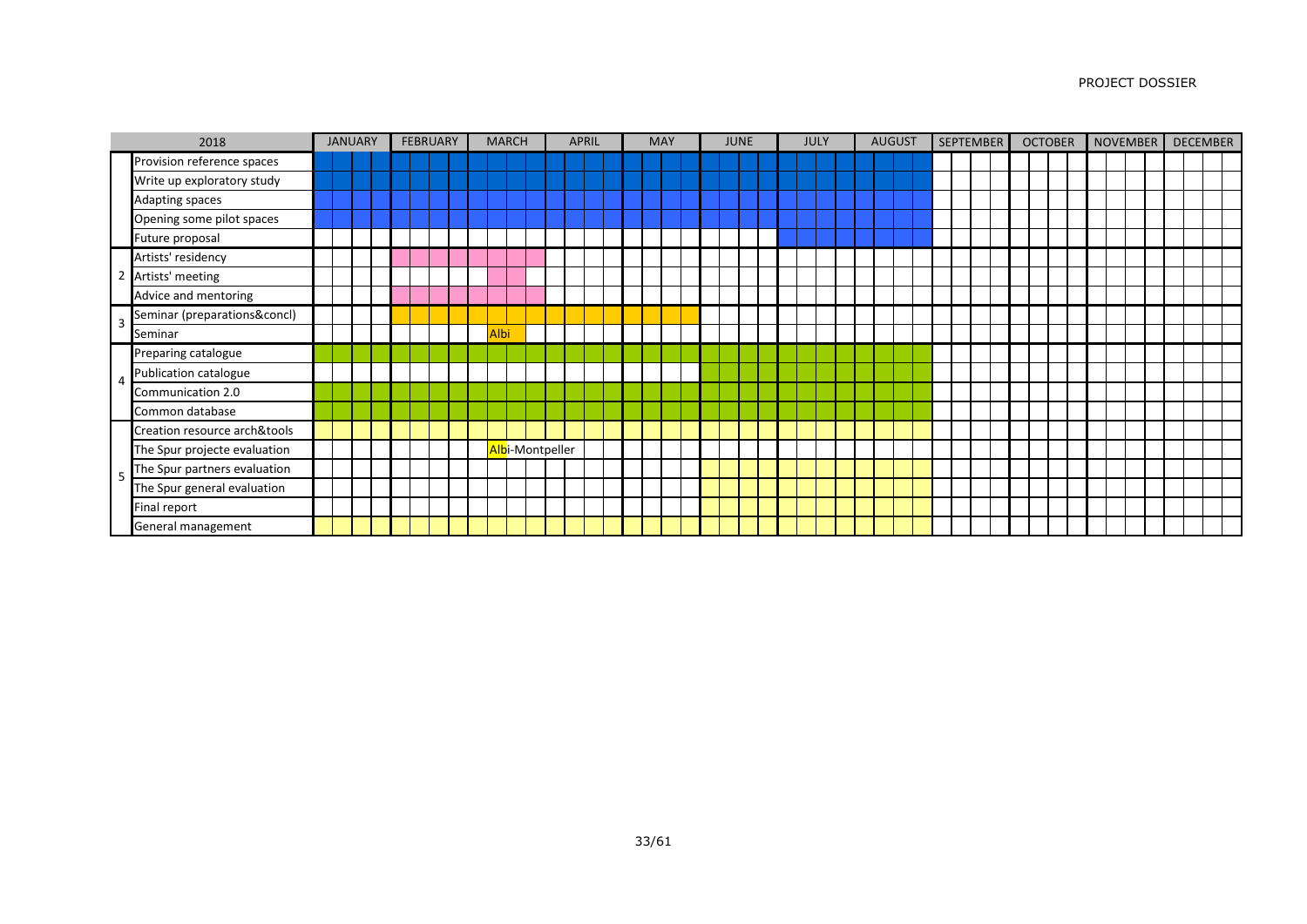## **4. QUALITY OF THE PARTNERSHIP**

#### **4.1 THE TECHNICAL AND FINANCIAL CAPACITY OF THE PARTICIPANTS. DESCRIPTION OF THE IMPORTANCE OF EUROPEAN EXPERTISE FOR THE IMPLEMENTATION OF THE PROJECT**

**Girona City Council** and the participating partners have the optimum resources (economic, infrastructure and qualified professionals) to undertake the project.

Girona City Council, leader of the partnership, has at its disposal internal and auditing services endowed with a secretariat and an auditor who are government civil servants and who will ensure correct compliance with the financial administration and funding regulations. Girona City Council also has a municipal archive service that ensures the correct management and conservation of administrative documentation and personal data protection.

The Bòlit technical team consists of its director, two specialists and an administrator. They are all university graduates and qualified in their specialisations. Between them, the team members speak five European languages: Catalan, Spanish, English, French and Italian. They work in close cooperation with the city's Department of Culture and its Local Development and Promotion Service. Bòlit comes under the Girona City Council Department of Culture, which in turn comes under the Mayor's Office. Bòlit forms part of six territorial and European networks, a fact that has been of prime importance in its undertaking of the role of coordinator in the implementation of the project: Transversal, a consortium of 13 local authorities of medium-sized towns and cities in Catalonia that coordinate and organise cultural activities; the Catalan Network of Art Centres (made up of eight territorial art centres); Xarxaprod, a network of active public and private production spaces that share production, visibility and interlocution objectives; ETAC Euroregional; Xarter, a network of residences for artists in Girona province; and Resartis, residence spaces all over the world.

In 2012, Le Lait and three other spaces in Figueres, Alaró and Montpellier began the ETAC cross-border exchange project (Cross-border Contemporary Art Space), subsidised by the Euroregion Pyrenees–Mediterranean (within the framework of the CULTURE 2012, 2013 and 2014 projects).

During 2013 and 2014, Bòlit, the Girona City Council Centre of Contemporary Art, undertook the Bòlit Emprèn project in the field of the creative industries. This project was subsidised by the SOC and the European Social Fund under the Programme of Subsidies for Innovative and Experimental Projects.

The residences project was begun in 2014 for artists of different nationalities. Since then Bòlit has cooperated with different national and international institutions. It is currently working on establishing stable cooperation links with the Ramon Llull Institute, a Catalan institution charged with promoting Catalan culture throughout the world.

The centre's management has participated in the preparation of the internationalisation section of the new Culture of Catalonia strategic plan, which is currently being drawn up by the Autonomous Government of Catalonia.

Bòlit is a territorial art centre acting in the city of Girona and the province of the same name, often collaborating with other agents in the region to bring art to the territory and audiences in outlying areas.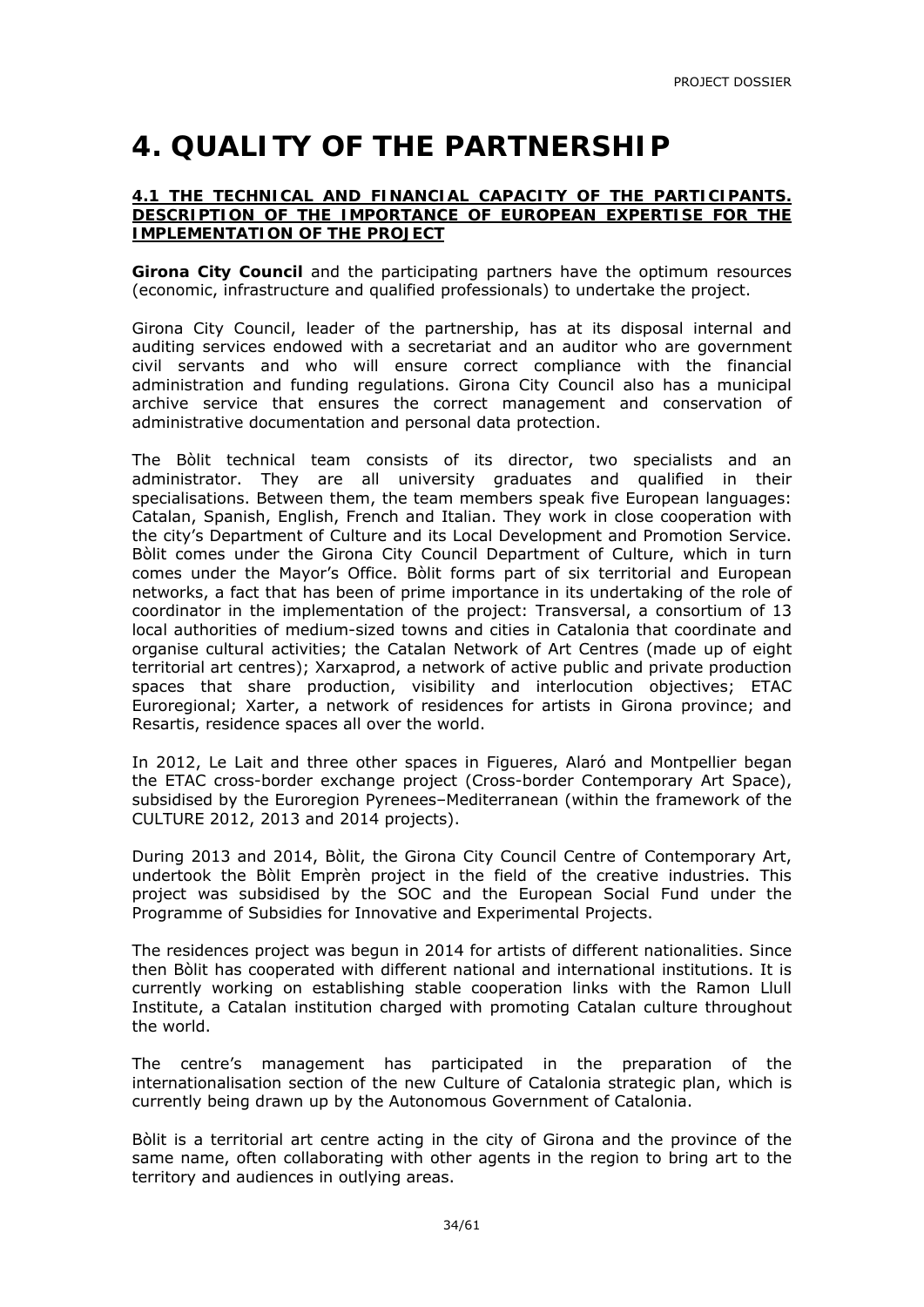Bòlit belongs to Girona City Council (optimum financial capacity) and the city council has participated in European ICT projects (Europeana Photography and Athena, the Interreg IVC CLIQ Project) and cross-border cooperation projects (Project RES'PIR, POCTEFA 2007-2013 Eix 2).

**Le Lait Art Centre** (Albi, France). Often cooperates with galleries and institutional and private cultural and corporate structures, which has allowed it to undertake many projects. It is also active in the Midi-Pyrénées Region artistic network; on a national level through the DCA art centre network; and internationally through IKT, the International Association of Curators of Contemporary Art. It often cooperates with the town councils of the department of Tarn, making it possible to bring art to the territory and audiences in outlying areas.

It has the support of the town council of Albi, the owner Le Lait's spaces. It has participated in the "Incubator for Young European Artists" project subsidised with funds from the European Interreg Hito. It has participated in the Euroregion ETAC project since 2012. It forms part of the Midi-Pyrénées Region artistic network and, on a national level, the DCA art centre network. Its area of action is the town of Albi and the Department of Tarn.

**Fundació Es Baluard Museu d'Art Modern i Contemporani de Palma** (Palma de Mallorca, Balearic Islands) was born on July 30, 2003 from 4 entities: Government of the Balearic Islands, Mallorca Council, Palma de Mallorca city Council and the Serra Art Foundation. It is a cultural non-profit foundation that besides preserving, researching and disseminating its permanent collection, and developing a program of temporary exhibitions, has among its main objectives the development of training and educational activities.

Diverse tasks oriented towards training of artists, such as master classes, workshops and conferences have been encouraged. Since 2013 "Les Clíniques d'Es Baluard" have been carried out, a stable program that is already casting its third edition. The biannual core courses go on during eight months at a time, they are the only one of its kind promoted by a Spanish Museum. In addition to "Les Clíniques" a set of activities such as study groups, publications and courses are developed.

At Es Baluard are committed to creating training and development opportunities for artists and are convinced that there is no better way to do so than by collaborating with other international centres that have a long history in this field. Working with other institutions involves encouraging the flow of approaches, ways of doing things and people, allowing us more knowledge about diversity of options in the design and implementation of models of artistic residencies.

Programming at Es Baluard id broad and diverse. It includes programming of the permanent collection or temporary exhibitions and programming of educational and cultural activities (such as workshops, concerts, conferences...) aimed at different audiences so that all sectors of society are able to establish links with the institution.

**Bureau des Arts et des Territoires** (Montpellier, France) works for the circulation and visibility of artists, including their internationalisation in quality contexts in the field of contemporary culture, supporting their development in Europe.

It is associated with a competent management structure  $-$  Smart FR  $-$  and can benefit from its support in terms of cash advances. In addition, the association benefits from the support of the "Antena Europa" mechanism of the Réseau en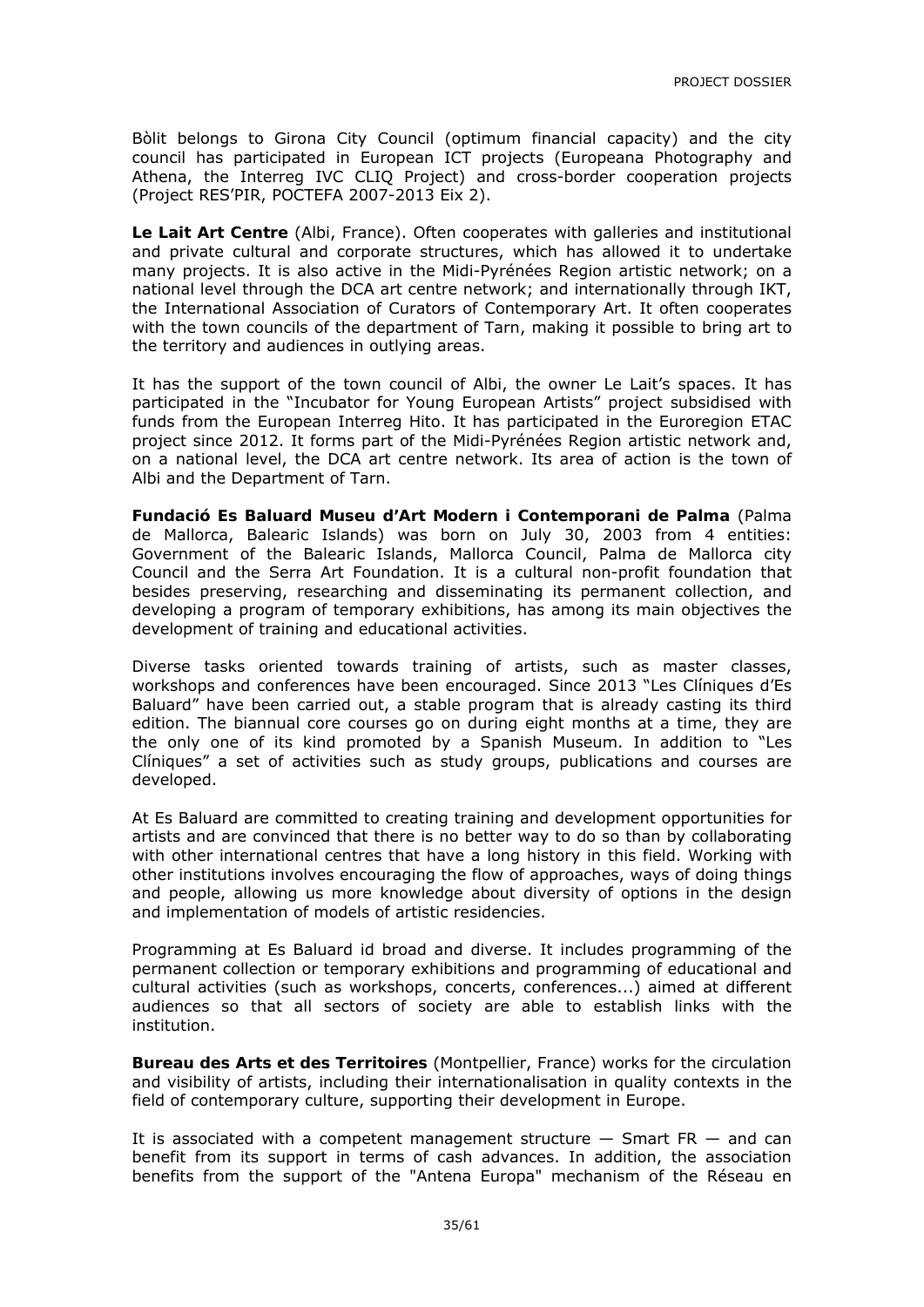scène of Languedoc-Roussillon. These links will be important in the implementation of the project in the whole of south-eastern France.

**Fondazione per l'Arte** (Rome, Italy) has had an international exhibition and artists' residence project since 2014 and has welcomed more than twelve artists.

It has cooperated with different national and international institutions and, in 2015, with ENSBA Lyon and the Academie française-Villa Medici. It has a solid track record of cooperation with public and private institutions. It led the AIMS - Artist in Movement project presented as part of the Creative Europe Culture EACEA CALL 47/2014 with the participation of Bòlit Art Centre of Girona and Sputnik Oz of Bratislava, among eight other European centres that brought together organisations from eleven countries.

**Sputnik Oz** (Bratislava, Slovakia) promotes the production of works of art by the emerging artists of Eastern Europe and their relationship with contemporary art. With the objective of promoting Slovak artists on the international scene, it has been responsible for organising exhibitions and residences abroad and, in the opposite direction, it has presented international projects in Slovakia.

It manages a programme of artists in residence in Slovakia and Italy in cooperation with the Ministry of Culture of the Slovak Republic and the Morra Greco Foundation. It cooperates with many public and private structures, promoting the international exchange of experiences. It took part in the AIMS. Artist in Movement project presented as part of the Creative Europe Culture EACEA CALL 47/2014 with the Fondazione per l'Arte, Rome.

**The Euroregion Pyrenees-Mediterranean (EPM)**, established on 29 October 2004, is a political cooperation project between Catalonia, the Balearic Islands, Languedoc-Roussillon and Midi-Pyrénées with the goal of creating a cluster of sustainable development in the northwest of the Mediterranean, based on innovation and on territorial, social and economic integration. In 2009, the Euroregion adopted the legal form of a European Grouping of Territorial Cooperation (EGTC - European Regulation n°1082/2006 of the European Parliament and the Council, 5 July 2006), a EU instrument designed to facilitate and promote cross-border, transnational and interregional cooperation. EGTCs were established to help implementing EU co-financed projects but also actions initiated by regional or local authorities, with or without EU funding. With more than 13 million inhabitants and 14% of the GDP of the two countries put together, the EPM is emerging as an area of European projects that develops its activities in the fields of higher education, research, innovation, economic development, employment, environment and culture.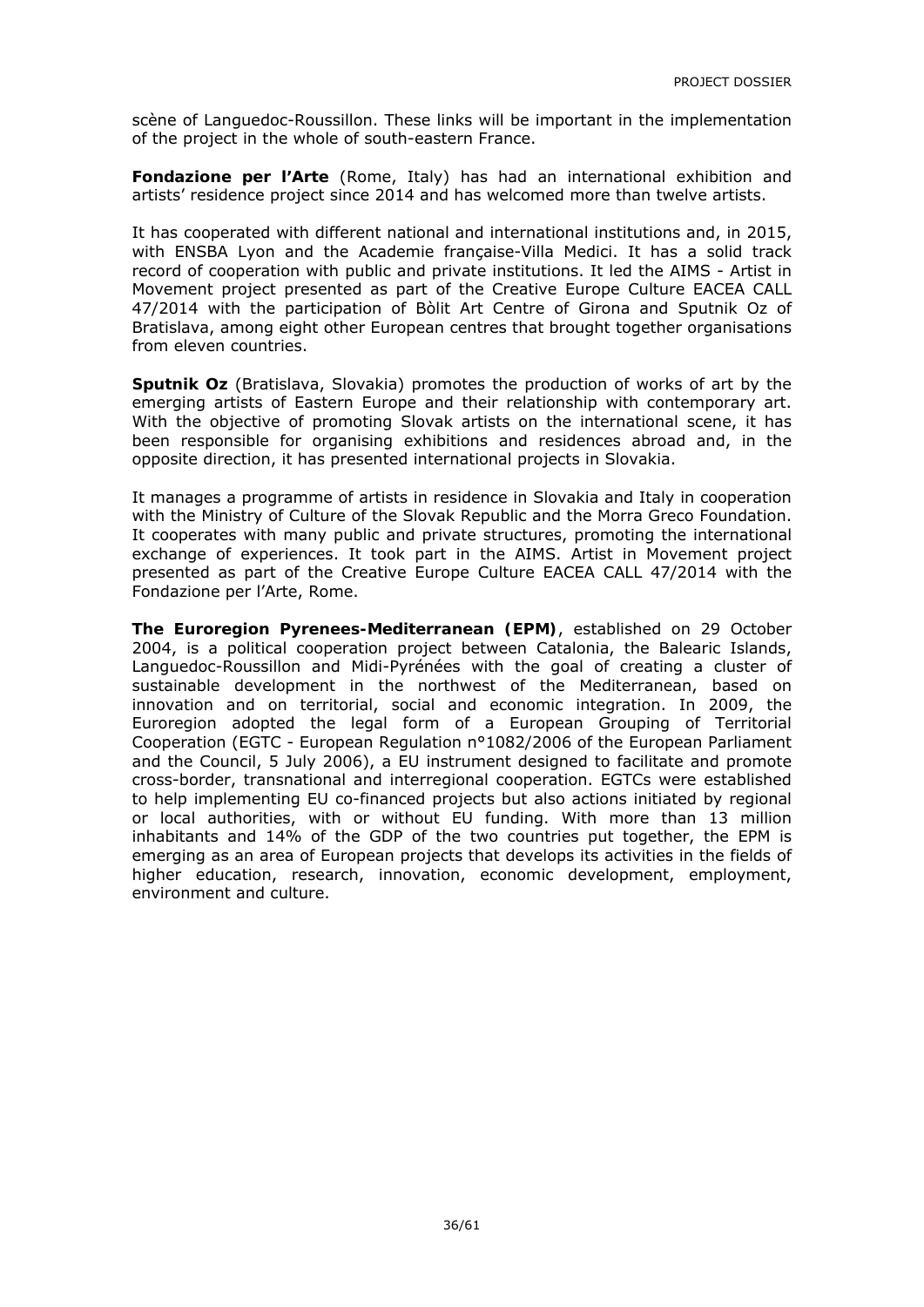#### 4.2.1 BÒLIT, CENTRE D'ART CONTEMPORANI. GIRONA

Carme Sais (Girona, 1964) is a cultural manager, exhibition curator and director of local public cultural and artistic spaces since 1992 for the city of Girona. Since 2013 she has been in charge of Bòlit, Contemporary Art Centre of Girona. She was manager of the Mercè Cultural Centre (1992-2007), Head of the Department of Culture and Education (2007-2012) and Head of the Culture Service (2013) of Girona City Council. She has an Arts Degree from the Autonomous University of Barcelona, a Master's Degree in the Management of Historical and Archaeological Heritage (University of Barcelona), a Master's Degree in Local Heritage Management (University of Girona) and she is a qualified expert in the Management of Foundations (UNED National Distance Learning Foundation). She was president of the Professional Association of Cultural Managers of Catalonia (APGCC) from 2011 to 2014 and co-author of its Cultural Management Good Practice Guide (2010). She is a specialist in cultural management, contemporary art and curatorship of exhibitions.

Languages: Catalan and Spanish (bilingual), English, French and Italian (professional level).

Diana Sans (Barcelona, 1976): Degree in the History of Art (Autonomous University of Barcelona, 1999) and a Master's Degree in Art Communication and Review (University of Girona, 2001). Head of Communication and Dissemination for Bòlit, Contemporary Art Centre, Girona and also responsible for the Department of Education and Activities. Languages: Catalan and Spanish (bilingual), English, French and Italian (professional level)

Farners Cabra Piris (Santa Coloma de Farners, 1979): Degree in History (University of Girona, 2001) and Postgraduate Degree in Cultural Production and Communication (Ramon Llull University, 2007). Head of exhibition coordination at Bòlit, Contemporary Art Centre and also carries out other tasks linked to the centre's activities, education, residences programme and international cooperation projects. Languages: Catalan and Spanish (bilingual), English, French and Italian (professional level).

M. Consol Vilà Carreras: (Sarrià de Ter 1961): High School Diploma in 1978. In 1981 started working as administrative assistant in the Girona City Council, department of Public Service and later on, in 2007, she became Management Controller. From 2011 to 2016 was working on the Legal Department and from the 5th May, 2016, she is in charge of administration and invoicing at Bòlit, Contemporary Art Centre

Languages: Catalan and Spanish (bilingual).

#### 4.2.2 CENTRE D'ART LE LAIT (Albi, France)

Jackie-Ruth Meyer, director of Le Lait Contemporary Art Centre since it was founded in 1982. In addition to its management, she also supervises the tasks relating to the conception and realisation of exhibitions, artists' residences, catalogue publication and works for the introduction and dissemination of contemporary art in the territory. Her intensive involvement in diverse of aspects of culture over more than thirty years has given her deep-seated knowledge of the process of artistic creation and a particular interest in the work of art as related to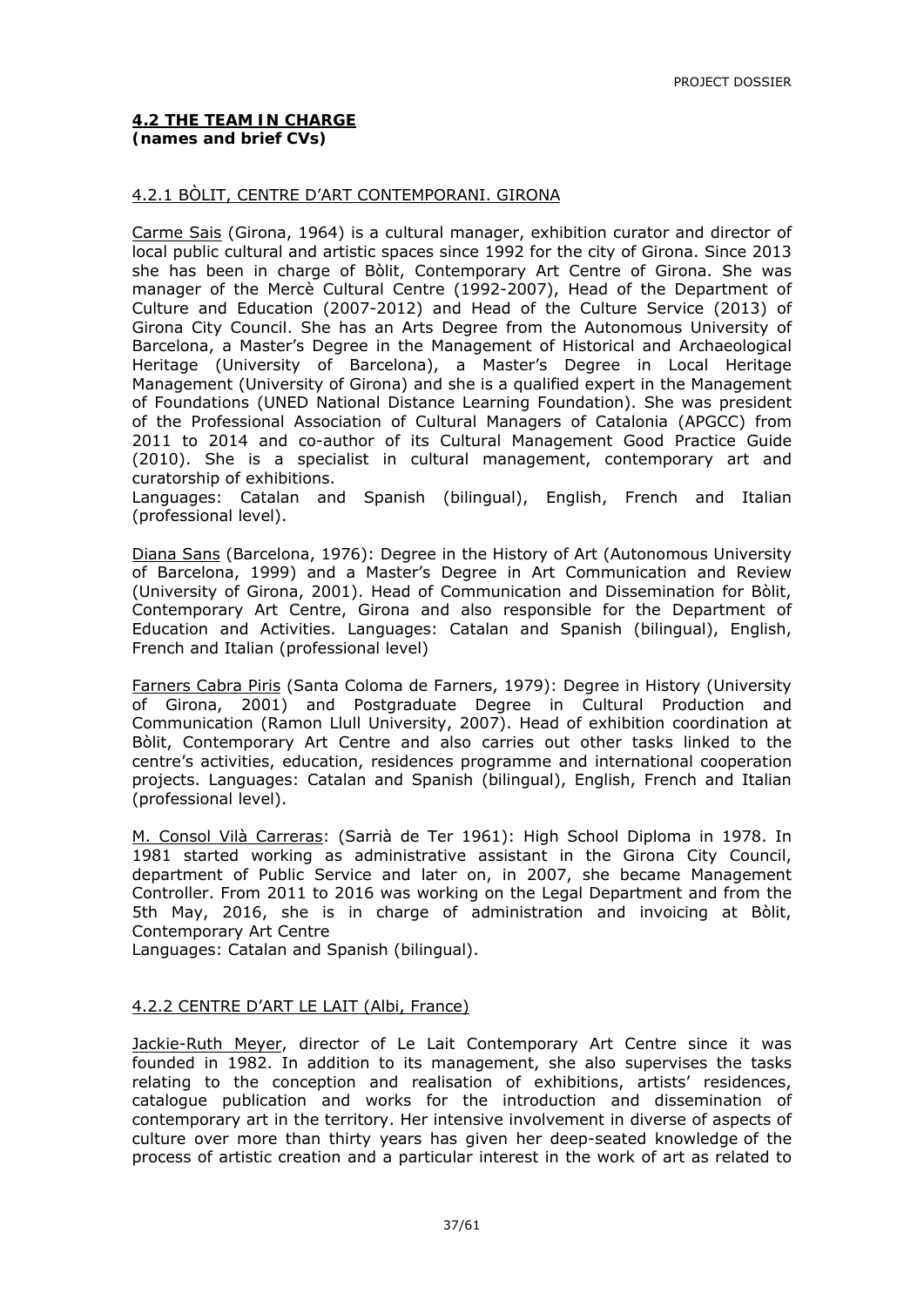social problems and the context. She has a Master's Degree in the Sociology of Art and writes regularly for various journals and catalogues. Languages: French and German (bilingual) and English.

Clara Bachellerie, administrator, social and financial management of the Art Centre Languages: French (native), English, German (basic)

Murielle Edet, Communication: external communications, social media and network relations

Languages: French (native), English, Spanish (basic)

Hélène Lapeyrère, Head of Audiences: mediation with the public, education service Languages: French (native), German (basic)

Guillaume Rozan, Manager: production and fabrication of exhibitions, technical management

Languages: French (native), English

#### 4.2.3 FUNDACIÓ ES BALUARD (Palma de Mallorca, Balearic Islands)

Nekane Aramburu: she is a cultural manager and a commissioner. Previously she invigorated various collections, museums and centres, working also as a researcher specialized in contemporary art, new technologies, collectives and museology related to public and private institutions. She has conceived and managed mediation and education platforms such as Cendeac (Murcia, 2005); AECID (CCEBA/Buenos Aires, 2006) or CC Montehermoso ("Generación digital", Vitoria-Gasteiz, 2003-2007), as well as working as a teacher for curators, managers and artists in university Master degrees, apart of specialized workshops and clinics for artists and curators in Medellín (2008), Montevideo (2009), Lima (2011), Bahía Blanca (Argentina) and Buenos Aires (2011), La Habana and Bogotá (2012). From them, among others, was created the new Latin American network of curatorship. Currently, she is the director of Es Baluard and she lives in Palma de Mallorca. Languages: Spanish (native), French and English (professional), Italian, Basque and Catalan (basic)

Irene Amengual: she works in the area of educations development, training and public programmes. She holds a PhD in Art Education, Bachelor (University of Barcelona) and Master in Museums and Galleries in Education (London University). She has collaborated with entities such as Whitechapel Gallery (London) and has several publications abroad. In 2015 her book *A ras de suelo. La educación en museos como encrucijada de discursos, pedagogías, experiencias compartidas y mucho más* (TREA) was published.

Languages: Spanish (native), Catalan (native), English (professional), German (basic)

Toni Torres: has a degree in Business Administration (Major Economics, 1995) and Postgraduate Diploma in Management and Cultural Policy (Cultural Resource Management and Policy Analysis, 2003-2004) from the University of Barcelona. With experience of over then years in private business, especially in the international tourism sector, where he has developed audit tasks, resource management and coordination and management of teams. Since 2003 he joined Es Baluard as coordinator of Administration and from May 2006 occupies the position of Manager being responsible for financial and accounting management, budget control, auditing, taxation and preparation of the annual accounts, among others. Languages: Spanish (native), Catalan (native), English, Portuguese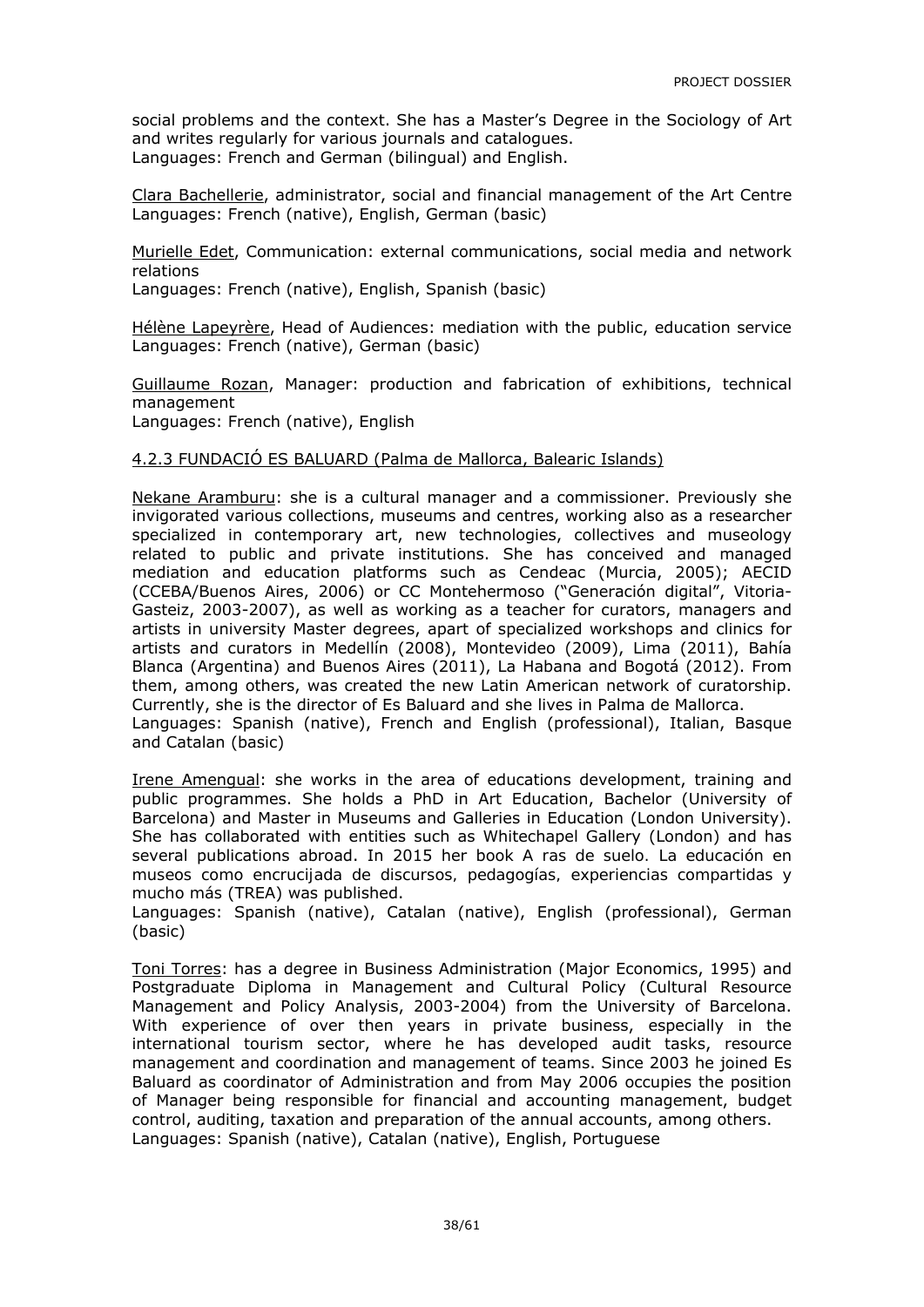#### 4.2.4 BUREAU DES ARTS ET DES TERRITOIRES (Montpellier, France)

Caroline Chabrand (France, 1982). Her professional profile is that of an expert in the co-ordination and mediation of cultural projects. She is co-founder of the Bureau des Arts et Territoires Association, Montpellier. Since 2013 she has been working on the co-ordination and mediation of contemporary art exhibitions in the CRAC LR. Master's in Professional Management of Heritage, Arts and Culture from the University of Angers (2008). Master's in Professional Studies in Arts and Culture, Major in Cultural Heritage, Valuation and Economy from the University of Nantes (2007). Graduate in Image and History (2006) and Art History (2005). DEUG in Law from the University of Angers (2003). Languages: French, German and English.

Boutayeb Rahmouna. Co-founder of the Bureau des Arts et Territoires Association. Coordinator of the mediation team of Un Goût d'Illusion. Public mediator in the Languedoc-Roussillon Regional Centre of Contemporary Art, Sète (2007-2013). Master's in Conservation, Management and Diffusion of 20th Century Art, graduate in Art History from the Paul Valéry University of de Montpellier. Studied Architecture.

Languages: French, English, German and Arabic.

#### 4.2.5 FONDAZIONE PER L'ARTE (Rome, Italy)

Ilaria Bozzi (Rome 1971) has been president of the Fondazione per l'Arte since it began in 2011. Since 2012 she has been CEO of Ugo Bozzi Editore, Edizioni per la Storia dell'Arte, a publishing company founded by her father in 1967. In 2015 she was awarded the "Premio Arte Sostantivo Femminile" (woman of the year in Italian culture) by the MIBACT (Ministry of Culture) at the GNAM (Galleria Nazionale Arte Moderna).

Languages: Italian (mother tongue) and English (professional level).

Angelica Manfredi (Italy, 1992). Degree in the Sciences of Fashion and Dress from the University of Rome "La Sapienza" (2014), she has worked in the world of publishing at Ugo Bozzi Editore since 2013. Since 2014 she has worked on the curation of projects for the Fondazione per l'Arte and the Rome International Festival of Photography.

Languages: Italian (mother tongue), English (professional level) and Spanish (basic level).

Flavio Ferri (Italy, 1972). Qualified in Dentistry at the Istituto Professionale Odontotecnico (1991), he has worked in real estate since 1994. Since 2011 he has been vice-president of the Fondazione per l'Arte ONLUS.

Languages: Italian (mother tongue) and English (professional level).

Massimiliano Scuderi (Reggio Calabria, 1969). PhD in Culture, Language and Politics of Communication, he has worked on research projects since he graduated as an architect in 2005. He has curated various exhibitions with internationally known artists such as Vito Acconci, Michelangelo Pistoletto, Studio EU, etc., in addition to working with architects, philosophers, economists and lawyers. Linked to different international multidisciplinary projects, he has also taught at the universities of Pescara, Sassari and Cagliari. His publications include essays and articles and he has interviewed many artists.

Languages: Italian (mother tongue), English (professional level).

4.2.6 SPUTNIK OZ (Bratislava, Slovakia)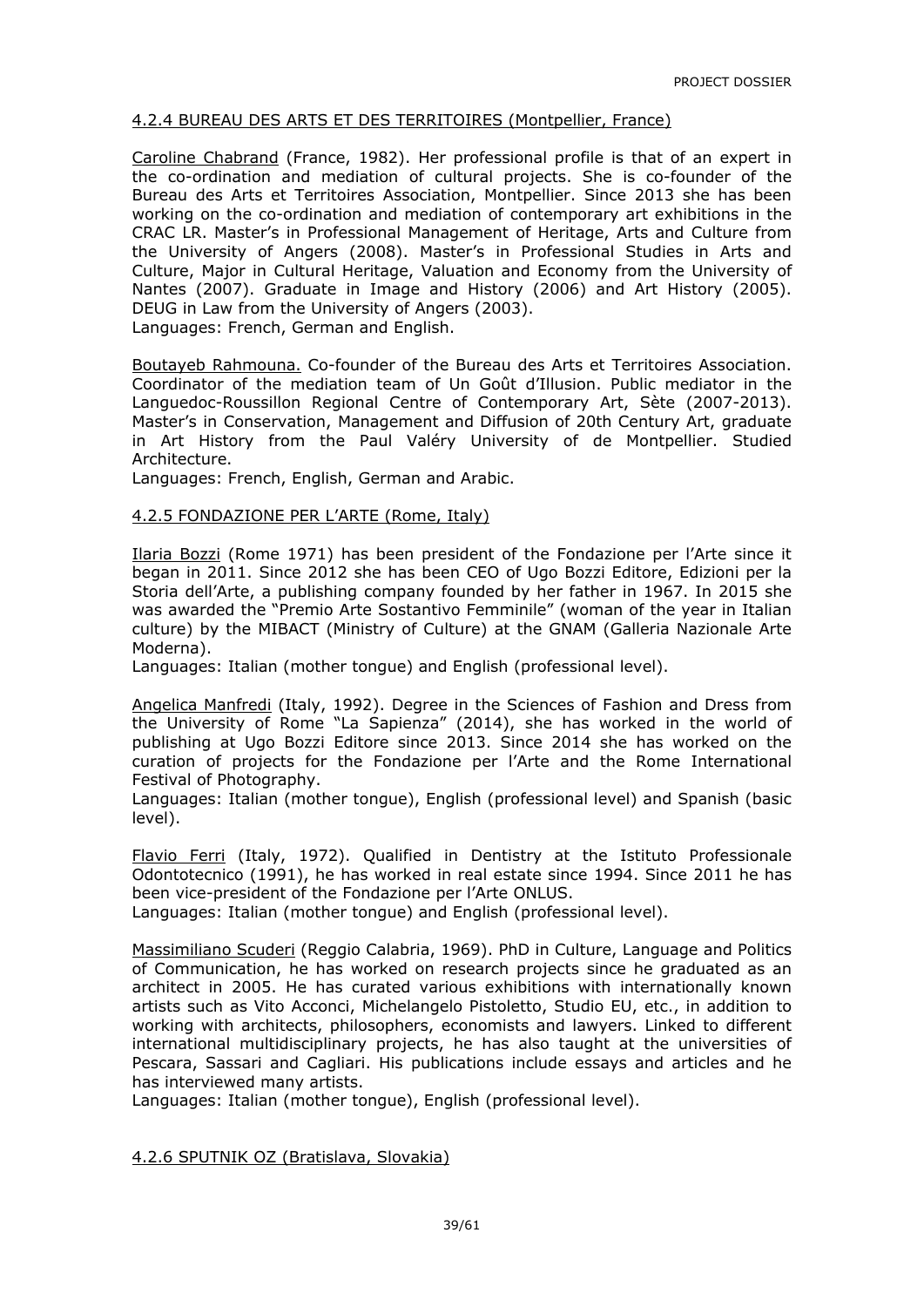Alberto Matteo Torri (Italy, 1982) studied Economics and Management and Communication of Art and Cultural Markets. Since 2001 he has been a member of the Al.To.Group linked to the real estate sector. Since 2010 he has the AMT Contemporary Art Gallery project in Bratislava. In 2011 he founded the non-profit association Sputnik Oz and since 2013 he has been president of the non-profit Associazione Residenza Petrolio in Barovigno (Italy). Languages: Italian, English, French and Slovak.

#### 4.2.7 EUROREGION PYRENEES-MEDITERRANEAN

Joâo Lobo (Portugal, 1967). Graduate in Economics (NOVA School of Business Economics, Lisbon, 1990) and Master's in International Relations (Institut Barcelona d'Estudis Internacionals, Barcelona, 2010). He has worked in various European institutions on the production and organization of events and project coordination. Since 2012, he has been working for the Euroregion Pyrenees–Mediterranean. Languages: Portuguese (mother tongue), French, English, Spanish, Catalan, Romanian and Italian (professional level).

Ainhoa Gomà (1978). Graduate in Political and Administration Sciences (Pompeu Fabra University, 2002) and in Journalism (Pompeu Fabra University, 2003), she also has a Master's in Photography (IDEP, Barcelona, 2015). She has been editor of the Intermón Oxfam web site, head of the Technology section of the ADN newspaper and has worked in the Press Office of the National Theatre of Catalonia. Since 2015, she has been Communications Manager for the Euroregion Pyrenees– Mediterranean.

Languages: Catalan and Spanish (mother tongues), French (bilingual), English and German (professional level).

#### 4.2.8 LINGUISTIC COMPETENCE

Each project partner member has at least two people with organisational expertise and, in particular, management and leadership abilities, with over 5 years' experience in the cultural and creative sector. The teams that form each of the partner organisations have sufficient communicative abilities and a high level of at least two major European languages:

Le Lait: French, German and English

Bureau des Arts et Territoires: French, English, German and Arabic

Fundació Es Baluard Museu d'Art Modern i Contemporani de Palma: Catalan,

Spanish, French, English, Italian, German, Portuguese and Basque

Bòlit: Catalan, Spanish, English, French and Italian

Fondazione per l'Arte: Italian, English and Spanish

Sputnik Oz: English and Italian, notions of French and Slovak

Euroregion: Catalan, Spanish, English, French, Italian, Polish and Portuguese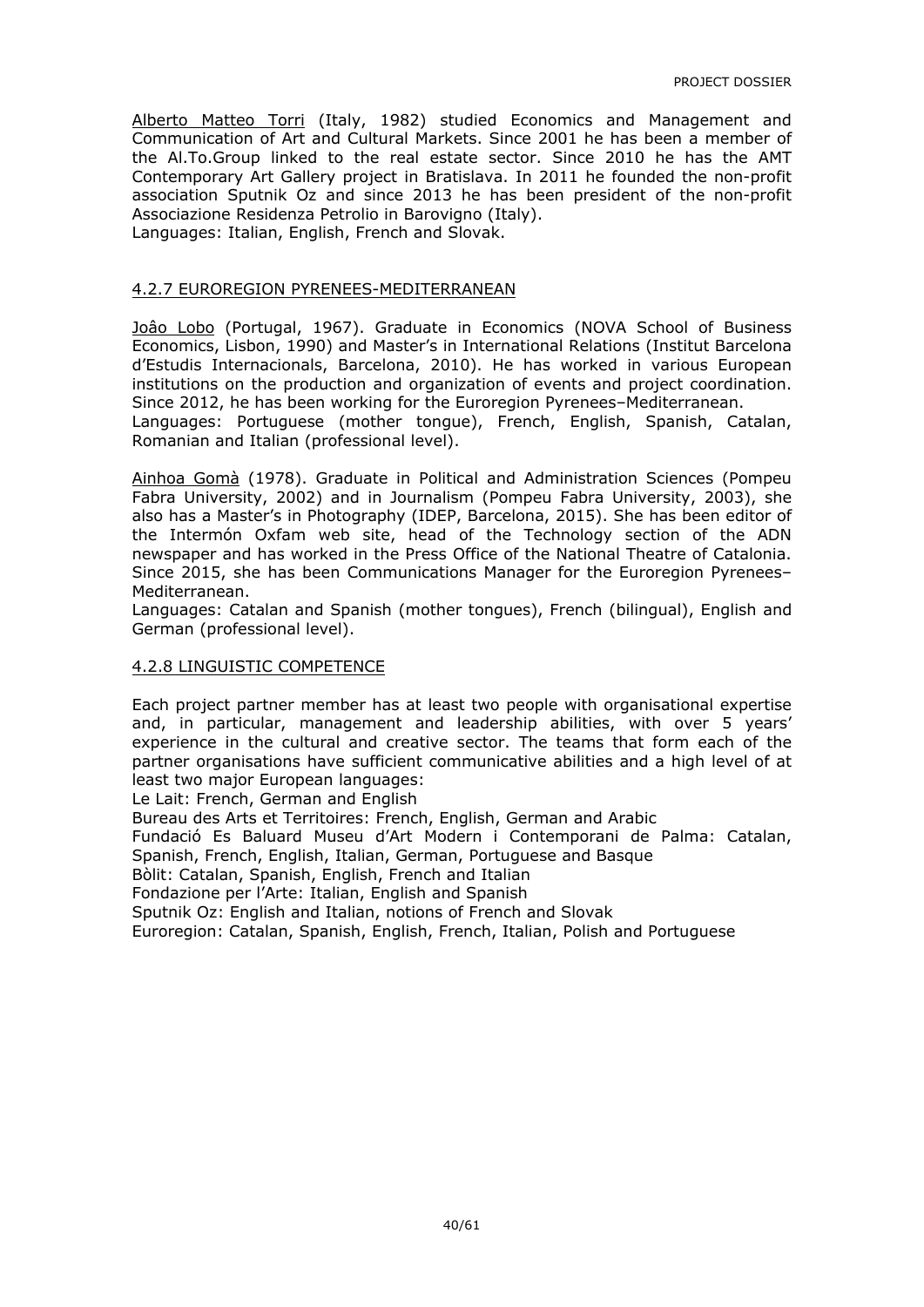#### **4.3 HOW THE PARTNERSHIP IS DEFINED, IMPLICATION OF ALL MEMBERS, TASK DIVISION AND MANAGEMENT METHODOLOGY**

The definition and shape of the partnership has been principally designed following the links already established between the various partners. Some through collaborations undertaken over recent years and others as a result of their participation in conferences organised by the cultural and creative industries to explain their projects, which can be taken as reference models. Furthermore, predating this project, and based on complete confidence in the high quality of the joint work carried out between Bòlit and Le Lait, Albi a strong and close relationship had already been formed. Recent years have seen these, along with a further two partners, participate in ETAC, a project of artistic mobility in the Catalan crossborder region, financed through the cultural programme of the Euroregion Pyrenees–Mediterranean in two consecutive editions.

A more recent case is that of the collaboration between the Fondazione per l'Arte, Rome, and Bòlit, Girona. In the first half of 2015, the Fondazione invited both Bòlit and Sputnik Oz to take part in a new project, 'Creative Europe', which had been entered in the previous edition but was rejected. Since then, they have been in contact looking into other possible collaborations and May 2015 saw the organisation in Sardinia of a professional meeting to discuss their respective European projects and potential collaborations.

The partnership is a hybrid of the group's initial Euroregional model, formed through the ETAC project, and a transnational European model. The implementation of this project should serve to fully establish it. Indeed, the conversations that have taken place regarding the project's development, as well as the active participation and involvement of each of the directors of the various bodies in this process, lead us to believe that it comes into being with great strength and the desire that ETACEC be the first step in the construction of a true cooperative, European network for cultural and creative industry professionals; its arrives with the aim of establishing itself on the European scene and becoming a reference point. All its partners share common interests in promoting the artistic sector and making it stand out among what are known as the creative industries. Also shared is the desire to work towards job creation, promoting the mobility and internationalisation of artists. All partners wish to pool their knowledge in this field, share methodologies and strategies, learn from the successful experiences of other cities, develop, launch and consolidate initiatives. What is more, most of them draw their inspiration from the same sources.

A reference model for The Spur is the ADDICT project: a platform that, through knowledge, information and coordination within the creative industries, contributes to the development and entrepreneurship of the creative economy in northern Portugal. It aims to place northern Portugal among Europe's most creative regions. http://www.addict.pt/. Porto's Serralves Art Centre plays an active role in the ADDICT project http://www.serralves.pt/gca/?id=3069: Incubator of projects in various creative fields (such as design, information technologies or conservation, among others), its aim is to stimulate the development of innovative companies and/or projects with evident commercial potential.

The organigram contemplates the participation of each of the partners in all projects, thereby creating international teams. At the same time, however, each member is expected to assume, or take part in, the management team of one of the projects, ensuring that the dedication of personnel and tasks per action is shared equally. To that end, the work group's founding meeting, held on 21st and 22nd September 2015 in Girona, defined those work commissions that are essential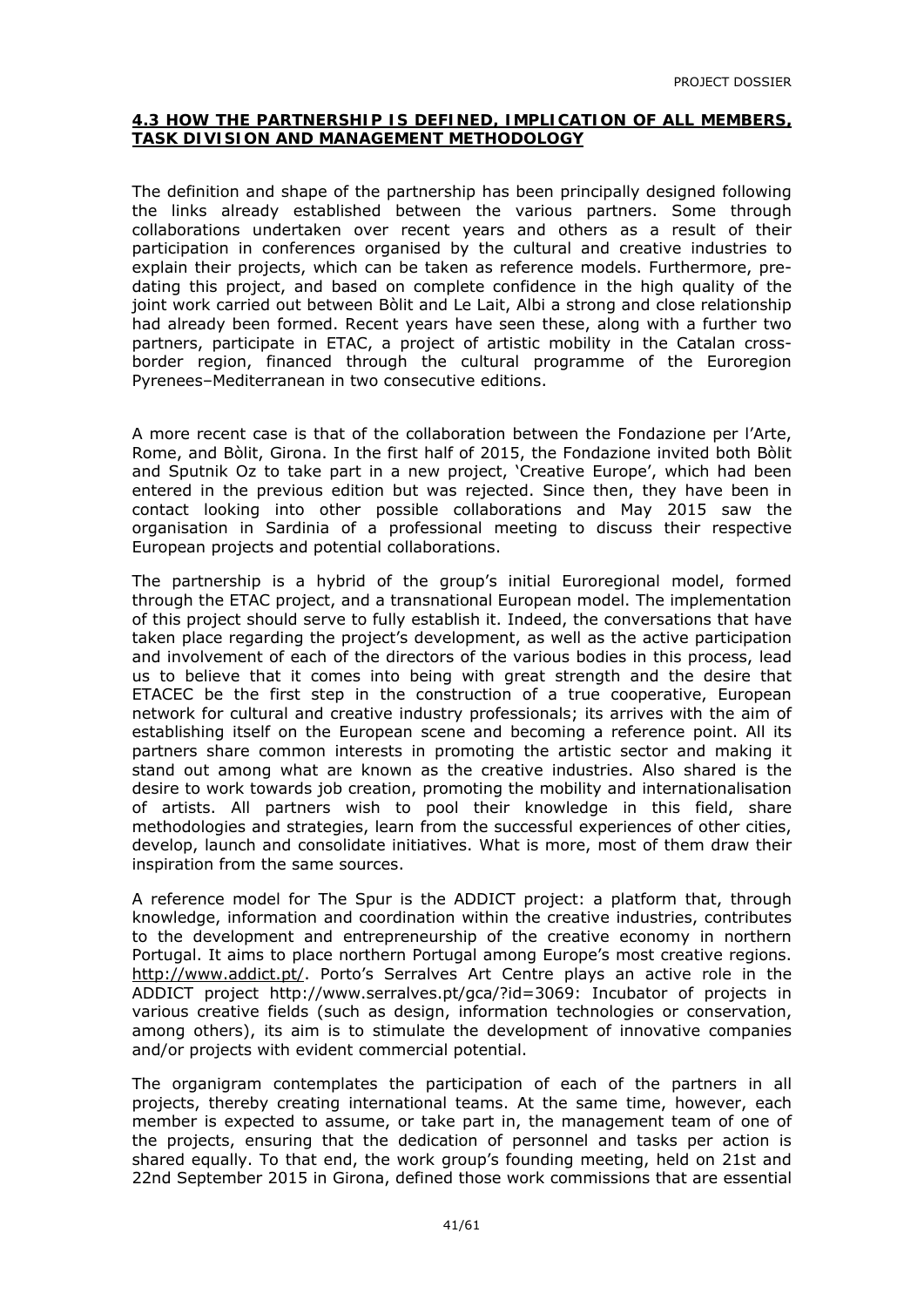for the correct implementation of the project as well as the degree of involvement every partner has in every action, as well as the online and *in situ* work dynamic.

The Meeting was attended by Carme Sais and Diana Sans (Bòlit, Centre d'Art Contemporani. Girona), Tomeu Simonet (Mallorca), Jackie-Ruth Meyer (Centre d'Art Le Lait), Caroline Chabrand and Rahmouna Boutayeb (Bureau des Arts et des Territoires), Massimiliano Scuderi (Fondazione per l'Arte), Alberto Matteo Torri (Sputnik O) and Joan Lobo and Ainhoa Gomà (Euroregion).

Furthermore, the group is clear that it wishes to work within a dynamic of complementarity of those spaces and projects common to contemporary art and given the various forms of those spaces involved in the project.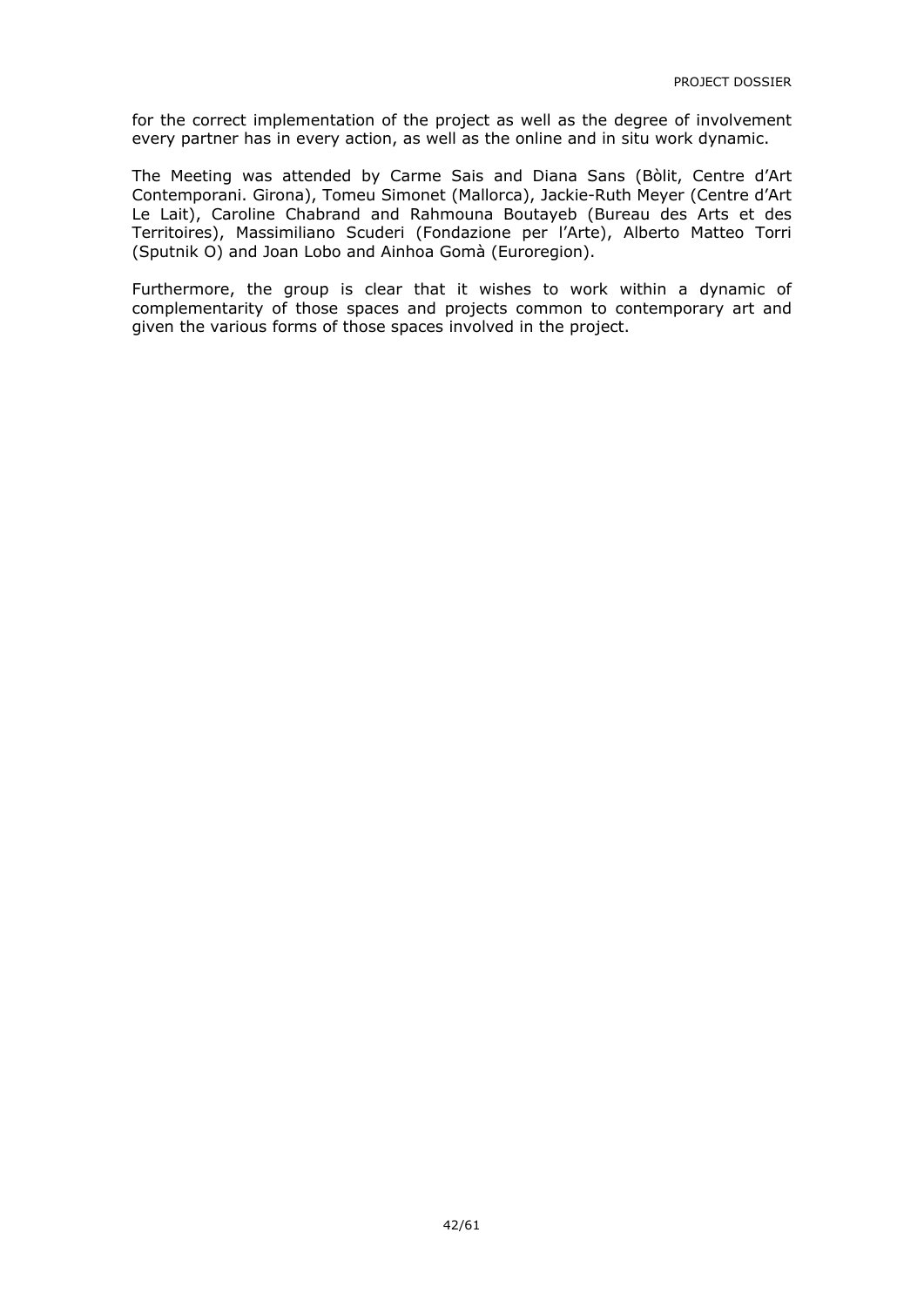### **5. MANAGEMENT QUALITY**

It should be highlighted that project partners work following those recommendations and guidelines set out in best practice codes and guides for cultural and artistic management:

(http://www.gestorcultural.org/images/noticies)

The compliance of these codes ensures that work meets professional and guaranteed standards in areas such as: copyright, royalty and artist fee payment, the payment of commissioned productions, the drawing up of contracts, advertising and public tenders when contracting services, the adoption of participation and transparency criteria (publication of framework documentation: plans, programme contract, annual programming and budget). At the same time, parameters regarding quality, efficiency and management transparency exist for all those activities to be carried out; the free circulation of information between partners is also prioritised.

Management will be goal-oriented and take into account an indicator assessment system fixed by the partners; these will follow an agreed, regulated procedure for monitoring and assessing the project, and this will be their responsibility. The transnational technical team will carry out the assessment of each of the actions.

Project monitoring and assessment is expected to be carried out through process, result and impact indicators. Quality and quantity indicators will also be taken into account.

We wish to make clear that the transnational technical team has committed itself to carrying out the assessment, which is based on the following questions:

Process indicators**.** Aspects to be analysed during the project:

-Are the participating artists aware of the project's strategic aims?

Artists informed of aims who have agreed to be involved (contract): 18

- Are those actions programmed to meet the aims working as foreseen? Is the calendar being followed? Is the transnational management team working as it should? Are there any important malfunctions that need correcting?

Number of improvements to be incorporated:<10

- Are we having the desired impact regarding dissemination and communication and in the relation with our environment?

 Number of media mentions: >10 Number of visits and followers of 2.0 platforms:>200 Number of enquiries from the sector regarding the project:>110

Result indicators. Aspects to be analysed at end of project:

- Have the expected studies and proposals been reached?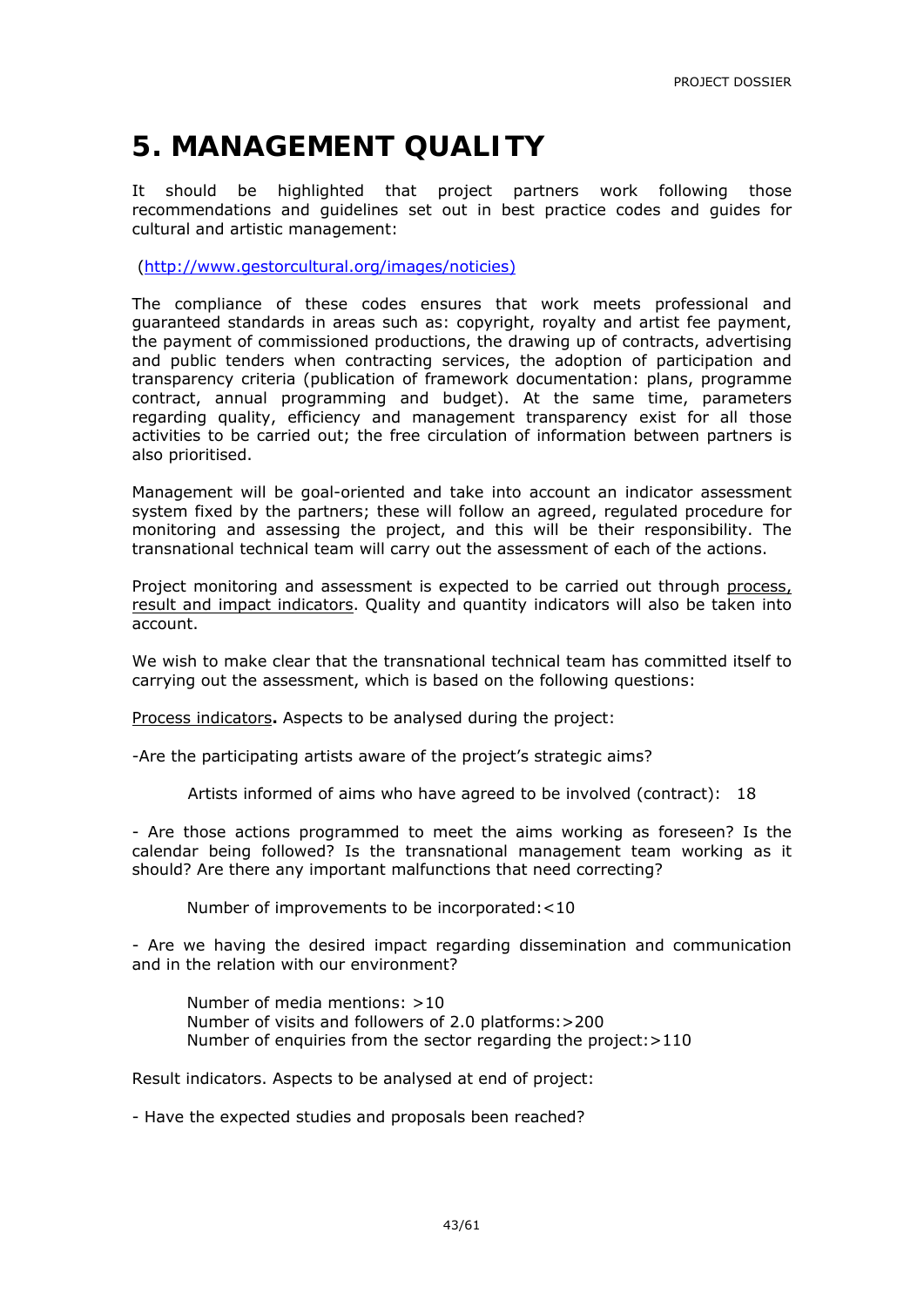Availability of the technical proposal regarding where action would be feasible and creation of a nucleus of establishments of artists and creative professionals in the format of Zero-Km Art workshop-shop.

- Have the participating artists been able to increase their professional abilities towards greater autonomy and market orientation?

Number of participating artists benefitting from the internationalisation process: 18 artists

Satisfaction index of resident artists in relation to improvements experienced in their professional career: 7

Number of mentoring hours: 300 per creative industry professional (900 per partner with a resident / 5,400 hours total)

– Create knowledge shared with project environment and project such knowledge. Number of seminars/activities carried out: 4 Attendance: 200 Model experiences explained: 8

Own experiences recorded: 3

Mobility of professionals: 30

-Is the management resource bank produced by the project truly transferable and adaptable to other projects and bodies?

Number of methodologies and documents agreed on by partners: 8 Prospective studies carried out: 6 Venues registered and made available to artistic community: 12 Documents and protocols shared: 8

Impact indicators (to be analysed in the medium- and long term):

-Has the action of inserting shops/workshops in specific spaces in the cities been consolidated further than the project calendar and has it spurred the generation of new autonomous initiatives and the improvement of the neighborhoods?

-Have those artists participating in the project shifted their career towards greater international orientation?

- Is the management resource bank produced by the project easily accessible to and used by other bodies?

At the end of the first year, and taking into account the monitoring of those actions undertaken, should the set aims not have been met, the partners will assess the possibility of improving the planning of work processes. Partners agree to guarantee the project's accessibility at all times, and maintain the dynamic, flexible and specialised nature implicit in such a project.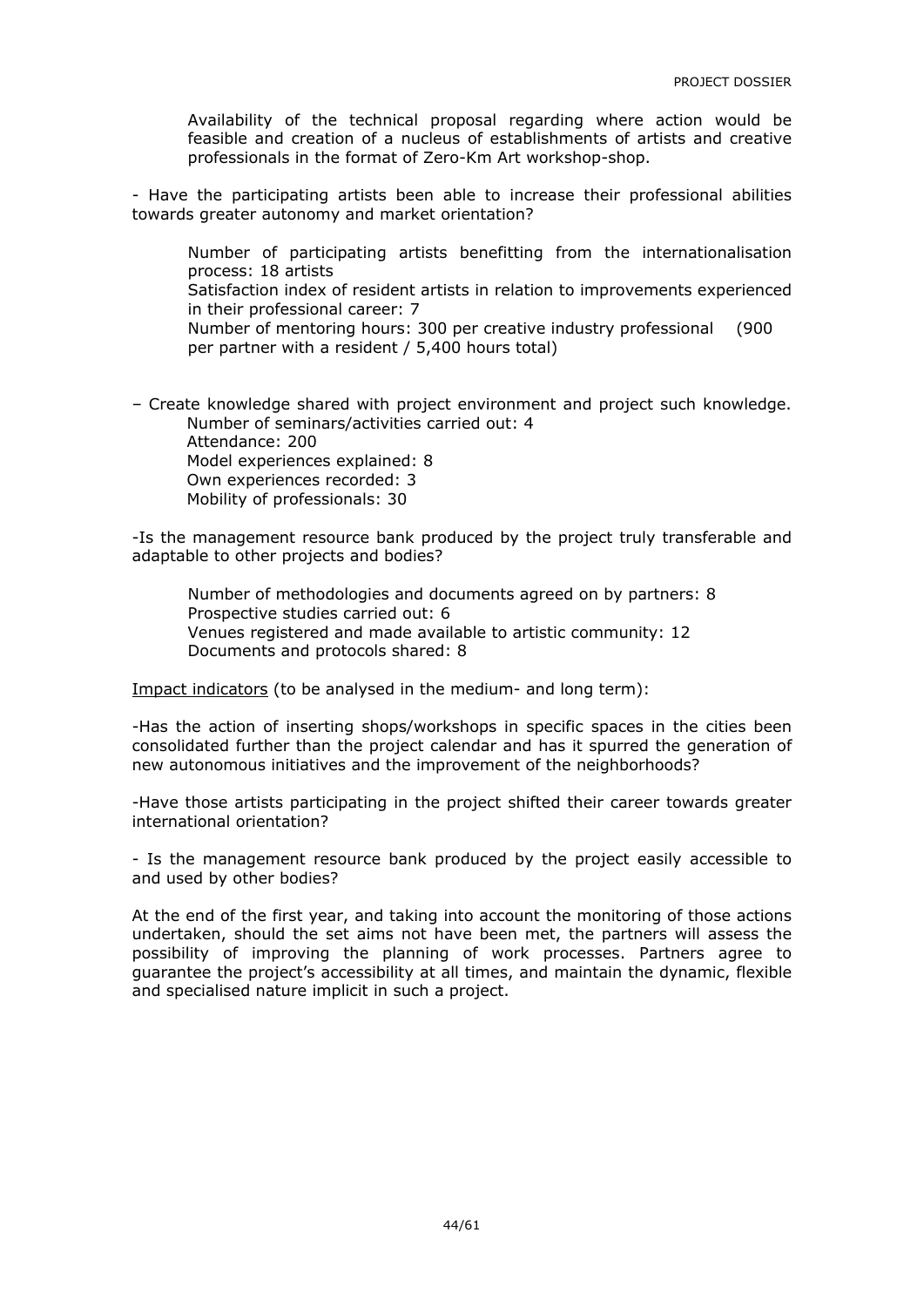| <b>Name</b><br>of the<br>action | <b>Managed</b><br>by | Team         | Process indicators/result                                                   | Final result foreseen in<br>the application | <b>Partial result obtained</b><br>in March 2017 | <b>Final result obtained</b><br>in June 2018 |
|---------------------------------|----------------------|--------------|-----------------------------------------------------------------------------|---------------------------------------------|-------------------------------------------------|----------------------------------------------|
|                                 |                      | Φ            | Work teams created between experts and local agents                         |                                             |                                                 |                                              |
|                                 |                      |              | Prospective studies and technical proposals made                            |                                             |                                                 |                                              |
|                                 |                      | ℸ            | Premises identified and recorded which could be made available to artists   | 12                                          |                                                 |                                              |
|                                 |                      |              | Number of artists and/or artistic groups informed                           | >18                                         |                                                 |                                              |
|                                 |                      | G            | Number of agreements with third parties necessary for future implementation | >6                                          |                                                 |                                              |
|                                 |                      |              | Number of agreements with owners of premises interested in the initiative   | >6                                          |                                                 |                                              |
|                                 |                      | O            | Number of premises with an initial adaptation or intervention               | >6                                          |                                                 |                                              |
|                                 |                      | Rom<br>āni.  | Have a model of contract with owners for use of the premises                | Yes/no (document created)                   |                                                 |                                              |
|                                 |                      | $\mathbf{d}$ | Training actions carried out                                                |                                             |                                                 |                                              |
|                                 |                      | ontempo      | People trained in the "Meanwhile o La Volta" methodology                    | 14                                          |                                                 |                                              |
|                                 |                      |              | Number of new uses on the BEIGAC and Tranpoline platforms                   | 60                                          |                                                 |                                              |
|                                 |                      |              | Inclusion in the proposal of proposals especially aimed at young people     |                                             |                                                 |                                              |
|                                 |                      |              | <b>Impact indicators</b>                                                    | <b>Impact foreseen</b>                      | Impact obtained in<br>December 2019             | Impact obtained in<br>December 2020          |
|                                 |                      | Ċ            | Spaces open for artists                                                     | >6                                          |                                                 |                                              |
|                                 |                      | Bòlit,       | Economic revitalization of the area                                         | Yes/No (statistic)                          |                                                 |                                              |
|                                 |                      |              | Social revitalization of the area                                           | Yes/No (statistic)                          |                                                 |                                              |

| Name of<br>the action | Managed<br>by                    | <b>Team</b>                                            | <b>Process indicators/result</b>                          | Final result foreseen in the<br>application | <b>Partial result obtained in</b><br><b>March 2017</b> | <b>Final result obtained in</b><br><b>June 2018</b> |
|-----------------------|----------------------------------|--------------------------------------------------------|-----------------------------------------------------------|---------------------------------------------|--------------------------------------------------------|-----------------------------------------------------|
|                       |                                  | $\overline{\phantom{a}}$<br>$\cdot$ $-$                | Number of artists presented in the calls                  | 200                                         |                                                        |                                                     |
|                       |                                  | Ē                                                      | Number of artists benefiting from the residency programme | 18                                          |                                                        |                                                     |
|                       |                                  | ode<br>Spu                                             | Number of hours of mentoring per artist                   | 300                                         |                                                        |                                                     |
|                       |                                  |                                                        | Total number of hours of mentoring of the project         | 5400                                        |                                                        |                                                     |
|                       |                                  | allorca<br>⋖<br>ਠ                                      | Satisfaction artists improvements professional training   | 7 (0-10 survey)                             |                                                        |                                                     |
|                       | $\circ$<br>Albi                  | Σ<br>ਨੌ<br>S<br>ੱਕੋ                                    | Satisfaction artists improvements career (assignments)    | 7 (0-10 survey)                             |                                                        |                                                     |
|                       | <b>Tarn</b><br>음                 | Σä<br>ਛੋਂ<br>트<br>$\sigma$                             | Number of audience mediation projects implemented         | 18                                          |                                                        |                                                     |
|                       | it.<br>킁                         | ᅌ<br>짇<br>௨<br>ത                                       | Number of projects aimed at social cohesion implemented   |                                             |                                                        |                                                     |
| $\sim$                | σ                                | ò.<br>ᄒ<br>ᇹ<br>$\cdot$ $-$<br>co<br>$\mathbf{v}$<br>ш | <b>Impact indicators</b>                                  | Impact foreseen                             | Impact obtained in<br>December 2019                    | Impact obtained in<br>December 2020                 |
|                       | $\bigcap$<br>ċó<br>ρ<br>$\sigma$ |                                                        | Satisfaction artists improvements professional training   | 7 (0-10 survey)                             |                                                        |                                                     |
|                       |                                  | ਠ<br>$\bar{z}$ $\bar{s}$                               | Satisfaction artists improvements career (assignments)    | 7 (0-10 survey)                             |                                                        |                                                     |
|                       |                                  |                                                        |                                                           |                                             |                                                        |                                                     |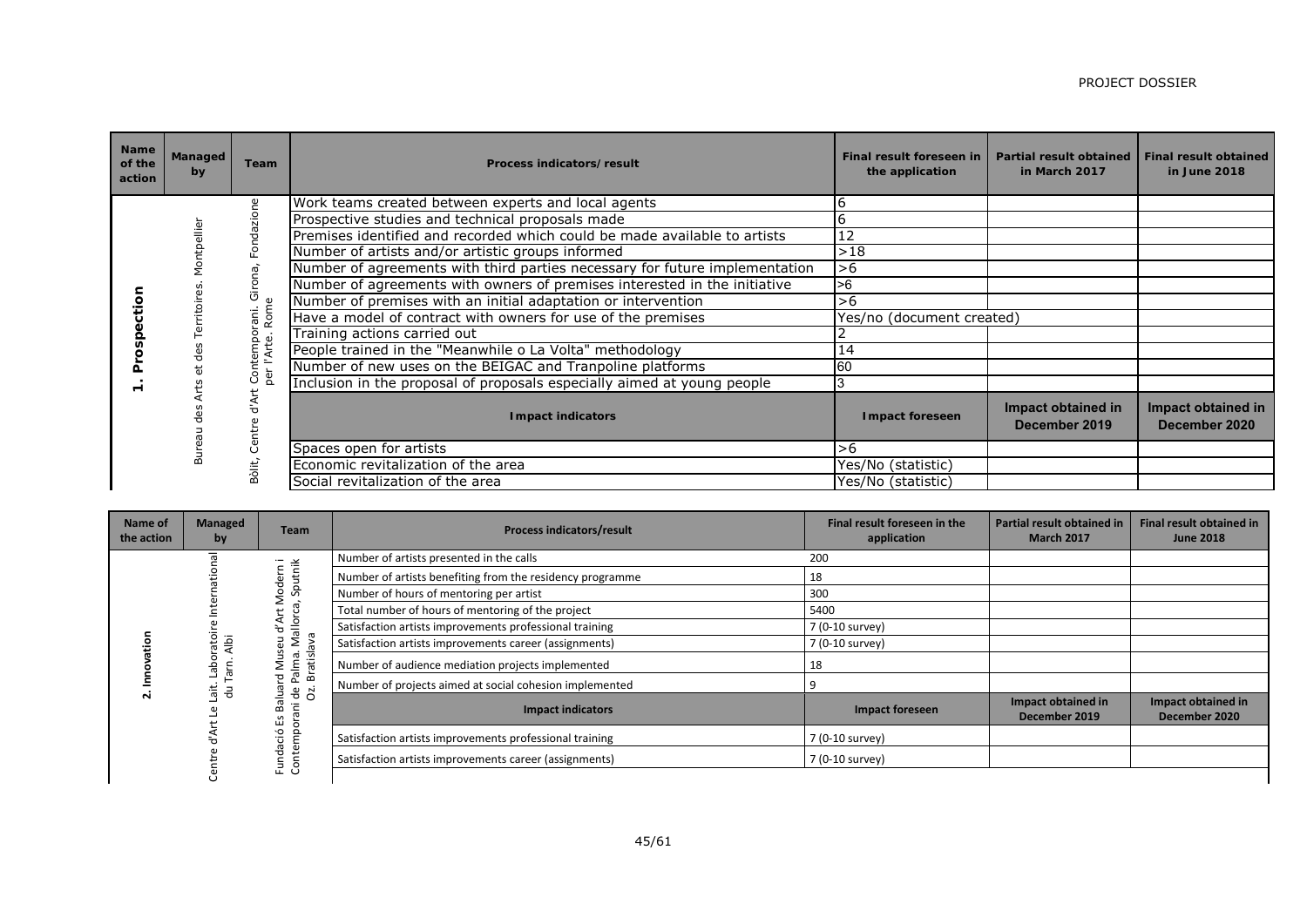| Name of<br>the action | Managed<br>by | <b>Team</b>                                                      | <b>Process indicators/result</b>                                   | <b>Final result</b><br>foreseen in the<br>application | <b>Partial result</b><br>obtained in March<br>2017 | Final result obtained in<br><b>June 2018</b> |
|-----------------------|---------------|------------------------------------------------------------------|--------------------------------------------------------------------|-------------------------------------------------------|----------------------------------------------------|----------------------------------------------|
|                       |               |                                                                  | Number of seminars held                                            |                                                       |                                                    |                                              |
|                       |               | Mallorca                                                         | Number of professionals mobilized                                  | 30                                                    |                                                    |                                              |
|                       | ē             | atoire<br>Albi                                                   | Model experiences explained                                        |                                                       |                                                    |                                              |
| စိတ                   |               | $\frac{1}{\sigma}$<br>Tarn.                                      | Own experiences formalized in a protocol                           |                                                       |                                                    |                                              |
|                       |               | ait. Labor<br>alma<br>킁<br>௳                                     | Public attending                                                   | >200                                                  |                                                    |                                              |
| ო                     | oizepi        | ಕ<br>짇<br>ω<br>Internation<br>t<br>Balu<br>∢<br>ਣ<br>م<br>س<br>ω | <b>Impact indicators</b>                                           | Impact foreseen                                       | <b>Impact obtained</b><br>in December<br>2019      | Impact obtained in<br>December 2020          |
|                       |               | Centr<br>dació                                                   | Number of consultations of the video documentation on the websites | 100                                                   |                                                    |                                              |
|                       |               |                                                                  | Number of enquiries received on the project and results            | 10                                                    |                                                    |                                              |
|                       |               | Ĕ                                                                | Number of reviews, citations of the project by third parties       |                                                       |                                                    |                                              |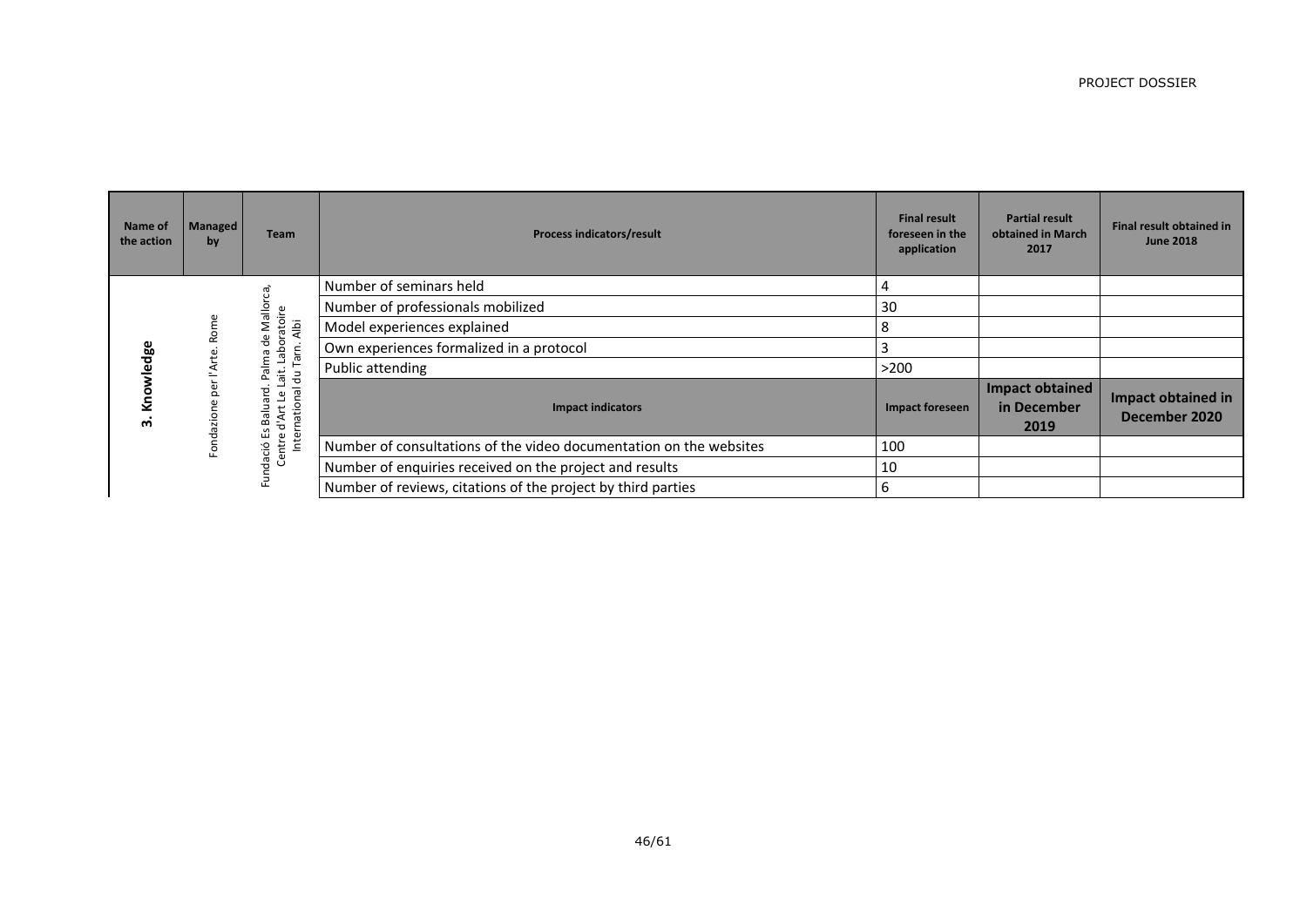| Name of<br>the action | <b>Managed</b><br>by | Team                       | <b>Process indicators/result</b>                 | Final result foreseen in the<br>application | <b>Partial result</b><br>obtained in March<br>2017       | <b>Final result</b><br>obtained in June<br>2018 |
|-----------------------|----------------------|----------------------------|--------------------------------------------------|---------------------------------------------|----------------------------------------------------------|-------------------------------------------------|
|                       |                      |                            | Have the logo corporate image and style guide    | Yes/No                                      |                                                          |                                                 |
|                       |                      |                            | Flyer on paper                                   | $\overline{2}$                              |                                                          |                                                 |
|                       |                      |                            | Final report                                     | Yes/No                                      |                                                          |                                                 |
|                       |                      |                            | Video final report                               | Yes/No                                      |                                                          |                                                 |
|                       |                      |                            | Have own web space                               | Yes/No                                      |                                                          |                                                 |
|                       |                      |                            | Downloadable documents on the website            | >5                                          |                                                          |                                                 |
|                       | Mediterranean        | Girona                     | Digital survey (rate out of 10)                  | 7                                           |                                                          |                                                 |
|                       |                      |                            | Quarterly newsletters                            | $\overline{8}$                              |                                                          |                                                 |
|                       |                      |                            | <b>Publications on Twitter</b>                   | $>100$                                      |                                                          |                                                 |
|                       |                      |                            | Publications on Facebook                         | >100                                        |                                                          |                                                 |
|                       |                      |                            | Common database (in number of addresses)         | >12.000                                     |                                                          |                                                 |
| Communication         | Euroregion Pyrenees  | Centre d'Art Contemporani. | Press conferences                                | 2 (start and closing)                       |                                                          |                                                 |
|                       |                      |                            | Press releases                                   | 5                                           |                                                          |                                                 |
|                       |                      |                            | News items appeared in the press                 | 10                                          |                                                          |                                                 |
|                       |                      |                            | Magazine Catalogue                               | $\overline{2}$                              |                                                          |                                                 |
|                       |                      |                            | Final book                                       | $\mathbf{1}$                                |                                                          |                                                 |
| 4.                    | Office               |                            | Videos seminars                                  | 4                                           |                                                          |                                                 |
|                       | Communication        | Bòlit,<br>Sputnik Oz,      | <b>Impact indicators</b>                         | <b>Impact foreseen</b>                      | Impact obtained in   Impact obtained in<br>December 2019 | December 2020                                   |
|                       |                      |                            | Magazine Catalogue continues to be published     | Yes/No                                      |                                                          |                                                 |
|                       |                      |                            | Own website in operation and updated             | Yes/No                                      |                                                          |                                                 |
|                       |                      |                            | Social profiles in operation and updated         | Yes/No                                      |                                                          |                                                 |
|                       |                      |                            | Number of visits to the Magazine Catalogue       | >100                                        |                                                          |                                                 |
|                       |                      |                            | Number of visits to the website                  | >500                                        |                                                          |                                                 |
|                       |                      |                            | Number of feedbacks on the social profiles       | >100                                        |                                                          |                                                 |
|                       |                      |                            | Number of enquiries and downloads on the website | >50                                         |                                                          |                                                 |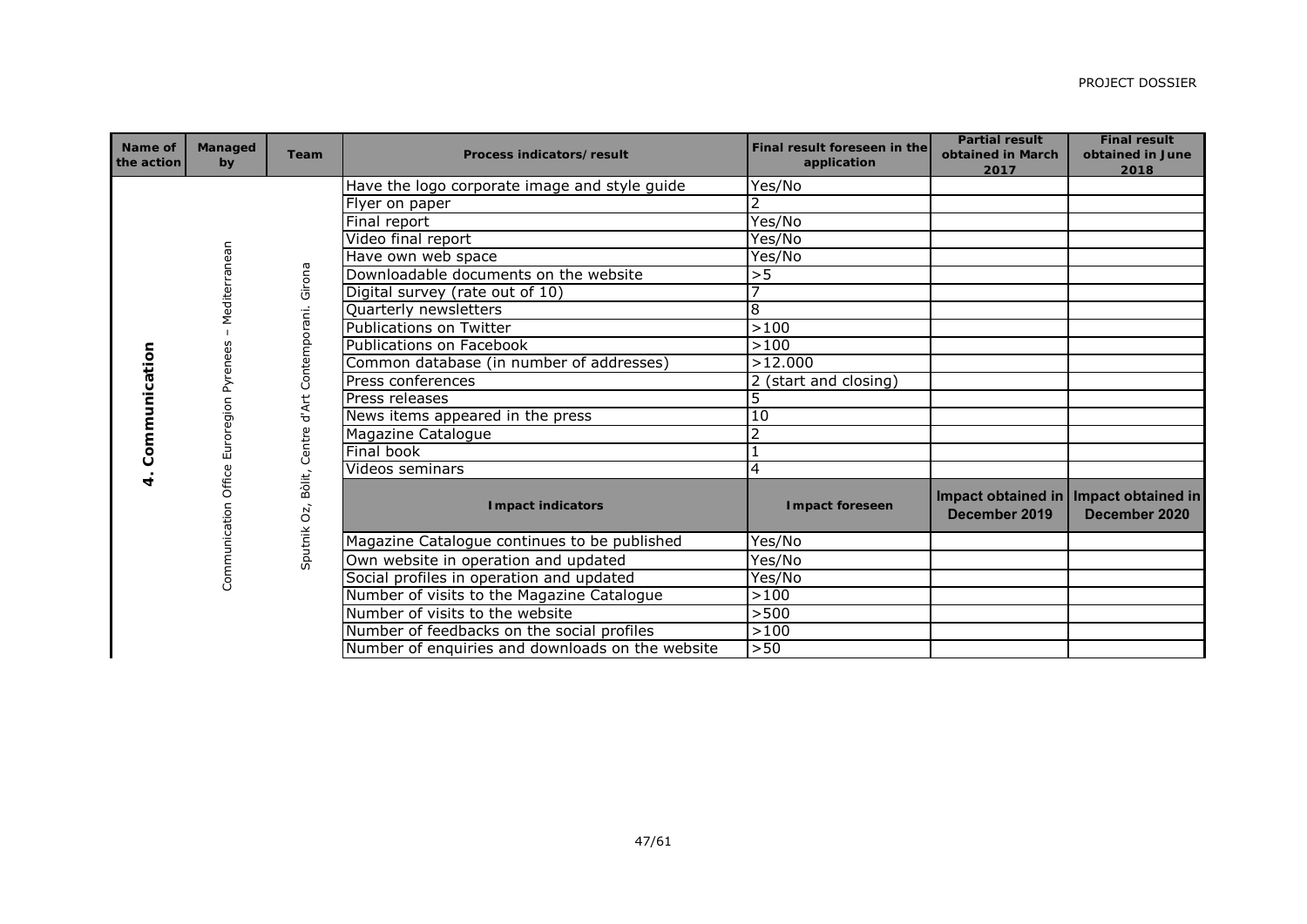| Name of<br>the<br>action | <b>Manage</b><br>d by | <b>Team</b>                                       | Process indicators/result                                                | <b>Final result</b><br>foreseen in the<br>application | <b>Partial result</b><br>obtained in<br><b>March 2017</b> | <b>Final result</b><br>obtained in<br><b>June 2018</b> |
|--------------------------|-----------------------|---------------------------------------------------|--------------------------------------------------------------------------|-------------------------------------------------------|-----------------------------------------------------------|--------------------------------------------------------|
|                          |                       | 3                                                 | No. methodologies and documents agreed on by consensus partners          | >8                                                    |                                                           |                                                        |
|                          |                       |                                                   | Number own experiences formalized in a protocol                          |                                                       |                                                           |                                                        |
|                          |                       | uoiɓa.                                            | No. contracts artists                                                    | 18                                                    |                                                           |                                                        |
|                          |                       | ontpellier<br>ŏ                                   | Other projects carried out among partners during the project             |                                                       |                                                           |                                                        |
|                          |                       | 모                                                 | Number of improvements to be made during project implementation          | ${<}10$                                               |                                                           |                                                        |
| Man.                     | ăuo<br>d'Art<br>Giron | Office<br>ω<br>$\overline{2}$<br>5<br>은<br>ℸ<br>衰 | <b>Impact indicators</b>                                                 | <b>Impact foreseen</b>                                | <b>Impact</b><br>obtained in<br><b>December</b><br>2019   | Impact<br>obtained in<br>December 2020                 |
|                          | 눧                     |                                                   | Number of enquiries methodologies and documents made by external parties | >50                                                   |                                                           |                                                        |
| LO                       |                       | ರ<br>ť                                            | Creation of new collaboration projects among the partners                | >2                                                    |                                                           |                                                        |
|                          | Bòlit,                | g<br>rene<br>Arts                                 | Creation of new collaboration projects with other partners               | >2                                                    |                                                           |                                                        |
|                          |                       |                                                   | Preparation of a large-scale European cooperation project                |                                                       |                                                           |                                                        |
|                          |                       | ≿                                                 | Contacts with possible new partners future project                       |                                                       |                                                           |                                                        |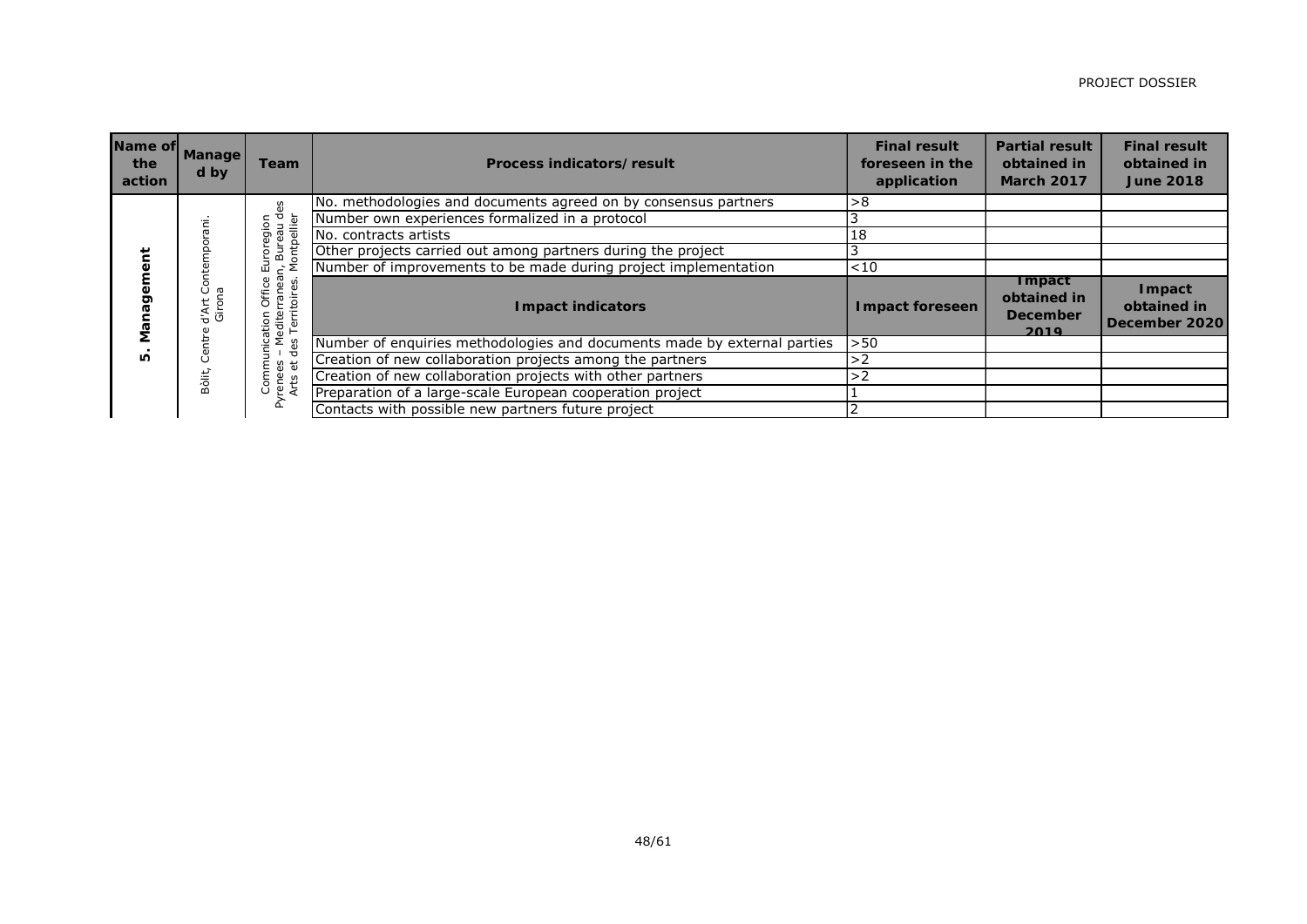### **6. PROJECT RESULTS AND FUTURE PERSPECTIVES**

In any case, in order to measure the project's success, we realise that results must be achieved that go further than each partner's strict calendar and own interests. For this reason, its future aims are also indicators of its success in a long term:

1. To increase the movement of people as an inherent factor in the single European market and for partners to identify common problems that need to be addressed in order to grow the respective projects.

2. To move beyond collaboration and create shared development programmes, uniting forces to achieve the same ends, exploring the complementary nature of their services, profitability of resources and exploring the combined potential.

3. Added values such as:

. An emerging and developing international relationship. International cooperation links between these cities have been set up, but the extent of those possibilities that may result from such collaboration has not yet been fully explored.

. The need to maximise and share cultural resources. We are all affected by the current economic crisis, this leads us to believe that we should go further than the collaboration between projects and promote the creation of new resources and development strategies, joining forces to set common goals and looking into the complementary nature of the proposals for both artists and public.

. These nuclei could serve as the backbone of a joint project that aims to become permanent, the goal of which is greater competitiveness and ability when providing services to the geographical surroundings, thereby facilitating the movement of professionals, fostering the exchange and creation of the network, cultural development and working on those problem areas faced by the sector and sociocultural context they form part of.

. A psychological barrier still has to be overcome: the frontier. European citizens experience psychological barriers that hinder the free movement of both agents and public; the aim is to show that these barriers can, in fact, be overcome.

. Boost knowledge of the main European languages.

. Aim the projects at young people, producing an integrating European spirit in future generations and prioritising the public use of the project's most important facet, that of job creation.

The success of The Spur project will, therefore, be determined also by that fact that a large number of planned actions will be transferable and replicable in other European territories, even on an on demand basis. By this we mean that those actors in a different territory request the expertise of this partnership for the undertaking of a project that is assimilable in their territory. Over the project's two years, this then certainly ensures the creation of embryonic new projects that develop in parallel. Should either of these cases arise, the technical management team will accompany and promote the work of partners at all times, carry out personalised and joint monitoring, be in contact by telephone, email, aid in the preparation of cultural activities and carry out complementary visits (team-building)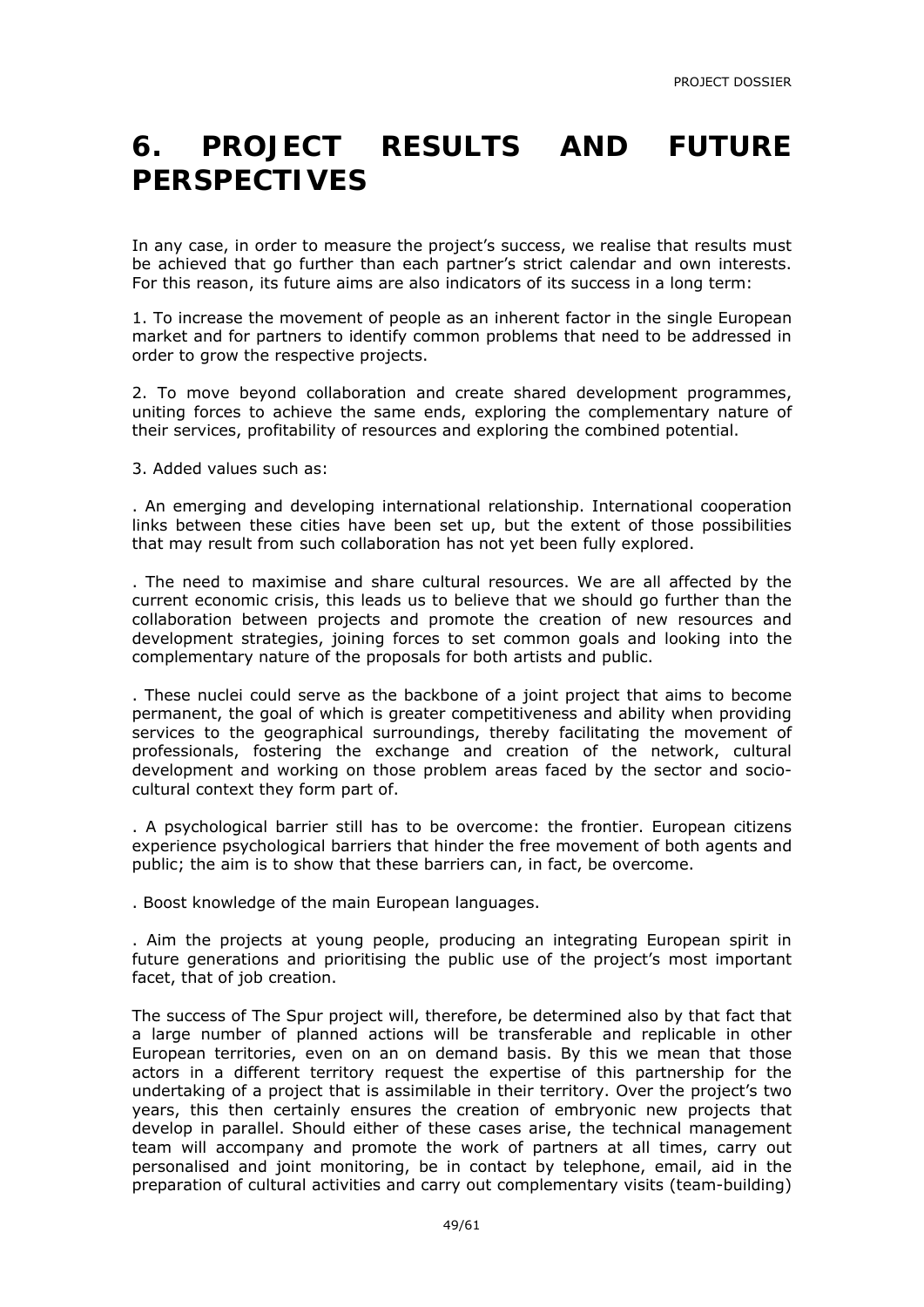in the project's pre-arranged meetings; thus all partners will feel fully integrated in the project, they will have ownership of the project during its life-span, this, in turn, will aid in making the process one of professional enrichment for the management teams who themselves carry out the project, with a clear desire to establish long term ties with partners on a wider geographic scale.

Should the project be accepted by the Agency and its implementation a success, the partners hope to be able to consider a second edition of the project in an expanded version with large-scale cooperation, given that a future expansion with more partners (minimum 6 countries) is considered to be positive.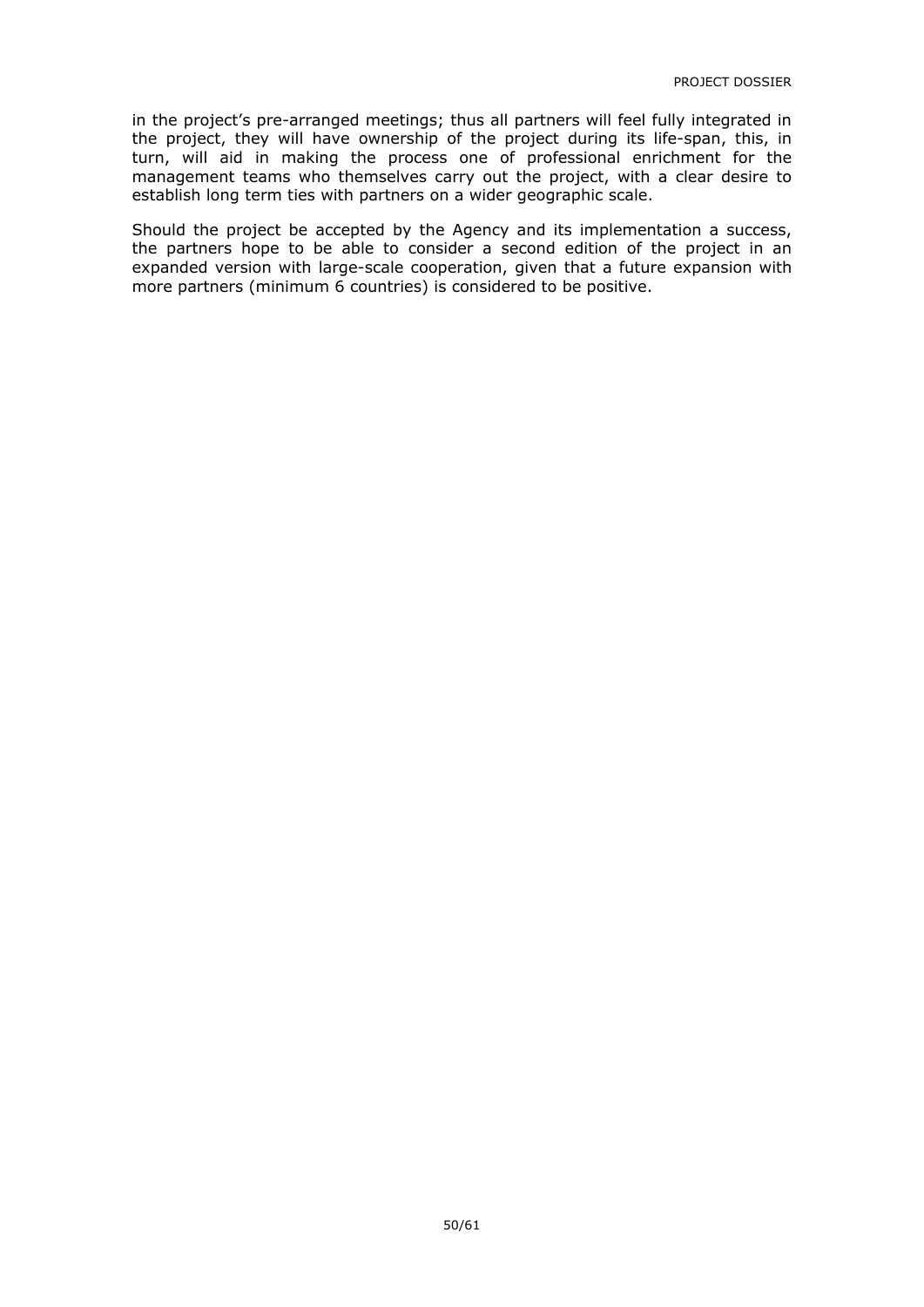### **7. ROLE OF EACH PARTNER IN THE PROJECT**

#### **7.1 BÒLIT, CENTRE D'ART CONTEMPORANI. GIRONA**

Bòlit will be in charge of action no. 5 (Management). This will involve general management, financial control, promotion, monitoring, quality control of the partnership and actions carried out and evaluation.

It will directly manage the budget for action no. 5, which amounts to €60,965.98 (18.29% of the project total). It will transfer 81.71% of the budget to the partners to cover their delegated functions and will ensure good management of the funds.

It will form part of the management team for actions no. 1 and no. 4. In action no. 1 it will contribute its experience and work together with Bureau on training and the prospection visits. In action no. 4, Bòlit's communication team will work with the team from Euroregion on the communication plan and collaborate on publications. All the actions will be carried out in Girona.

Bòlit will actively participate and collaborate in the general running of the project as well as in each of the actions. It forms part of the project's general management group, which is made up of one representative from each partner organisation, and it will coordinate the group.

#### **7.2 CENTRE D'ART LE LAIT** (Albi, France)

Le Lait will lead action no. 2 (Innovation) and coordinate the management working group for this action. It will work on the action with the team from Palma de Mallorca, and the plan is for each partner to manage 50% of the budget for this action, which stands at €49,213.90 (14.76% of the project total). Le Lait will supervise half of the resident artists and monitor and pay their contracts. Its role will be to draft the selection terms and conditions for participants in agreement with the other partners, coordinate the juries, select local mentors in collaboration with each partner involved, monitor and later evaluate the action.

It will form part of the management team for action no. 3.

As the main partner in France, all the actions will be carried out in Albi, including action no. 3 (Knowledge).

It will actively participate and collaborate in the general running of the project as well as in each of the actions. It forms part of the project's general management group, which is made up of one representative from each partner organisation.

#### **7.3 FUNDACIÓ ES BALUARD MUSEU D'ART MODERN I CONTEMPORANI DE PALMA** (Palma de Mallorca, Balearic Islands)

Es Baluard will form part of the management teams for two actions: numbers 2 and 3.

It will play a particularly active role in action no. 2 (Innovation), which it will work on in close collaboration with the team in Albi. The plan is for each partner to manage 50% of the budget for the action, which amounts to €49,213.90 (14.76% of the project total). In this way, it will be possible for each of these centres to supervise half of the resident artists as well as monitor their contracts and pay their fees.

All of the actions will take place in Palma de Mallorca, except action no. 3 (Knowledge), which will only be held in one city in each participating country, although Es Baluard will form part of the management team for this action.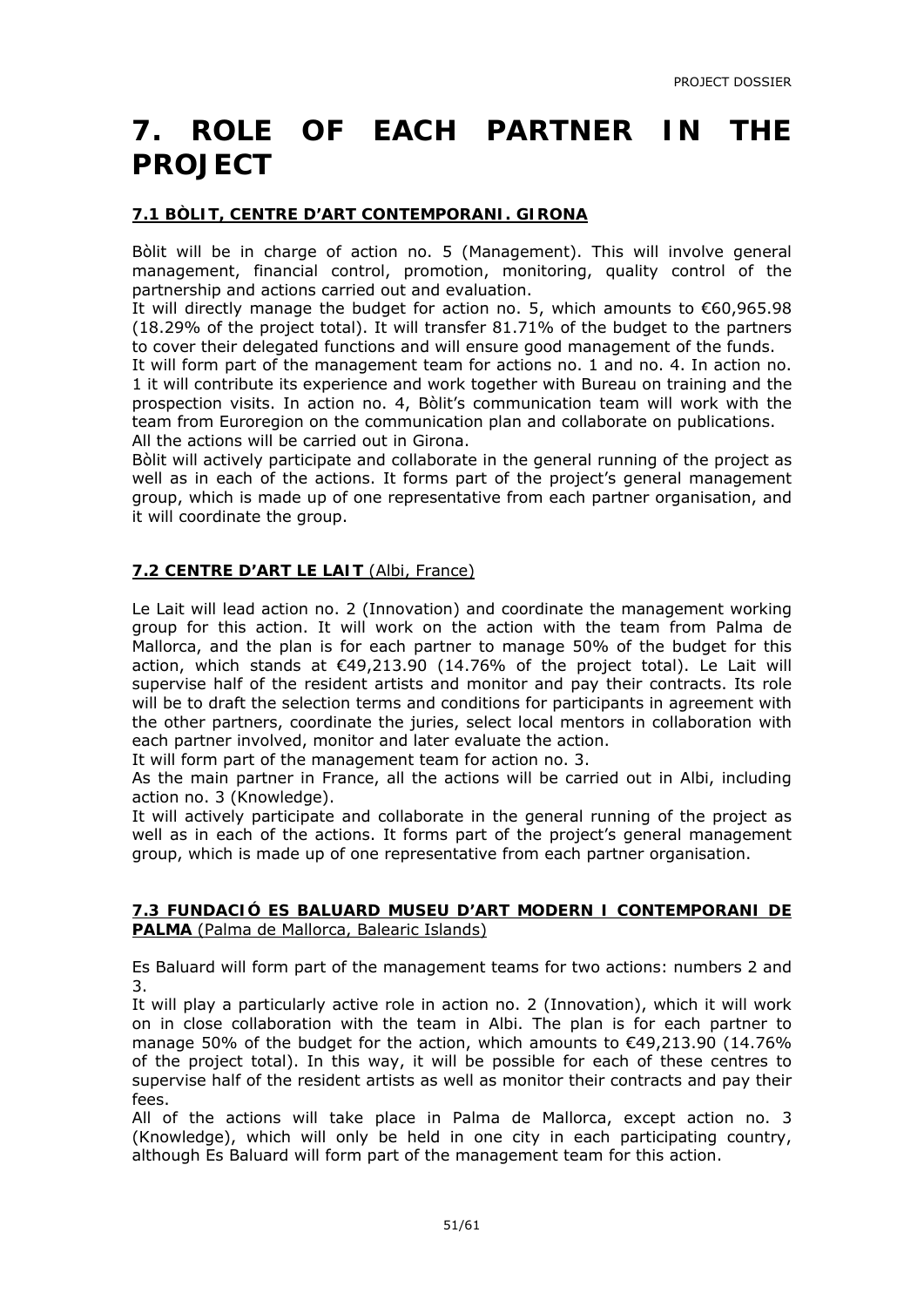It will actively participate and collaborate in the general running of the project as well as in each of the actions. It forms part of the project's general management group, which is made up of one representative from each partner organisation.

#### **7.4 BUREAU DES ARTS ET DES TERRITOIRES** (Montpellier, France)

Bureau will lead action no. 1 (Prospection) and coordinate the management working group for this action. Its main role will be to carry out the training activity with the external experts, visit the different locations to undertake prospection for possible actions that could be developed and select the local collaborators together with the in situ partners, monitor and later evaluate the action.

As the partner responsible for action 1, Bureau will directly manage the budget for the action, which amounts to €59,997.88 (18% of the project total).

It will form part of the management team for action no. 5 (Management).

Excluding action no. 3 (Knowledge), all the actions will be carried out in Montpellier. Bureau will actively participate and collaborate in the general running of the project as well as in each of the actions. It forms part of the project's general management group, which is made up of one representative from each partner organisation.

#### **7.5 FONDAZIONE PER L'ARTE** (Rome, Italy)

The foundation will lead action no. 3 (Knowledge). It will also manage the seminars, work towards transmitting knowledge and ensure the development of a resource bank. It will be in charge of selecting participants and content in agreement with the other partners, as well as monitoring and later evaluating the action.

As the partner responsible for action 3, the foundation will directly manage the budget for the action, which amounts to €34,013.89 (10.20% of the project total).

It will form part of the management team for action no. 1 (Prospection), and will contribute its knowledge of drafting prospective studies and future proposals.

As a partner in Italy, all the actions will be carried out in Rome, including action no. 3 (Knowledge), which only takes place in one city in each participating country.

It will actively participate and collaborate in the general running of the project as well as in each of the actions. It forms part of the project's general management group, which is made up of one representative from each partner organisation.

#### **7.6 SPUTNIK OZ** (Bratislava, Slovakia)

Sputnik Oz will form part of the management teams of two actions: numbers 2 and 4.

It will be a member of the team for action no. 4 (Communication) and it will lead the Publications sub-action as it has experience and expertise in producing art publications.

As the partner responsible for the publications sub-action within action no. 4, Sputnik Oz will manage the part of the budget corresponding to planned publications, which amounts to €33,813.89 (10.14% of the total budget).

It will form part of the management team for action no. 2 (Innovation), where it will contribute its experience as a residency space linked to other projects in Eastern Europe.

All the actions will be carried out in Bratislava, including action no. 3 (Knowledge), which only takes place in one city in each participating country.

It will actively participate and collaborate in the general running of the project as well as in each of the actions. It forms part of the project's general management group, which is made up of one representative from each partner organisation.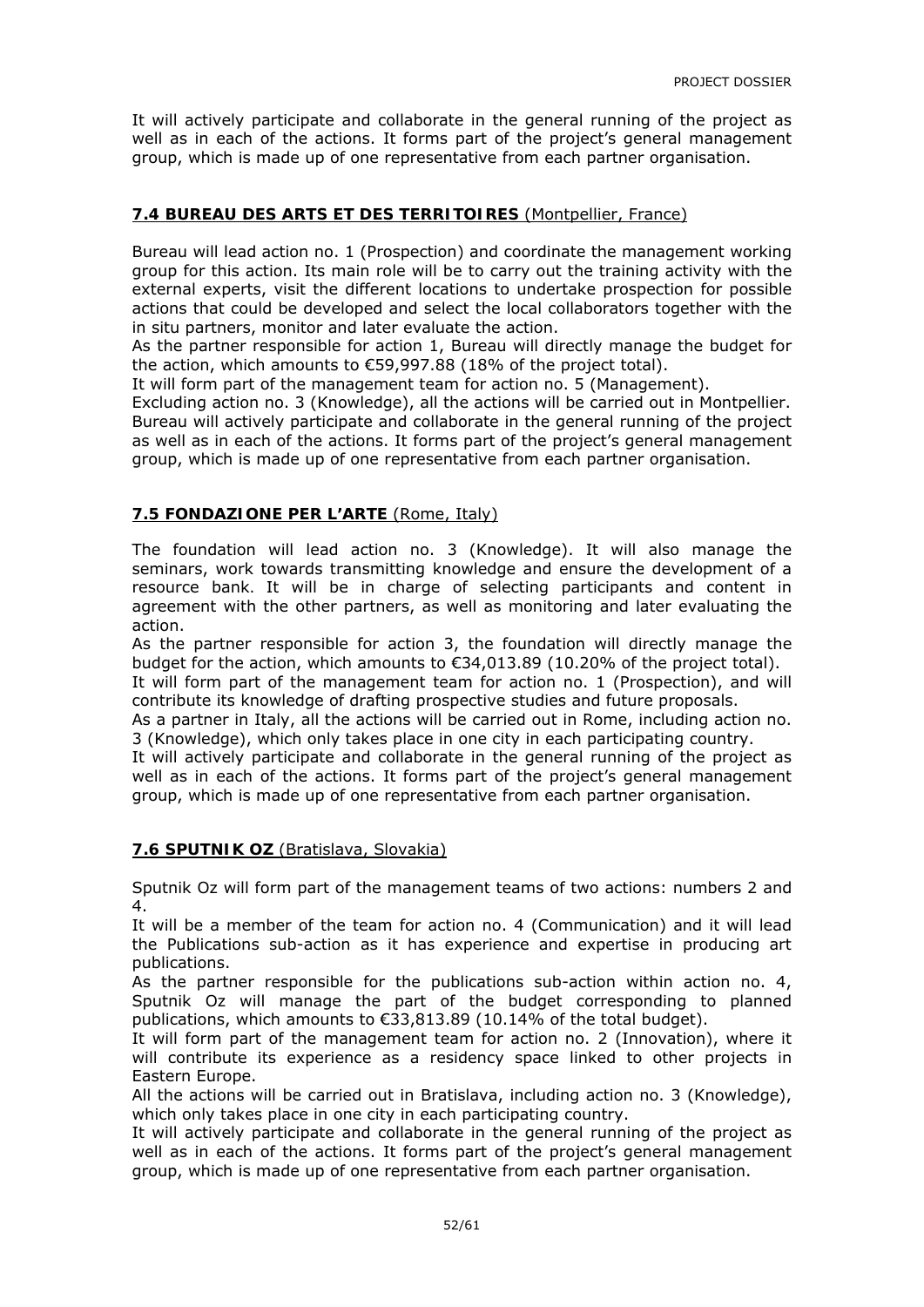#### **7.7 EUROREGION PYRENEES MEDITERRANEAN**

Euroregion will lead action no. 4 (Communication) and lead the management group for this action while participating in the team for action no. 5.

With regard to action no. 4, the Euroregion communication team will work alongside the team from Bòlit to promote the communication plan and collaborate in publications led by Sputnik Oz.

As the partner responsible for action no. 4, it will manage the part of the budget corresponding to general communication, which amounts to €46,113.89, or 13.83% of the total budget (not including the publications sub-action budget).

Given its territorial scope, Euroregion will be involved in all of the actions, which will all be carried out in its territory, twice in the case of action no. 3, and three times for actions 1 and 2.

It will actively participate and collaborate in the general running of the project as well as in each of the actions. It forms part of the project's general management group, which is made up of one representative from each partner organisation.

|                      |                     | <b>MANAGEMENT</b>    |                    |
|----------------------|---------------------|----------------------|--------------------|
| <b>PROJECT</b>       | <b>LEADERSHIP</b>   | <b>TEAM</b>          | <b>EXECUTION</b>   |
| <b>ACTION</b>        | <b>MANAGEMENT</b>   | <b>PARTNERS</b>      | <b>SITES</b>       |
|                      |                     |                      |                    |
| <b>PROSPECTION</b>   | <b>BUREAU</b>       | <b>BÒLIT</b>         | <b>MONTPELLIER</b> |
|                      | $(+1$ as a partner) | PER L'ARTE           | <b>ALBI</b>        |
|                      |                     |                      | <b>GIRONA</b>      |
|                      |                     |                      | <b>PALMA</b>       |
|                      |                     |                      | <b>ROME</b>        |
|                      |                     |                      | <b>BRATISLAVA</b>  |
|                      |                     |                      |                    |
| <b>INNOVATION</b>    | LE LAIT             | <b>ES BALUARD</b>    | <b>MONTPELLIER</b> |
|                      | $(+1$ as a partner) | $(+ 1 as a partner)$ | ALBI               |
|                      |                     | SPUTNIK OZ           | <b>GIRONA</b>      |
|                      |                     | $(+ 1$ as a partner) | <b>PALMA</b>       |
|                      |                     |                      | <b>ROME</b>        |
|                      |                     |                      | <b>BRATISLAVA</b>  |
|                      |                     |                      |                    |
| <b>KNOWLEDGE</b>     | PER L'ARTE          | LE LAIT              | <b>ALBI</b>        |
|                      | $(+1$ as a partner) | <b>PALMA</b>         | <b>ROME</b>        |
|                      |                     |                      | <b>BRATISLAVA</b>  |
|                      |                     |                      | <b>GIRONA</b>      |
|                      |                     |                      |                    |
| <b>COMMUNICATION</b> | <b>EUROREGION</b>   | <b>BÒLIT</b>         | <b>MONTPELLIER</b> |
|                      | $(+1$ as a partner) | SPUTNIK OZ           | ALBI               |
|                      |                     |                      | <b>GIRONA</b>      |
|                      |                     |                      | PALMA DE MALLORCA  |
|                      |                     |                      | <b>ROME</b>        |
|                      |                     |                      | <b>BRATISLAVA</b>  |
|                      |                     |                      | <b>EUROREGION</b>  |
|                      |                     |                      |                    |

#### **7.8 TEAMS/ACTIONS**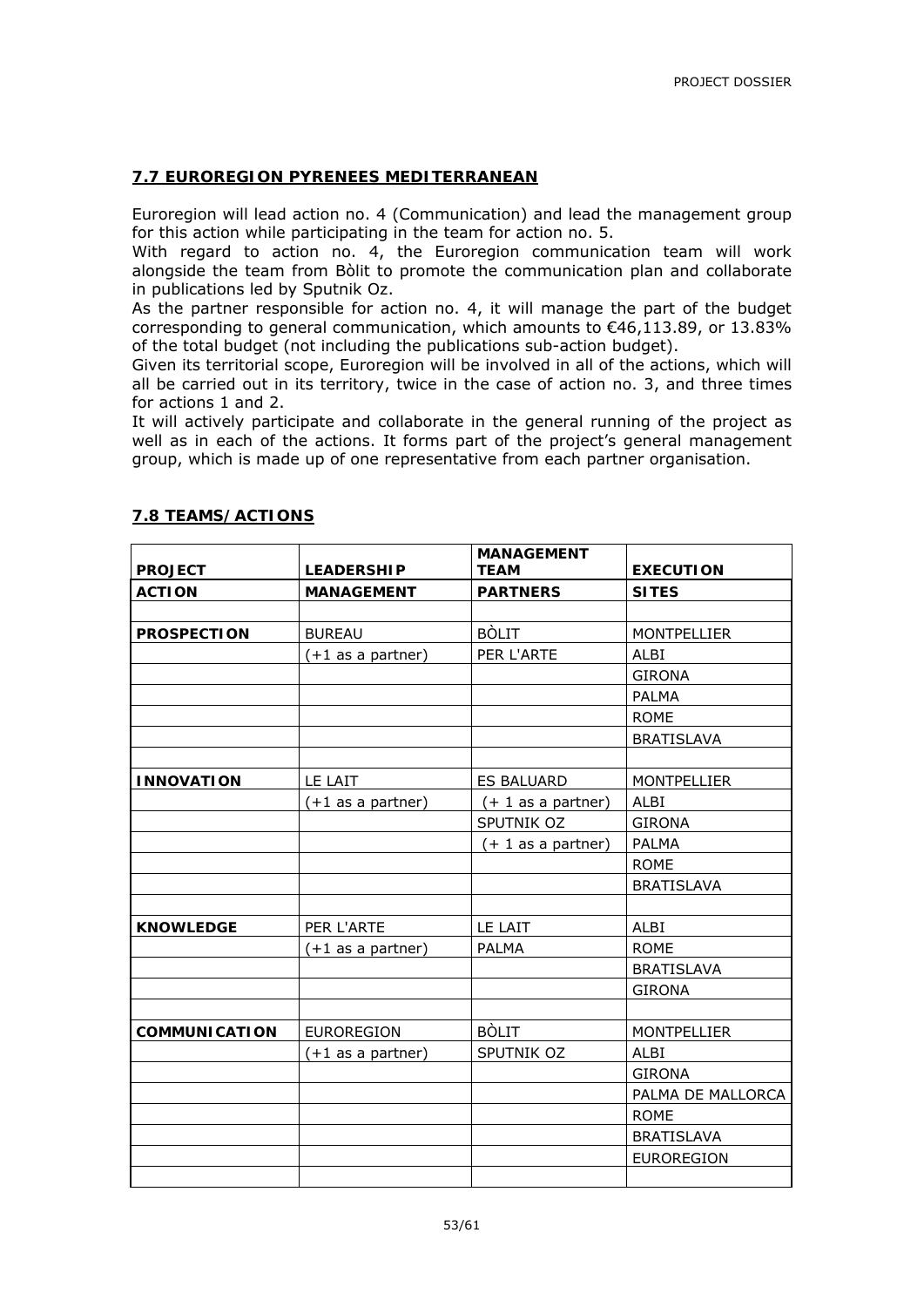| <b>ORGANISATION</b> | <b>BOLIT</b>      | <b>EUROREGION</b> | MONTPELLIER       |
|---------------------|-------------------|-------------------|-------------------|
|                     | (+2 as a partner) | <b>BUREAU</b>     | ALBI              |
|                     |                   |                   | <b>GIRONA</b>     |
|                     |                   |                   | PALMA             |
|                     |                   |                   | <b>ROME</b>       |
|                     |                   |                   | <b>BRATISLAVA</b> |
|                     |                   |                   | EUROREGION        |

|                   | <b>LEADING</b><br><b>MANAGEMENT</b> | <b>PARTICIPATING</b><br><b>IN MANAGEMENT</b> | <b>HOSTING</b>    |
|-------------------|-------------------------------------|----------------------------------------------|-------------------|
|                   |                                     |                                              |                   |
| <b>GIRONA</b>     | ORGANISATION                        | PROSPECTION                                  | PROSPECTION       |
|                   |                                     | COMMUNICATION                                | ORGANISATION      |
|                   |                                     |                                              | <b>INNOVATION</b> |
|                   |                                     |                                              | KNOWLEDGE         |
|                   |                                     |                                              | COMMUNICATION     |
|                   |                                     |                                              |                   |
| <b>EUROREGION</b> | COMMUNICATION                       | ORGANISATION                                 | ORGANISATION      |
|                   |                                     |                                              | COMMUNICATION     |
|                   |                                     |                                              |                   |
| <b>PER L'ARTE</b> | <b>KNOWLEDGE</b>                    | PROSPECTION                                  | PROSPECTION       |
|                   |                                     |                                              | ORGANISATION      |
|                   |                                     |                                              | <b>INNOVATION</b> |
|                   |                                     |                                              | <b>KNOWLEDGE</b>  |
|                   |                                     |                                              | COMMUNICATION     |
| LE LAIT           | INNOVATION                          | KNOWLEDGE                                    | PROSPECTION       |
|                   |                                     |                                              | ORGANISATION      |
|                   |                                     |                                              | <b>INNOVATION</b> |
|                   |                                     |                                              | KNOWLEDGE         |
|                   |                                     |                                              | COMMUNICATION     |
|                   |                                     |                                              |                   |
| <b>SPUTNIK</b>    |                                     | COMMUNICATION                                | PROSPECTION       |
|                   |                                     | <b>INNOVATION</b>                            | ORGANISATION      |
|                   |                                     |                                              | <b>INNOVATION</b> |
|                   |                                     |                                              | KNOWLEDGE         |
|                   |                                     |                                              | COMMUNICATION     |
|                   |                                     |                                              |                   |
| <b>BUREAU</b>     | PROSPECTION                         | ORGANISATION                                 | PROSPECTION       |
|                   |                                     |                                              | ORGANISATION      |
|                   |                                     |                                              | <b>INNOVATION</b> |
|                   |                                     |                                              | COMMUNICATION     |
|                   |                                     |                                              |                   |
| <b>ES BALUARD</b> |                                     | <b>INNOVATION</b>                            | PROSPECTION       |
|                   |                                     | KNOWLEDGE                                    | ORGANISATION      |
|                   |                                     |                                              | <b>INNOVATION</b> |
|                   |                                     |                                              | COMMUNICATION     |

#### **7.9 TEAMS / ACTIONS / TASKS**

| <b>THE SPUR</b> | <b>LEADERSHIP</b> | <b>ACTIONS</b>                  |
|-----------------|-------------------|---------------------------------|
|                 | ēam-              |                                 |
| 1. PROSPECTION  | MONTPELLIER       | Prospective study, training and |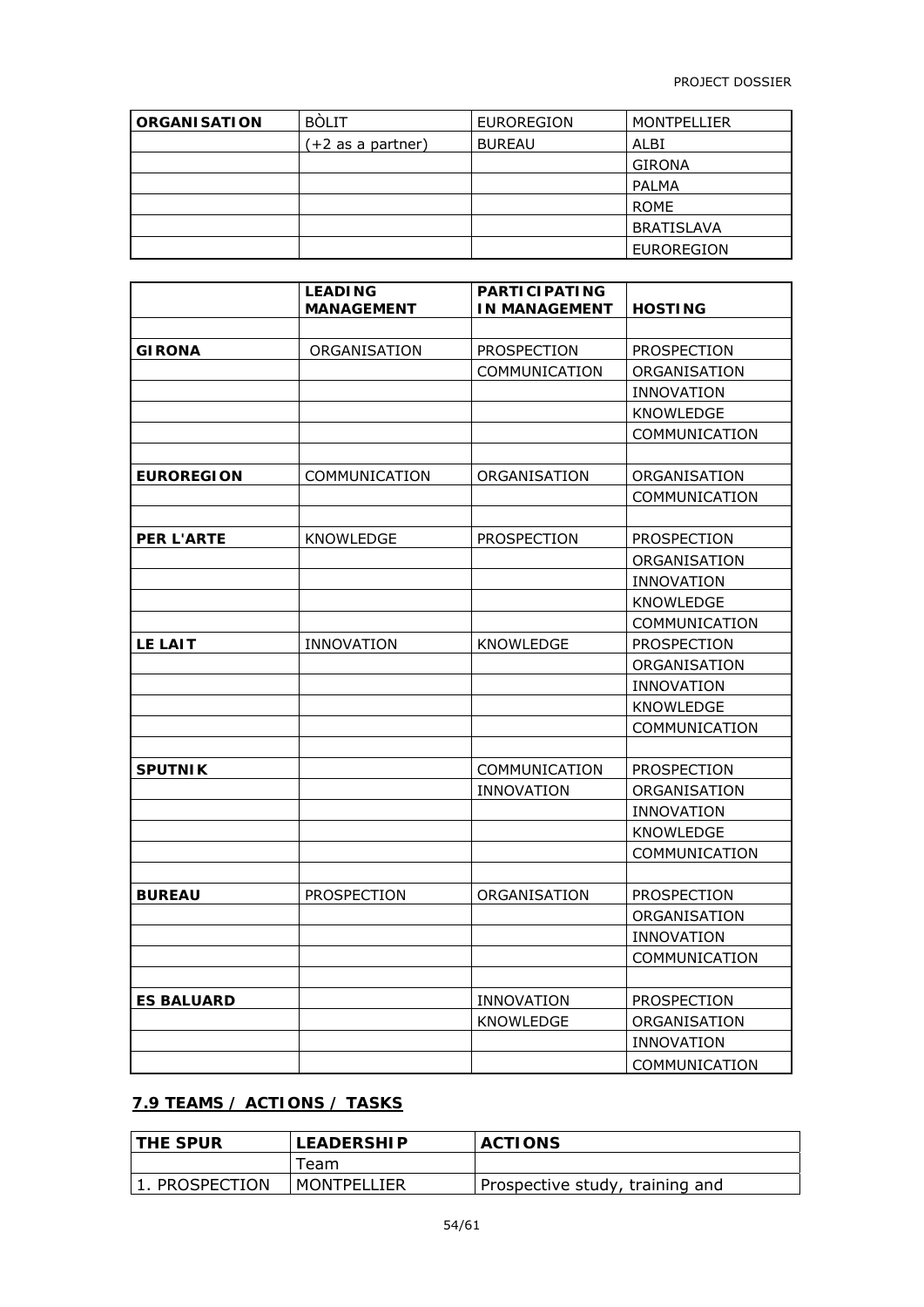|               |                   | proposal                            |
|---------------|-------------------|-------------------------------------|
|               |                   | Pilot actions for opening shops-    |
|               | Team:             | workshops                           |
|               | Girona, Rome      | by artists                          |
|               |                   |                                     |
| 2. INNOVATION | <b>ALBI</b>       | Artists' residencies, open calls,   |
|               | Team:             | advice and support                  |
|               | Palma             | Mentoring resident artists          |
|               | <b>Bratislava</b> |                                     |
|               |                   |                                     |
| 3. KNOWLEDGE  | <b>ROME</b>       | Knowledge-transfer seminars         |
|               | Team:             |                                     |
|               | Palma             |                                     |
|               | Albi              |                                     |
| 4.            |                   |                                     |
| COMMUNICATION | <b>EUROREGION</b> | Communication plan                  |
|               | Team:             | Coordinating communication actions  |
|               | Girona            | Translations and artist interviews  |
|               | <b>Bratislava</b> |                                     |
|               |                   |                                     |
|               | <b>BRATISLAVA</b> | Publishing magazine-catalogue       |
|               | Team:             | Link up with communication          |
|               | Girona            | Creating audiences, digitisation    |
|               | Euroregion        |                                     |
|               |                   |                                     |
| 5. MANAGEMENT | <b>GIRONA</b>     | Organisation                        |
|               | Team:             | Coordinating promotion, monitoring, |
|               | Euroregion        | control, justification              |
|               | Montpellier       | Experience transfer                 |
|               |                   | Good practices                      |
|               |                   | Model contracts, action protocols   |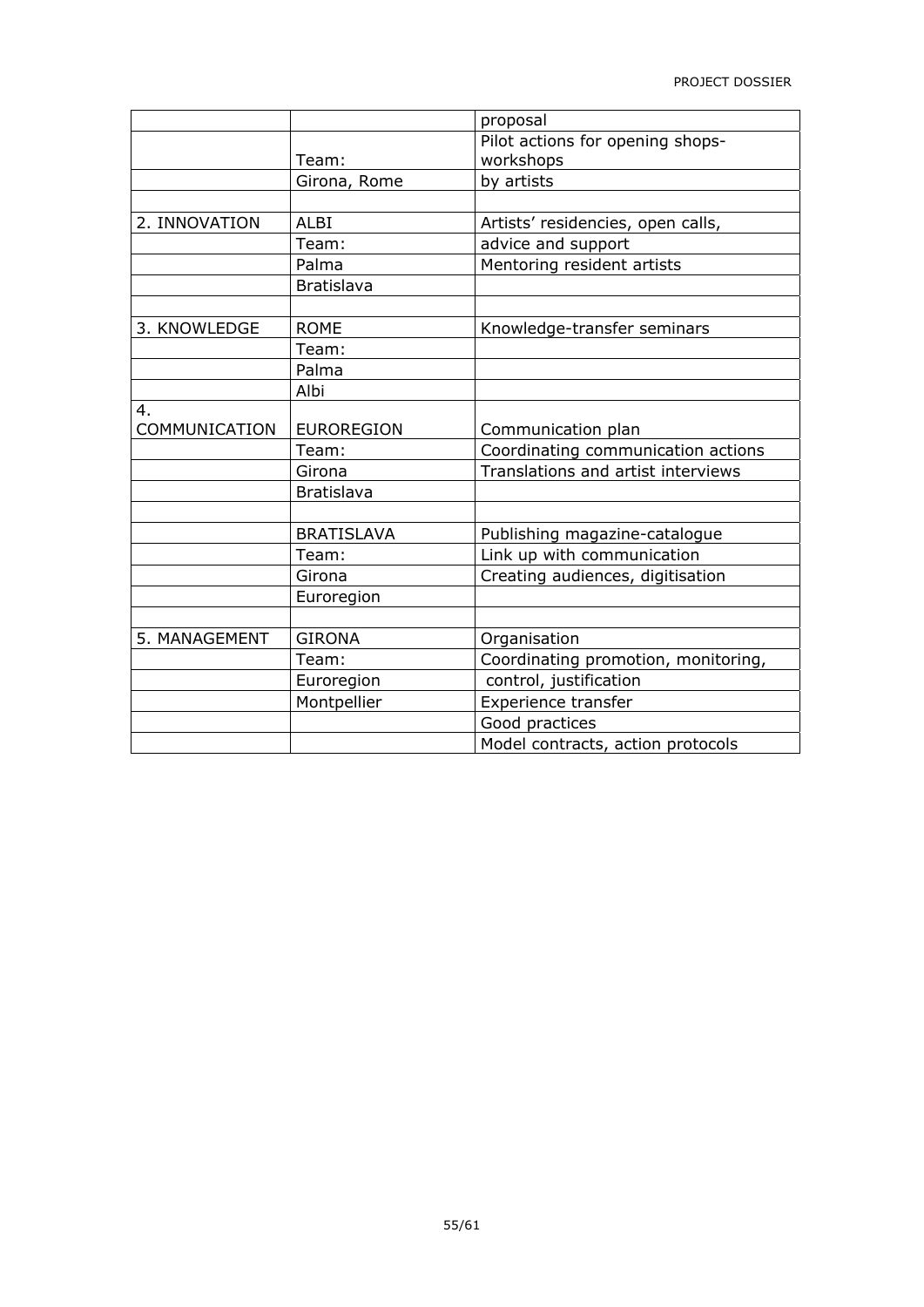# **8. BUDGETARY BALANCE**

We can see that a large part of the budget is allocated to the proposed activity  $-$ 87% of the total– compared with relatively low structural costs of 13% that cover organisation staff and indirect expenses. Within this expense item the mobility of partners and participants accounts for 25.06% of the total budget, which demonstrates how we prioritise the importance of mobility in a European project.

| <b>SUMMARY</b>                                   | Amounts    | $\%$    |
|--------------------------------------------------|------------|---------|
| Recruitment actions (communication not included) | 133.968,00 | 40,19%  |
| Communication                                    | 47.500,00  | 14,25%  |
| Mobility                                         | 84.532,00  | 25,36%  |
| Hired and organization staff                     | 45.526,48  | 13,66%  |
| Indirect expenses                                | 21.806,85  | 6,54%   |
|                                                  | 333.333,33 | 100,00% |

It should also be mentioned that the plan is to recruit a part-time staff member to help perform these tasks, but above all, to assist all the partners in carrying out their functions, help coordinate and resolve possible difficulties and collaborate at key moments during the execution of the project. This worker will join the Bòlit team as a central project manager, although he/she will also assist with the entire project and, therefore, work with all the partners. This expense represents 7.20% of the total budget, which balances out the low organisation staff costs (6.46%) in the project.

With regard to the organisation's mobility costs, we would like to point out that we intend to work well below the top rate provided for accommodation expenses, as we prefer to allocate the maximum amount of resources to the activity itself. Thus, we have set an upper limit of €80 per night for accommodation within the project, which is 43.66% below the average maximum price calculated in the call  $(E142)$ . For the same reason, we have limited the number of nights' stay to the absolute minimum, establishing that for three days of work in a location only two nights' hotel stay will be permitted.

"In accordance with these criteria of austerity, the organization's mobility expenditure is limited to carrying out trips related to just three actions, two of which coincide, taking advantage of the trip:

- 1. One visit to each of the cities/towns participating by two people from each organization. Four of these visits will coincide with the holding of the seminars.
- 2. Visits by the management team of action 1 to the cities where the prospective study is to be carried out.
- 3. Under action 5 (Management), a trip to Brussels is included for two people to participate in the kick-off meeting of the projects selected in the call under which we are applying."

In terms of funding, we confirm that of the financial contribution provided by the seven partners (€133,333.34, which represents 40% of the project), a very high proportion will be invested in the proposed activity (€90,000, which is 67.5% of the partners' financial contribution), while the self-financing of staff and indirect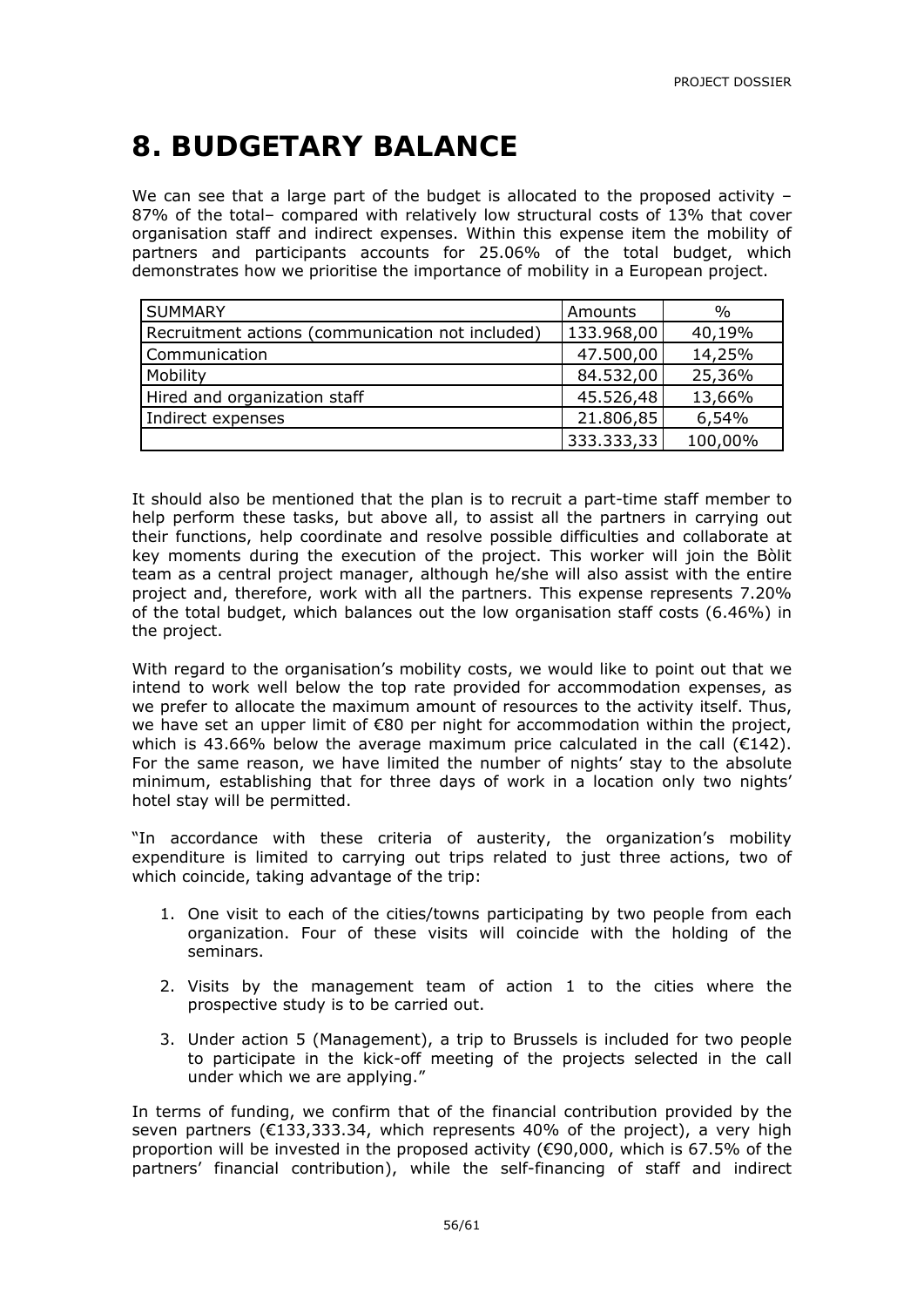expenses is relatively low  $(643, 333.33,$  which is 32.5% of the partners' financial contribution).

Finally, we would like to stress that all the partners will share equal responsibility for managing the budget, thereby reinforcing the horizontal and joint nature of the initiative and the co-management model that we feel is vital.

|                                  | budget     | percentage |
|----------------------------------|------------|------------|
| GIRONA: Management               | 60.965,98  | 18.29%     |
| ALBI: 1/2 Residencies            | 49.213,90  | 14.76%     |
| PALMA: 1/2 Residencies           | 49.213,90  | 14.76%     |
| MONTPELLIER: Exploratory         | 59.997,88  | 18.00%     |
| <b>ROME: Seminars</b>            | 34.013,89  | 10.20%     |
| <b>EUROREGION: Communication</b> | 46.113,89  | 13.83%     |
| <b>BRATISLAVA: Magazine</b>      | 33.813,89  | 10.14%     |
|                                  | 333.333,33 | 100.00%    |

#### **Note 1**

None of the planned acts entail income. The seminars and workshops will be free, they have been designed for communication and training purposes, public utility justifies them being accessible. Regarding digital publication, Creative Commons is considered and we would like universal access.

Finally, for the printed publication we will make available 2.000 copies that will be distributed free of cost, corresponding 150 copies to each partner so they can do a formal institutional distribution. The rest of the copies will be used to create an exchange base of publications with other art centres, creative projects, contemporary art museums and institutions linked to Creative Europe program that will contribute to enrich the documentary and bibliographic funds of the partners libraries.

Given that the project will generate no income, the initial project has been modified to make these parts clear.

There are no contributions in kind associated to the project.

The staff costs of project partners are remunerated and demonstrable; the staff are workers hired for each organisation, so, it can be evaluated, quantifiable and demonstrable.

#### **Note 2**

We won't include the expense of a third country. The artist's participation won't be done by invitation. In all the cases the participation of the artists is going to be done through an open call, and in this case, we have decided to do the open call only for European artists, and we will only accept artists with this condition. For this reason it is not possible to accept an artist from a third country. Our methodology doesn't accept the possibility of inviting artists.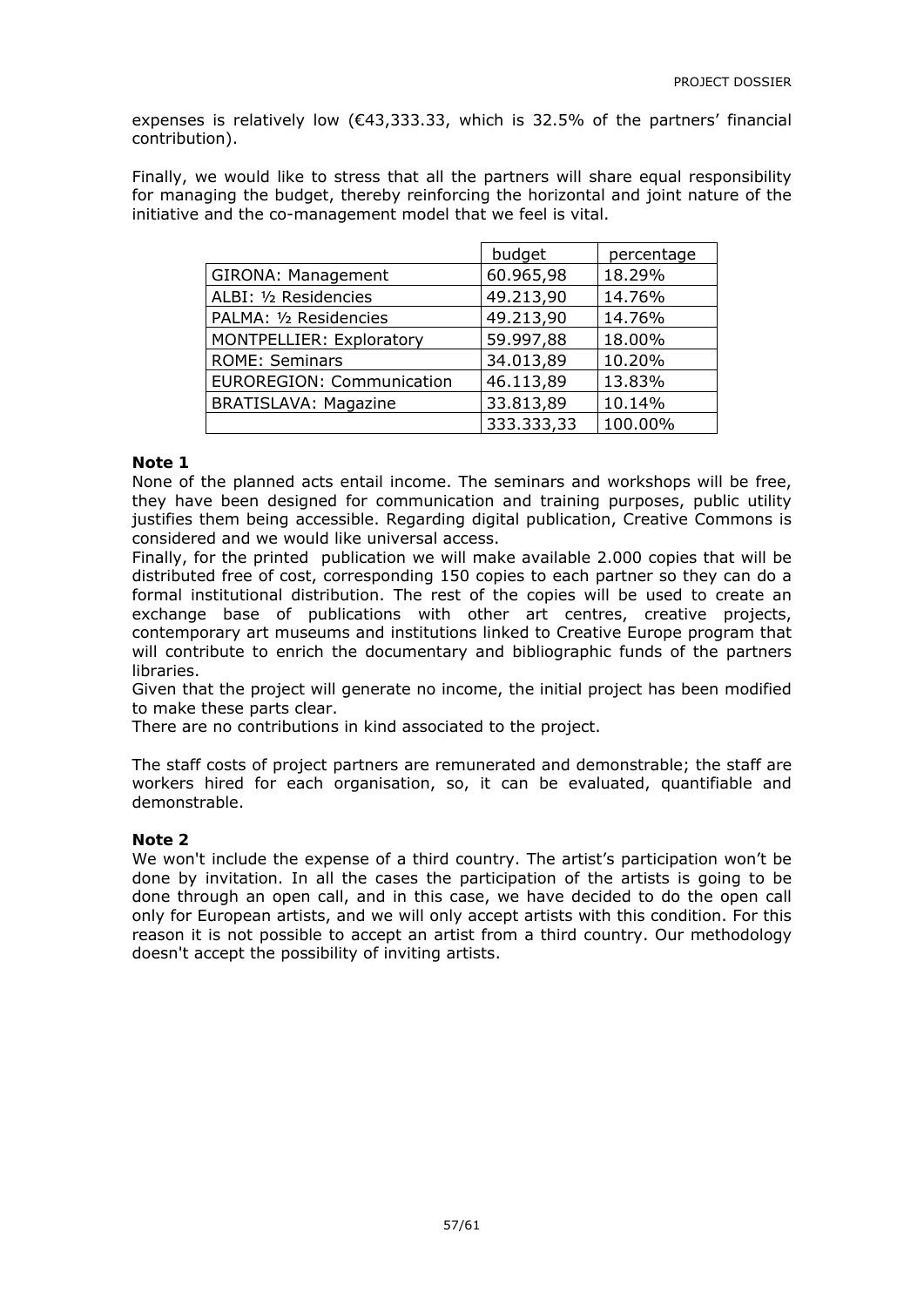# **9. BUDGET**

| THE SPUR. ETACEC 2016-2018                                     | <b>DIRECT</b> | <b>INDIRECT</b> | <b>TOTAL</b> |
|----------------------------------------------------------------|---------------|-----------------|--------------|
| <b>ELEGIBLE EXPENSES</b>                                       |               |                 |              |
| <b>1. EXPLORATORY STUDY</b>                                    |               |                 |              |
| Direct expenses                                                | 52.273,36     | 3.115,26        | 55.388,62    |
| Exploratory study in situ x 6 x 5.000                          | 30.000,00     |                 |              |
| Training and mentoring by expert companies                     | 6.400,00      |                 |              |
| Travel and subsistence costs expert companies                  | 2.000,00      |                 |              |
| Organization subsistence costs for 3 days x 6 places           | 6.468,00      |                 |              |
| Organization subsistence costs for 2 hotels nights x 5 places  | 1.600,00      |                 |              |
| Organization travel costs                                      | 1.500,00      |                 |              |
| Organization staff. Partners contribution                      | 4.305,36      |                 |              |
| 2. INNOVATION                                                  | <b>DIRECT</b> | <b>INDIRECT</b> | <b>TOTAL</b> |
| Direct expenses                                                | 101.505,28    | 6.230,54        | 107.735,82   |
| Artists travelling costs (600€)                                | 10.800,00     |                 |              |
| Artists subsistence costs (500€/month)                         | 18.000,00     |                 |              |
| Artists research fees (1.000€/month)                           | 36.000,00     |                 |              |
| Mentoring (600€ x artist coach, on-site mentoring)             | 10.800,00     |                 |              |
| Material                                                       | 3.600,00      |                 |              |
| Lease and spaces expences (500*6 months*6 places)              | 18.000,00     |                 |              |
| Partners staff                                                 | 4.305,28      |                 |              |
| 3. KNOWLEDGE                                                   |               |                 |              |
| Direct expenses                                                | 21.505,28     | 3.115,26        | 24.620,54    |
| 8 lectures x 300€                                              | 2.400,00      |                 |              |
| 8 Catering                                                     | 2.400,00      |                 |              |
| Filmmaking videos &activity production                         | 4.000,00      |                 |              |
| Speakers travel and subsistence costs 300 x 8                  | 2.400,00      |                 |              |
| Moderator & conclusions drafter                                | 2.000,00      |                 |              |
| Simultaneous translation                                       | 4.000,00      |                 |              |
| Partners staff                                                 | 4.305,28      |                 |              |
| 4. COMMUNICATION                                               | <b>DIRECT</b> | <b>INDIRECT</b> | <b>TOTAL</b> |
| Direct expenses                                                | 51.805,28     | 6.230,52        | 58.035,80    |
| Website-blog                                                   | 3.500,00      |                 |              |
| E-flux call for proposals and hosting                          | 1.700,00      |                 |              |
| Documents translation                                          | 16.400,00     |                 |              |
| Graphic design, corporate image & newlsetters, layouts, others | 3.000,00      |                 |              |
| Roll up, brochure and flyer production                         | 500,00        |                 |              |
| Artist video-interview about process/experience                | 5.400,00      |                 |              |
| Magazine & final catalogue                                     | 17.000,00     |                 |              |
| Layout & publishing, texts, artworks                           |               |                 |              |
| Partners staff                                                 | 4.305,28      |                 |              |
| <b>5. MANAGEMENT</b>                                           | <b>DIRECT</b> | <b>INDIRECT</b> | <b>TOTAL</b> |
| Direct expenses                                                | 84.437,28     | 3.115,27        | 87.552,55    |
| Protocols and standard best practive documents                 | 9.000,00      |                 |              |
| Participants insurance                                         | 368,00        |                 |              |
| Organization travel costs 6 places x 2 people                  | 14.400,00     |                 |              |
| Organization subsistence costs 3 days/2nights x 6 places x 2   | 25.164,00     |                 |              |
| Organization subsistence costs of the team in situ 2 days      | 1.200,00      |                 |              |
| Subsistence cost attending kick-off meeting Brussels 2 people  | 688,00        |                 |              |
| Travel cost to assist kick-off meeting Brussels 2 people       | 312,00        |                 |              |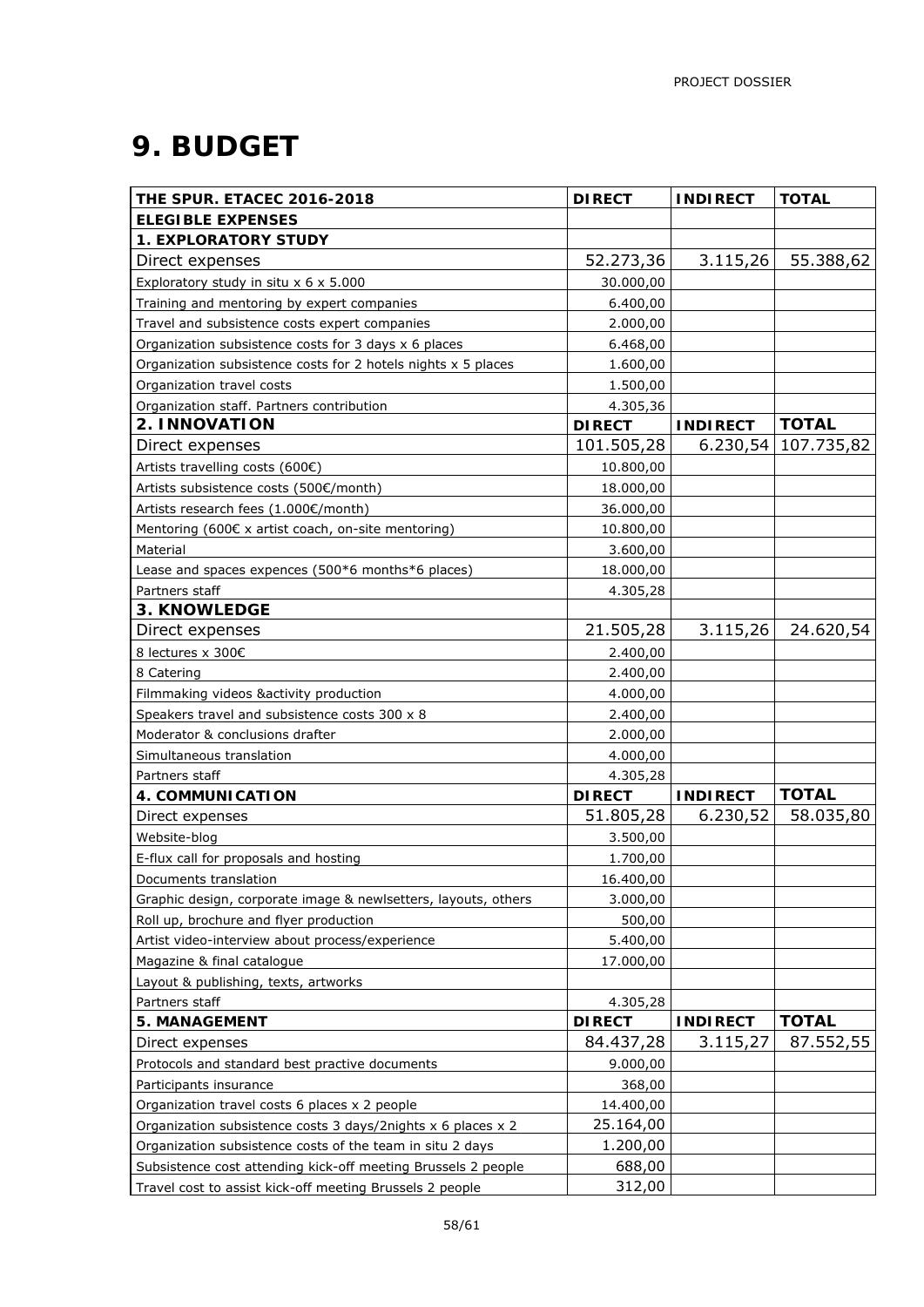| Audit and legal advice services                    | 5.000,00   |           |            |
|----------------------------------------------------|------------|-----------|------------|
| Hired personnel (12.000€ a year/1person/part time) | 24.000,00  |           |            |
| Partners staff                                     | 4.305,28   |           |            |
| <b>TOTAL</b>                                       | 311.526,48 | 21.806,85 | 333.333,33 |
|                                                    |            |           |            |
| <b>ELEGIBLE FUNDING</b>                            |            |           |            |
| <b>UE</b>                                          |            | 60 %.     | 199.999,99 |
| <b>PARTENARIAT</b>                                 |            | 40 %.     | 133.333,34 |
| OTHERS. EUROREGIO. Direct                          |            | $27\%$ .  | 90.000,00  |
| PARTNERSHIP (indirect)                             | $\ast$     | 13 %.     | 43.333,34  |
| EUROREGIÓ                                          | $1,86\%$ . | 6.190,48  |            |
| BÒLIT, CENTRE D'ART. GIRONA                        | 1,86 %.    | 6.190,46  |            |
| LE LAIT, CENTRE D'ART. ALBI                        | $1,86%$ .  | 6.190,48  |            |
| ES BALUARD. PALMA DE MALLORCA                      | 1,86 %.    | 6.190,48  |            |
| BUREAU DES ARTS. MONTPELLIER                       | 1,86 %.    | 6.190,48  |            |
| SPUTNIK OZ. BRATISLAVA                             | $1,86%$ .  | 6.190,48  |            |
| FONDAZIONE PER L'ARTE. ROMA                        | 1,86 %.    | 6.190,48  |            |

#### **DETAILS (CONCERNING THE BUDGET)**

|                                     |                 |               | <b>CREATIVE</b> | <b>PART</b>   | <b>PERCENT</b> |
|-------------------------------------|-----------------|---------------|-----------------|---------------|----------------|
| <b>PARTNERSHIP</b>                  | <b>PARTNERS</b> | <b>OTHERS</b> | <b>EUROPE</b>   | <b>BUDGET</b> |                |
|                                     | 43.333,33       | 90.000,00     | 199.999,99      | 333.333,33    | 100,00         |
| BÒLIT, CENTRE D'ART. GIRONA         | 6.190,45        | 16.200,09     | 38.575,43       | 60.965,98     | 18,29          |
| EUROREGIÓ                           | 6.190,48        | 16.199,98     | 23.723,43       | 46.113,89     | 13,83          |
| LE LAIT, CENTRE D'ART. ALBI         | 6.190,48        | 16.200,00     | 26.823,42       | 49.213,90     | 14,76          |
| ES BALUARD. PALMA DE MALLORCA       | 6.190,48        | 16.200,00     | 26.823,42       | 49.213,90     | 14,76          |
| <b>BUREAU DES ARTS, MONTPELLIER</b> | 6.190,48        | 16.199,97     | 37.607,43       | 59.997,88     | 18,00          |
| FUNDATION SPUTNIK OZ. BRATISLAVA    | 6.190,48        | 4.499,98      | 23.123,43       | 33.813,89     | 10,14          |
| FUNDATION PER L'ARTE, ROMA          | 6.190,48        | 4.499,98      | 23.323,43       | 34.013,89     | 10,20          |
| <b>PERCENT</b>                      | 13,00           | 27,00         | 60,00           | 100,00        |                |

| <b>SUMMARY</b>                                   | Amounts    | $\frac{0}{0}$ |
|--------------------------------------------------|------------|---------------|
| Actions contracting (communication not included) | 133.968,00 | 40,19         |
| Communication                                    | 47.500,00  | 14,25         |
| Mobility **                                      | 84.532,00  | 25,36         |
| Hired and partners personnel ***                 | 45.526,48  | 13,66         |
| Indirect expenses                                | 21.806,85  | 6,54          |
|                                                  | 333.333,33 | 100,00        |

| Self-funding of the centres *                    | 43.333,33 |
|--------------------------------------------------|-----------|
| Indirect expenses, supplies, consumables, leases | 21.806,85 |
| Partners staff                                   | 21.526,48 |
|                                                  |           |
| Personnel ***                                    | 45.526,48 |
| Organization own staff                           | 21.526,48 |
| Hired personnel for the project                  | 24.000,00 |

| l Subsistence and travel costs ** |  |
|-----------------------------------|--|
| Hotel (tax by The Spur)           |  |
| Fr daily allowance by EU          |  |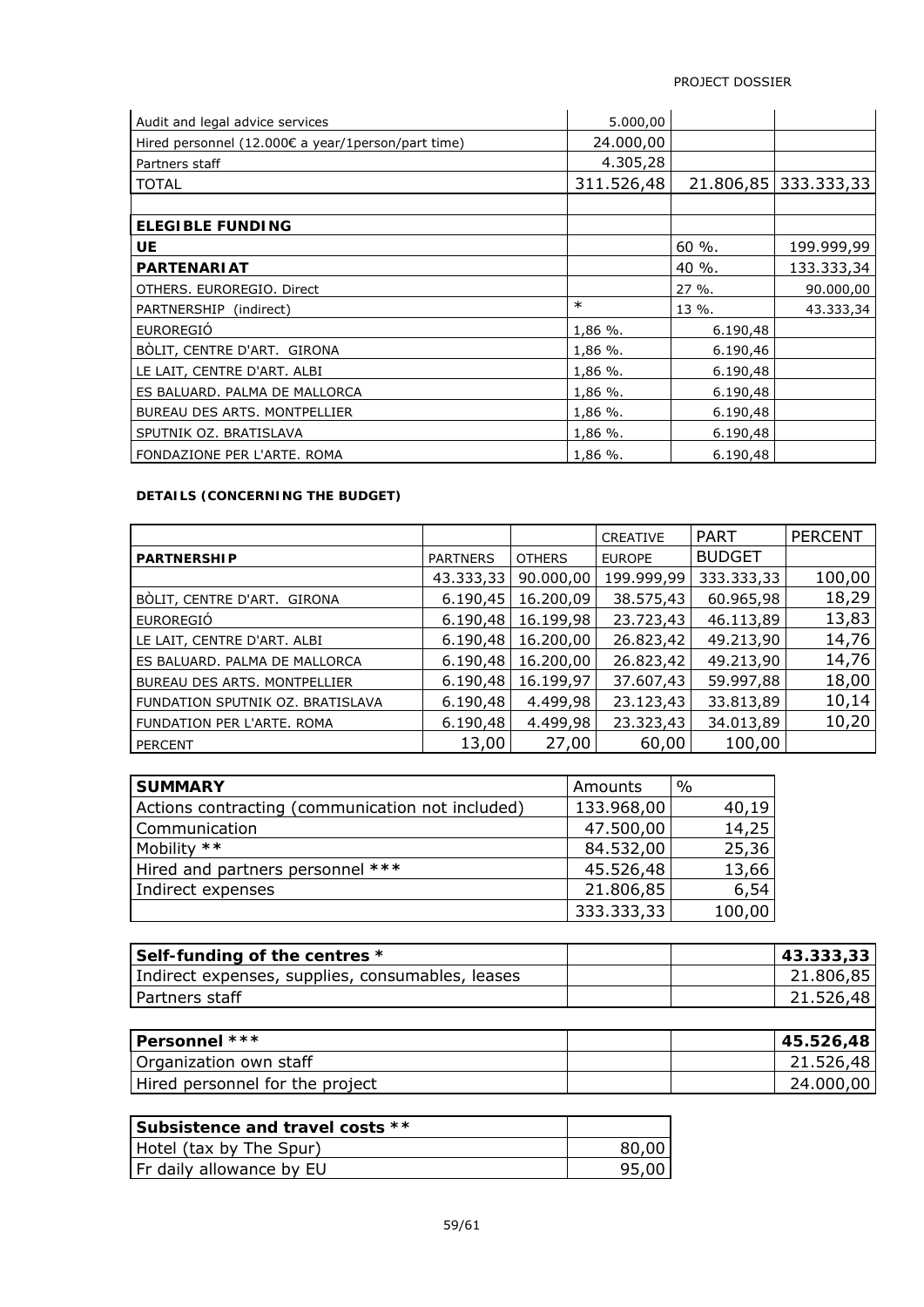| ES daily allowance by EU             | 87,00 |
|--------------------------------------|-------|
| SK daily allowance by EU             | 80,00 |
| It daily allowance by EU             | 95,00 |
| BE daily allowance by EU             | 92,00 |
| Daily allowance by The Spur for team | 50,00 |